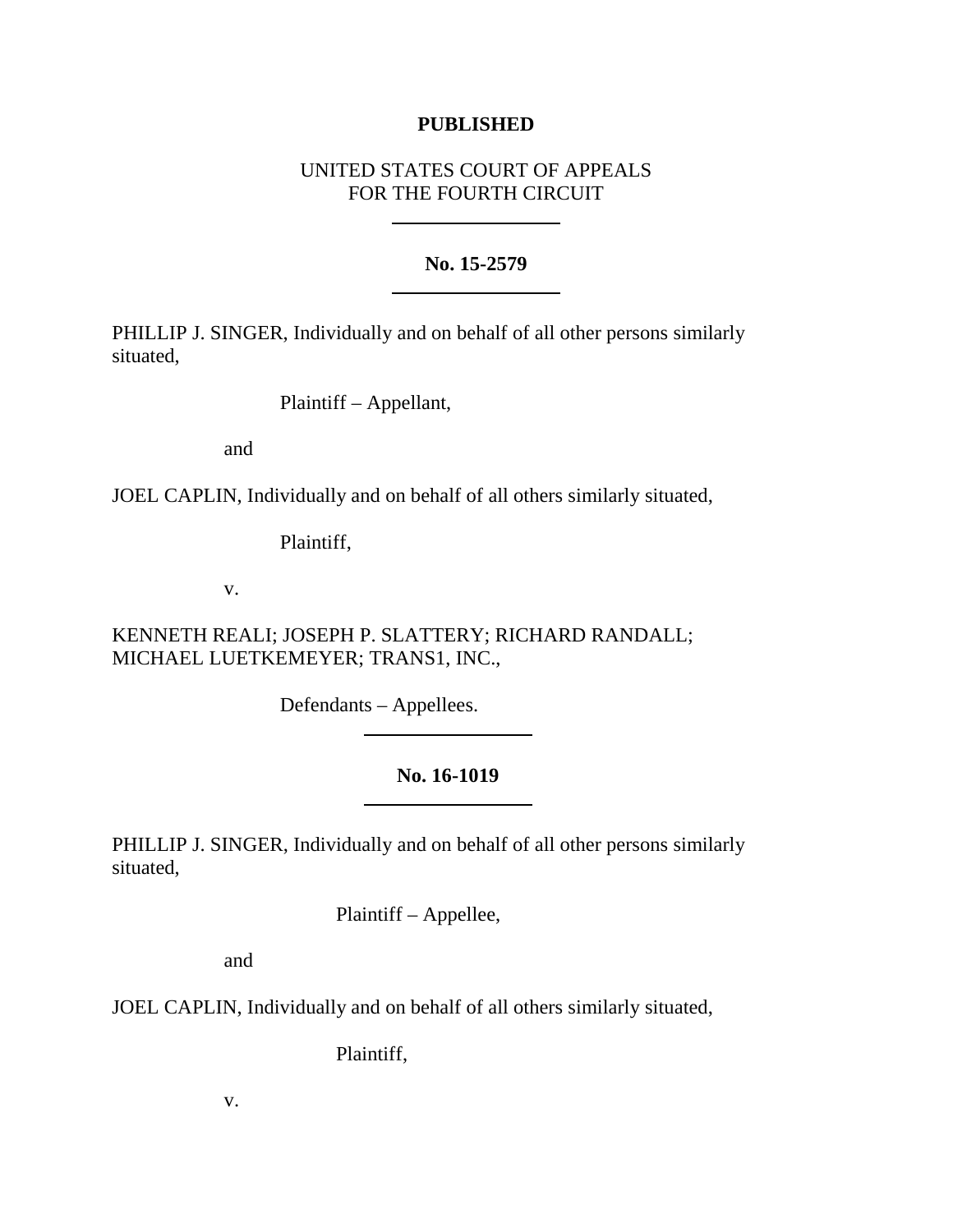# KENNETH REALI; JOSEPH P. SLATTERY; RICHARD RANDALL; MICHAEL LUETKEMEYER; TRANS1, INC.,

Defendants – Appellants.

Appeals from the United States District Court for the Eastern District of North Carolina, at Wilmington. James C. Fox, Senior District Judge. (7:12-cv-00023-F)

Argued: January 25, 2017 Decided: February 22, 2018

Before KING, AGEE, and FLOYD, Circuit Judges.

No. 15-2579 vacated and remanded, and No. 16-1019 affirmed, by published opinion. Judge King wrote the majority opinion, in which Judge Floyd joined. Judge Agee wrote a dissenting opinion.

**ARGUED**: Jeremy Alan Lieberman, POMERANTZ LLP, New York, New York, for Appellant/Cross-Appellee. Stephen L. Ram, Aaron C. Humes, STRADLING YOCCA CARLSON & RAUTH, P.C., Newport Beach, California, for Appellees/Cross-Appellants. **ON BRIEF**: Michele S. Carino, POMERANTZ LLP, New York, New York, for Appellant/Cross-Appellee. John F. Cannon, STRADLING YOCCA CARLSON & RAUTH, P.C., Newport Beach, California; Jonathan D. Sasser, Thomas H. Segars, Kelly Margolis Dagger, ELLIS & WINTERS LLP, Raleigh, North Carolina, for Appellees/Cross-Appellants.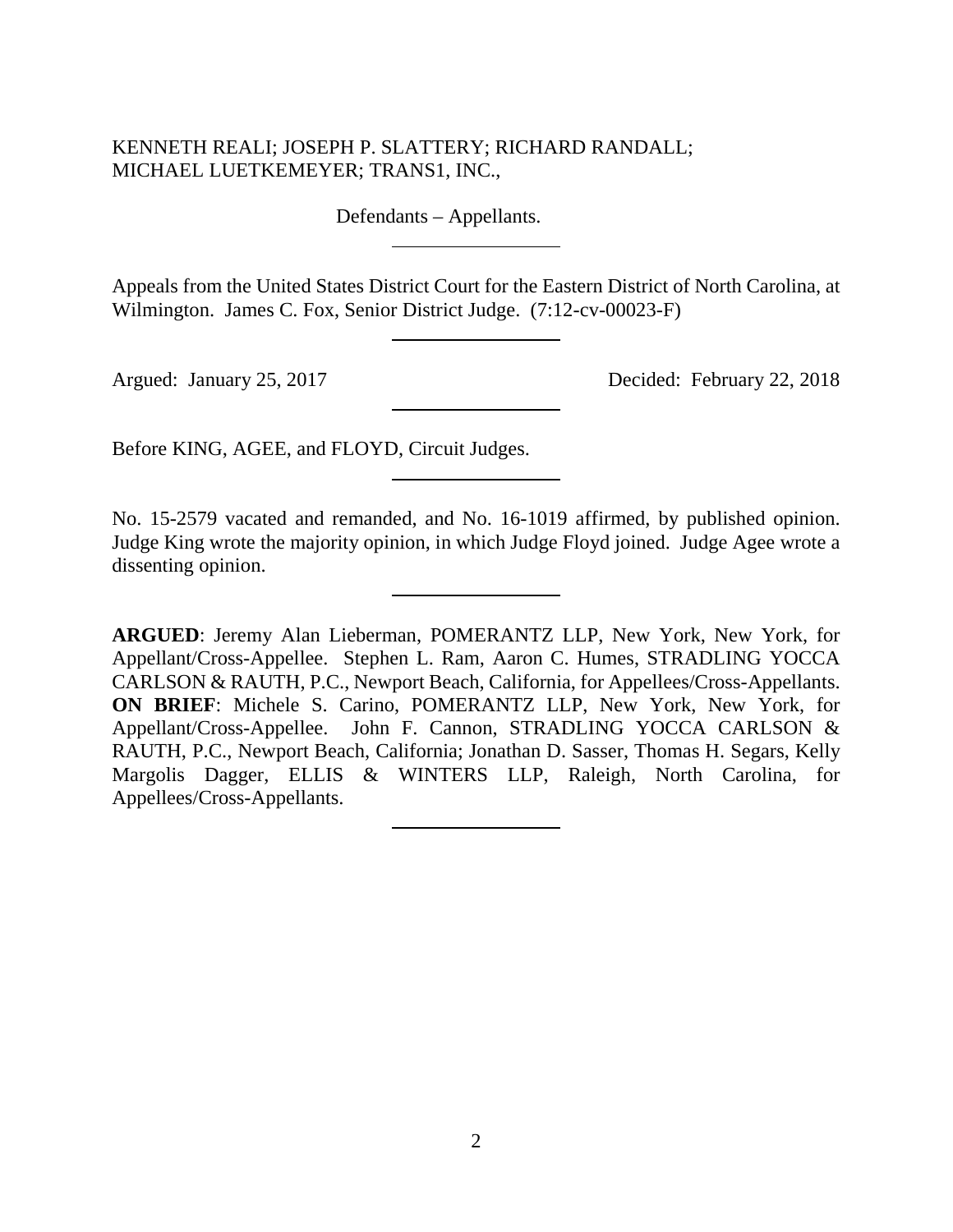KING, Circuit Judge:

These appeals arise from the dismissal of a securities fraud class action complaint in the Eastern District of North Carolina. The action relates to the healthcare provider reimbursement practices of defendant TranS1, Inc., and four officers thereof — defendants Kenneth Reali, Joseph P. Slattery, Richard Randall, and Michael Luetkemeyer (collectively, the "Officers") — in connection with TranS1's AxiaLIF system (the "System"). According to the operative second amended complaint of lead plaintiff Phillip J. Singer (the "Complaint"), TranS1 and the Officers (together, the "Company") conjured up and carried out a scheme that enabled surgeons to utilize the System and secure fraudulent reimbursements from various health insurers and government-funded healthcare programs. The scheme resulted in federal False Claims Act proceedings against TranS1 in the District of Maryland and a fraud investigation conducted by the Department of Health and Human Services (the "DHHS"). On the theory that the Company had concealed the fraudulent reimbursement scheme from the market by way of false and misleading statements and omissions — and that TranS1's stock price dropped precipitously when the scheme was finally revealed — this class action was initiated pursuant to, inter alia, section 10(b) of the Securities Exchange Act.

In dismissing the Complaint with prejudice, the district court concluded that, although the Complaint alleges the loss causation element of the section 10(b) claim, it does not sufficiently plead the material misrepresentation element or the scienter element of that claim. By his appeal (No. 15-2579), Singer seeks reinstatement of the Complaint, contesting the court's rulings on the misrepresentation and scienter elements. TranS1 and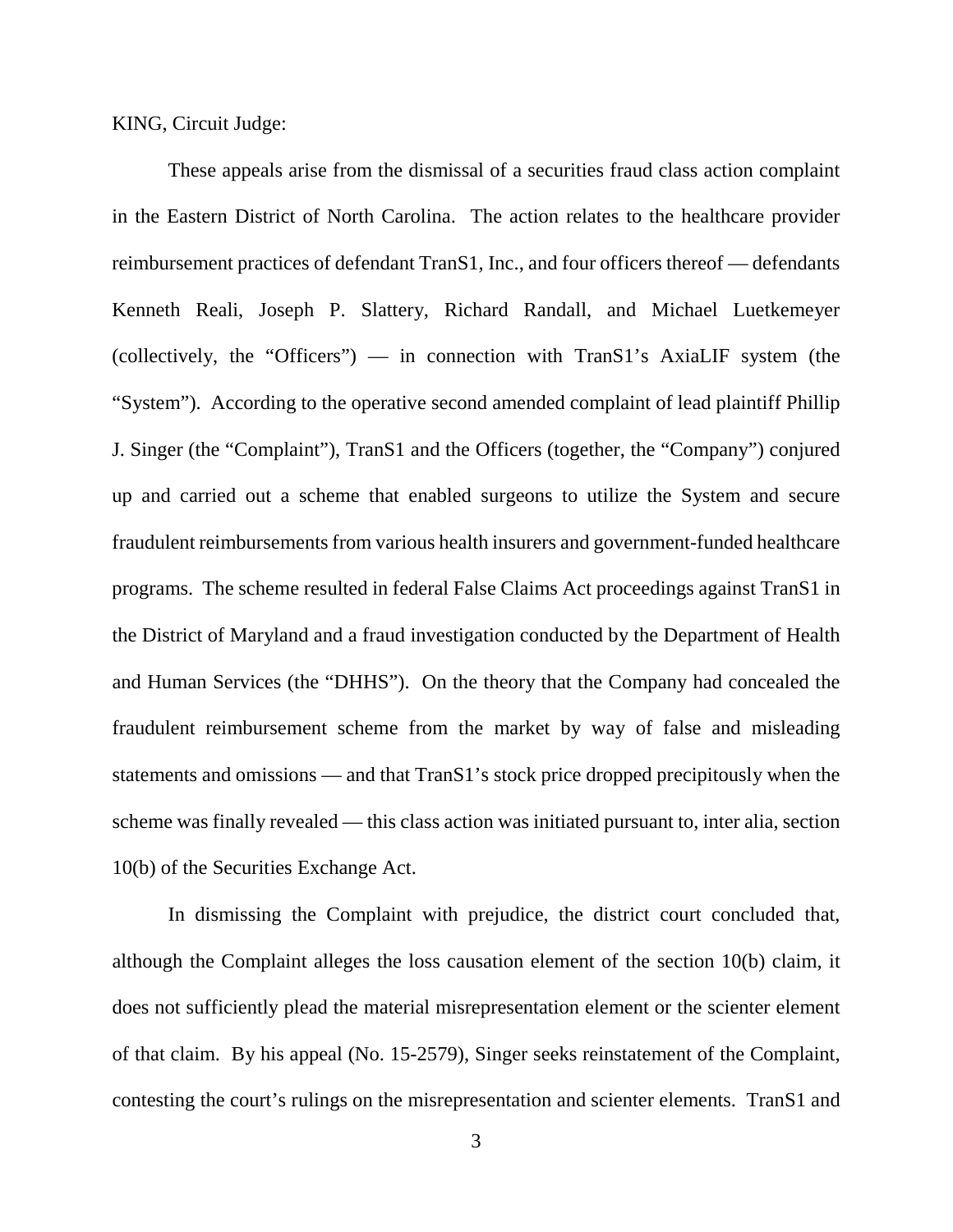the Officers have cross-appealed (No. 16-1019), asserting that the court erred in rejecting their challenge to the loss causation element. As explained herein, we vacate in No. 15- 2579 the court's rulings that the Complaint fails to satisfy the misrepresentation and scienter elements, and we affirm in No. 16-1019 the court's ruling that the Complaint sufficiently alleges the loss causation element. Consequently, we remand for further proceedings.

### I.

### A.

According to the Complaint, TranS1 is a medical device company that first received approval in 2004 to sell the System, which was designed for minimally invasive surgery on the lower lumbar spine to treat degenerative disc disease. *See* Compl.  $\P$ [[1](#page-3-0)2, 25, 27.<sup>1</sup> A System surgery utilizes a "pre-sacral approach"  $-$  i.e., the surgery is performed straight up the tailbone, with the patient remaining on her stomach — differentiating it from more common surgeries performed through the anterior portion of the spine. *Id.* ¶¶ 2, 26. TranS1 derives its revenues almost entirely from sales of the System and related surgical

<span id="page-3-0"></span> $1$  Because we are assessing the dismissal of the Complaint, we accept as true all well-pleaded facts in the Complaint and construe them in the light most favorable to lead plaintiff Singer. *See SD3, LLC v. Black & Decker (U.S.) Inc.*, 801 F.3d 412, 422 (4th Cir. 2015). In so doing, we draw all reasonable inferences in favor of Singer. *See Nemet Chevrolet, Ltd. v. Consumeraffairs.com, Inc.*, 591 F.3d 250, 253 (4th Cir. 2009). We are also entitled to consider matters of which the district court took judicial notice. *See Katyle v. Penn Nat'l Gaming, Inc.*, 637 F.3d 462, 466 (4th Cir. 2011). Facts drawn from the Complaint and from judicially noticed documents are thus recited in the light most favorable to Singer.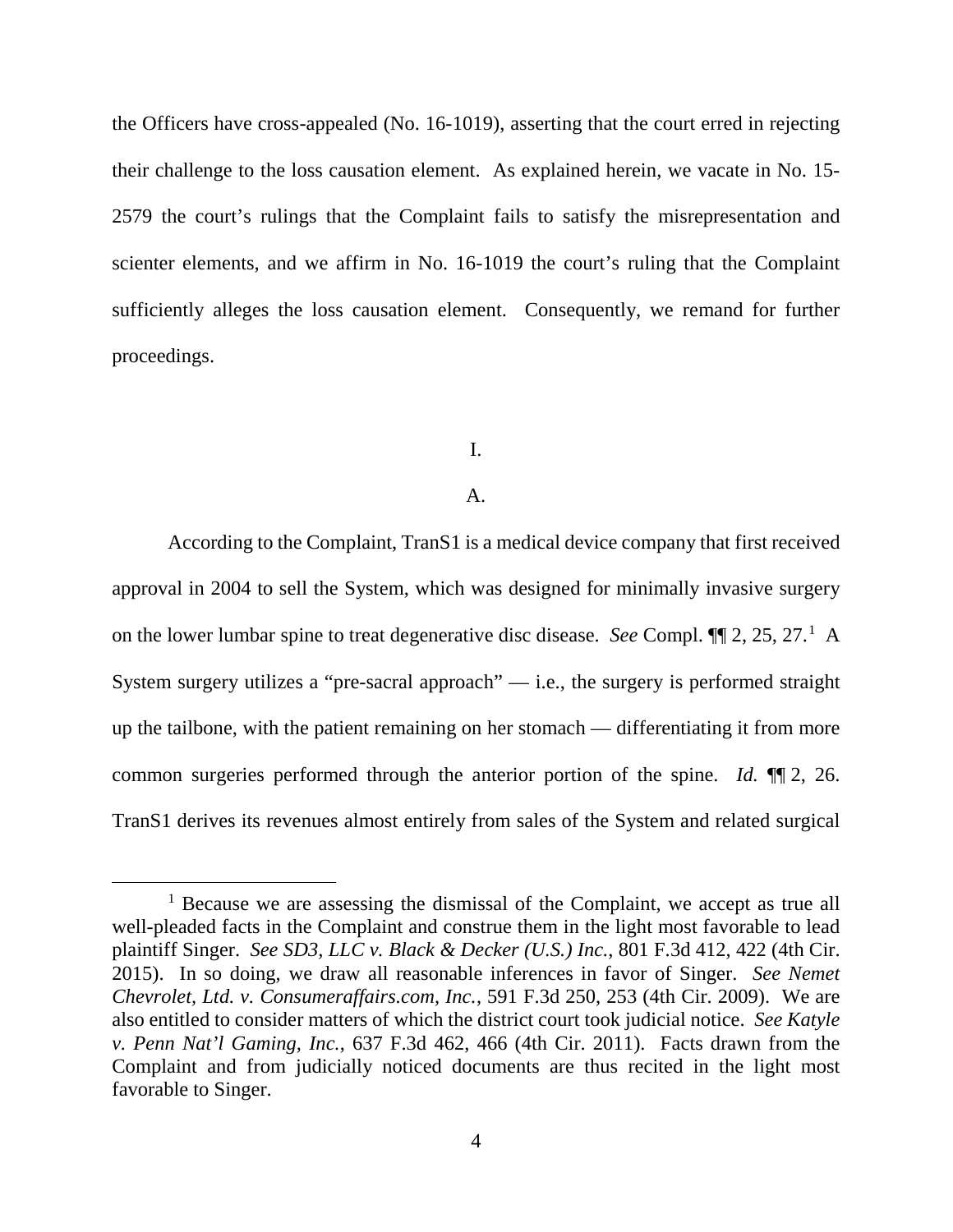instruments, as well as from a share of the reimbursements made by health insurers and government-funded healthcare programs to surgeons for spinal surgeries using the System. *Id.*  $\P$  3, 25. The financial success of the Company largely hinges on surgeons' reimbursement claims being paid, not only because TranS1 receives a share of those reimbursements, but also because, if the reimbursement claims were denied, surgeons "would simply stop utilizing the [System]." *Id.* ¶ 4.

In this securities fraud class action, the putative class includes those investors in TranS1 who purchased common stock between February 23, 2009, and October 17, 2011 — the period in which the Complaint alleges that the Company's fraudulent reimbursement scheme was concealed from the market. *See* Compl. ¶ 1. Each of the Officers was, in one capacity or another, involved in the management of TranS1 during the relevant time frame.<sup>[2](#page-4-0)</sup>

The Complaint explains that a healthcare provider submitting a reimbursement claim for a surgery is obliged to use Current Procedural Terminology codes ("CPT codes") promulgated by the American Medical Association (the "AMA"). *See* Compl. ¶ 4. For spinal surgeries, the AMA generally adheres to the coding recommendations provided by

<span id="page-4-0"></span><sup>&</sup>lt;sup>2</sup> As described in the Complaint, Reali was TranS1's CEO (since January 2011), president (since January 2010), and COO (January 2010 to January 2011), and also on its board of directors (since January 2011); Slattery was TranS1's CFO (since April 2010) and on its board of directors (November 2007 to April 2010); Randall was TranS1's CEO (June 2002 to January 2011), its president (June 2002 to January 2010), and on its board of directors (since June 2002), and also was the executive chairman since leaving his post as CEO; and Luetkemeyer was TranS1's CFO (April 2007 to March 2010). *See* Compl. ¶¶ 20-23.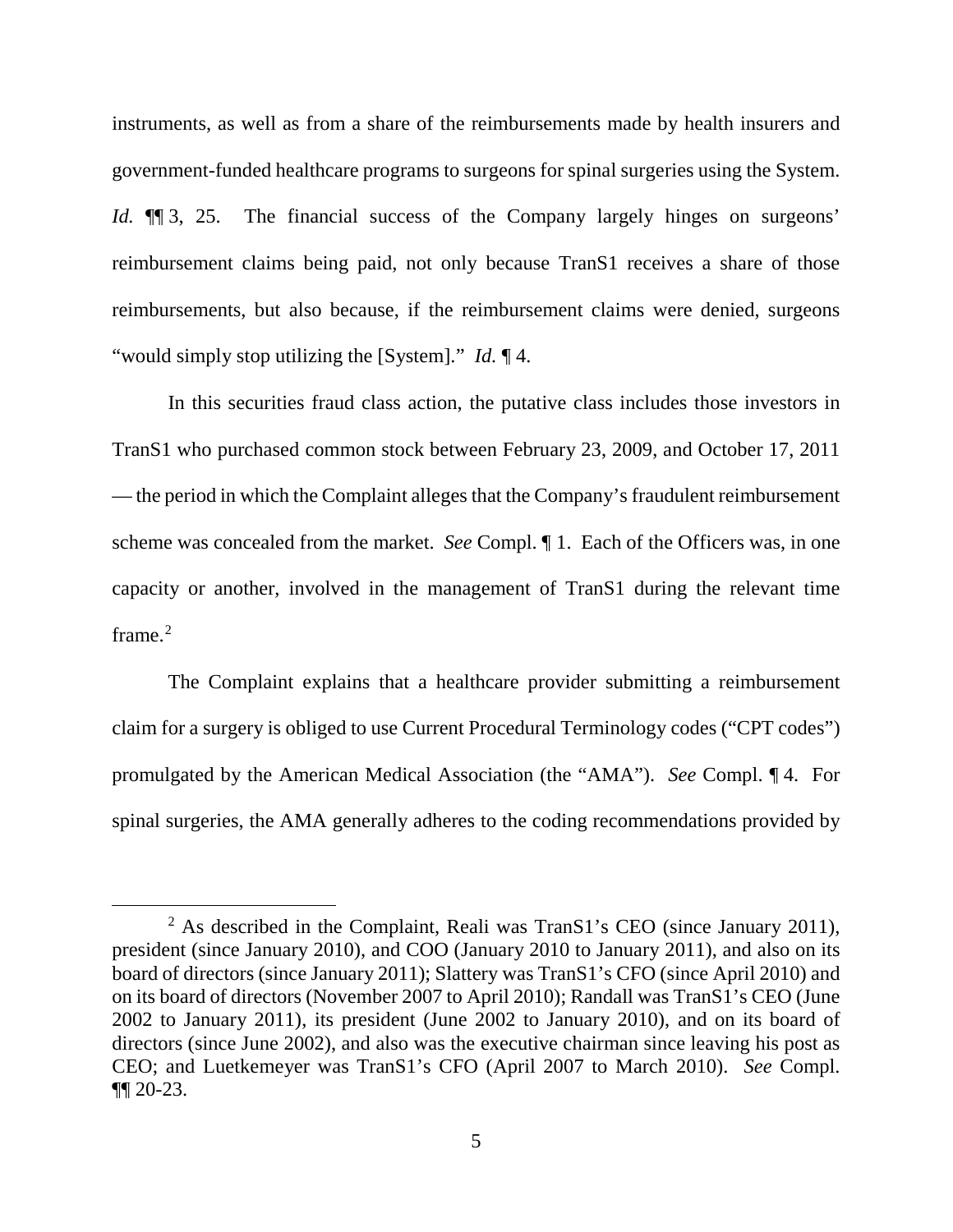the National Association of Spine Surgeons (the "NASS"). *Id.* The various CPT codes fall into three categories, which are designated as Categories I, II, and III. Only the Category I and Category III codes are relevant here. A Category I code indicates that a surgical procedure is "traditional" and widely accepted in the medical community, assuring a full or substantial reimbursement. *Id.* ¶ 6. On the other hand, the use of a Category III code reflects that the procedure is "experimental" and not widely accepted. *Id.* ¶ 5. A Category III code often results in no reimbursement at all, dissuading healthcare providers from performing Category III procedures. *Id.* ¶ 6.

Relevant here, the System was initially coded as a Category I anterior fusion procedure and thus garnered a full or substantial reimbursement. *See* Compl. ¶¶ 5, 29. In February 2008, however, the NASS recommended that the coding for the System be changed to Category III, because the System is unlike traditional anterior fusion procedures and "suffered from a dearth of safety and efficacy data." *Id.*  $\P$  5, [3](#page-5-0)0.<sup>3</sup> The AMA adopted the NASS recommendation and, effective January 1, 2009, required the System to be coded under Category III. *Id.*

### B.

The Category III coding requirement threatened TranS1's revenue stream and financial viability, in that surgeons could no longer count on reimbursements from health insurers and government-funded healthcare programs for using the System. *See* Compl.

<span id="page-5-0"></span><sup>&</sup>lt;sup>3</sup> According to the Complaint, the System does not constitute a Category I anterior fusion procedure because, inter alia, System surgeries are "performed straight up the tailbone and never approach[] the anterior portion of the spine." *See* Compl. ¶ 33.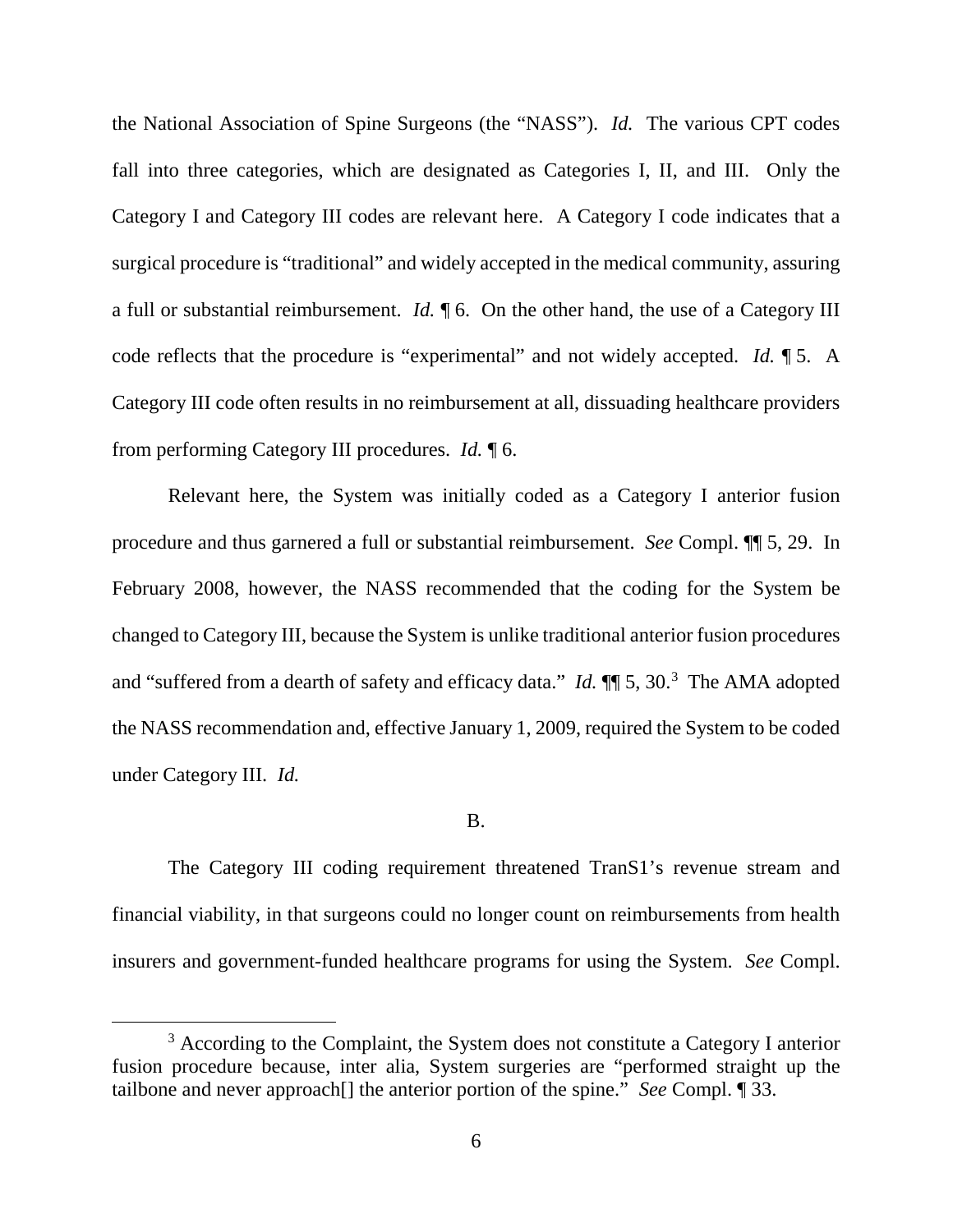¶¶ 6, 30. The Complaint alleges that, as a result of the new Category III code, the Company concocted and carried out its multifaceted and sophisticated fraudulent reimbursement scheme. *Id.* ¶ 7. The crux of that scheme was "to convince surgeons to engage in improper reimbursement practices in direct violation of" various statutes, including the federal False Claims Act. *Id.* ¶ 31. That is, the Company "encouraged and coached surgeons to utilize alternate codes, instead of the mandated experimental Category III designation assigned to [the System], in order to allow for reimbursement for the procedure." *Id.* 

The Complaint describes the fraudulent reimbursement scheme as it was perpetrated and carried out by the Company. Pursuant to that scheme, the Company on occasion acknowledged the System's new Category III code and some of the difficulty in securing reimbursement for it, but at other times encouraged and instructed surgeons to nevertheless use a Category I code for the System. The fraudulent reimbursement scheme was executed by way of, inter alia, the following:

- The Company formed a reimbursement committee to train surgeons on how to avoid the mandatory Category III code for the System. The head of the committee, a TranS1 employee, gave presentations detailing exactly which non-Category III codes to use and in what manner, and she established a "hotline" for surgeons to call to get coding advice. Pursuant to her instructions, when surgeons did use the Category III code, they were to "bury" it in the reimbursement claim so that the insurer might overlook it. *See* Compl. ¶¶ 32, 51.
- During conference calls with its third-party product distributors, the Company instructed the distributors to advise surgeons that the System should be coded as a Category I anterior fusion procedure, as it had been prior to the AMA's adoption of the Category III code. In an effort to quell the concerns of surgeons who were aware of the new Category III designation, the Company further advised the distributors to tell such surgeons that "all surgeons" were using a Category I code for the System. *Id.* ¶¶ 33, 56.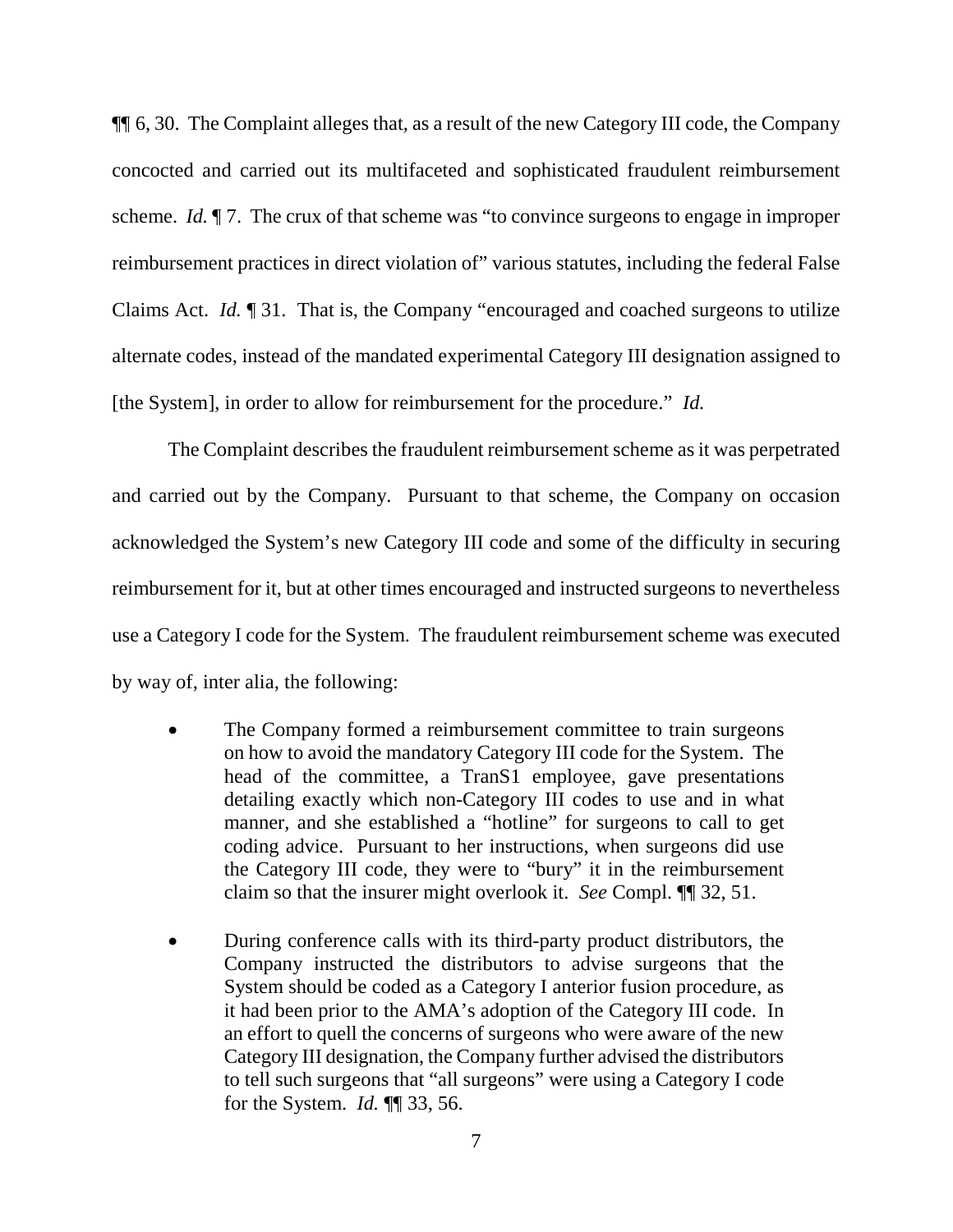- The Company conducted on-site training sessions designed to encourage surgeons to exchange tips on how to "manipulate" coding to get reimbursed. The most popular site was Cincinnati, Ohio, where TranS1's top consultant gave numerous presentations wherein he coded the System under Category I. *Id.* ¶¶ 34, 62.
- The Company drafted and distributed a reimbursement guide, dated January 1 through June 30, 2009, for surgeons to use in making successful claims for reimbursement of System surgeries. It was only on the guide's last page that the Company acknowledged the required Category III code for the System and the unlikelihood of reimbursement for Category III procedures. *Id.* ¶ 35.
- At the behest of the Company, TranS1's top consultant created a template demonstrating how to improperly code the System as a Category I anterior fusion procedure. The template contained suggested post-operation notes meant to disguise the fact that a surgery involved the non-reimbursable System. *Id.* ¶¶ 36, 63.
- At TranS1's annual national meeting in 2009 attended by many of its employees and executives — the Company promoted the continued use of a Category I code for the System, despite the AMA's mandatory Category III code. The "official company line" to surgeons was, "'We have a [Category III] code, but here's how other [surgeons] are coding it.'" *Id.* ¶¶ 37, 64.

The Complaint describes the Company's fraudulent reimbursement scheme — and especially its efforts to have surgeons code the System under Category I, rather than Category III — as "blatant gamesmanship [that] created an acute risk that [TranS1] would be subject to legal action as well as scrutiny by the DHHS and other regulatory bodies." *Id.* ¶ 38.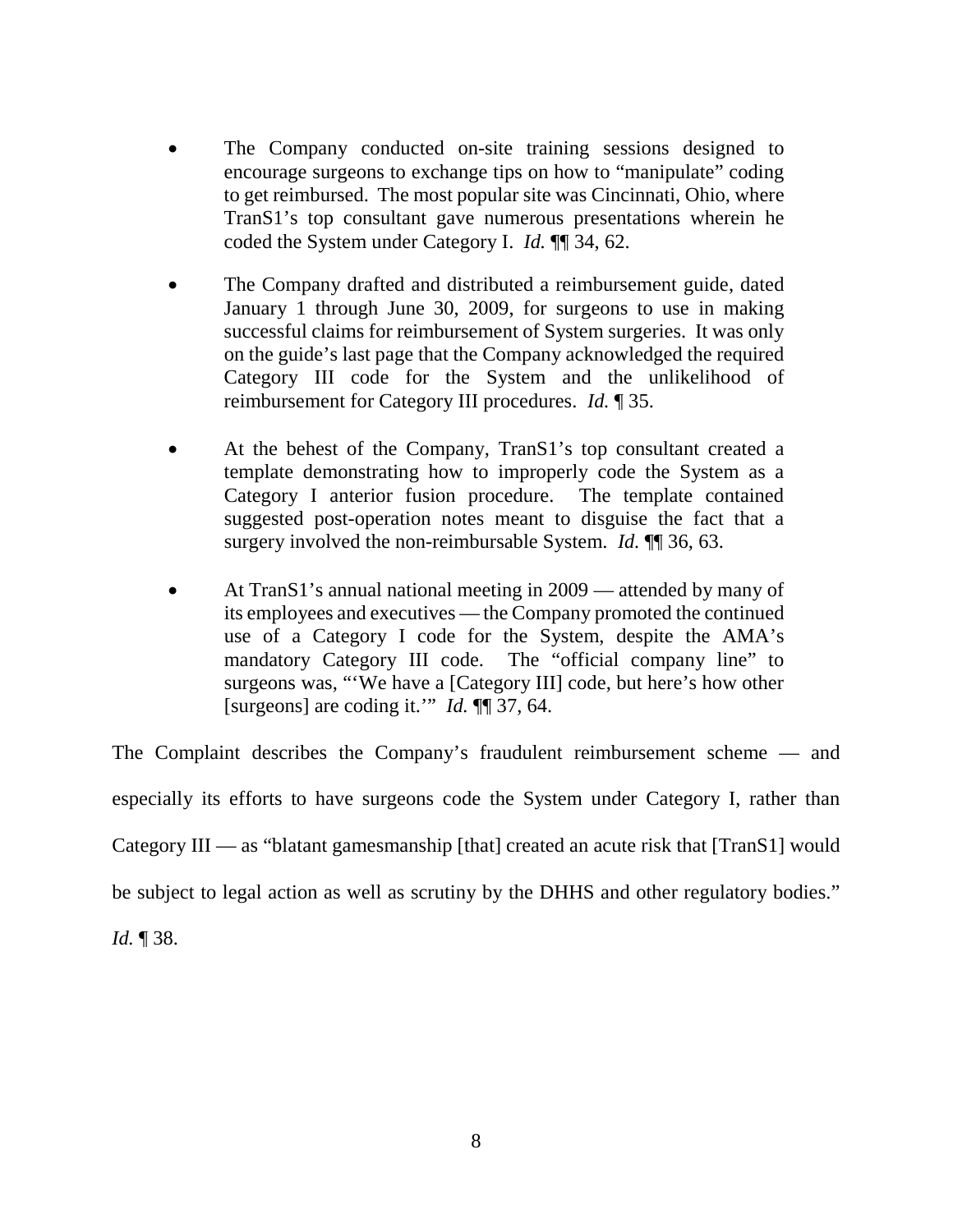C.

1.

After implementing the fraudulent reimbursement scheme, the Company concealed the scheme from the market by numerous false and misleading statements and omissions. *See* Compl. ¶ 12. The Company specifically failed to disclose, inter alia, that it "engaged in a scheme to encourage surgeons to continue using the [Category I] code for anterior procedures in direct disregard of the AMA's Category III code assignment for [the System]," and that TranS1's "revenues, derived primarily from sales of [the System] as well as a portion of the insurance reimbursement each performing provider received as a result of using improper billing codes for [the System], were generated as a direct result of [the Company's] improper coding scheme." *Id.* 

The Complaint describes various false and misleading statements and omissions of the Company. For example, on February 23, 2009, Officers Randall and Luetkemeyer participated in a conference call with analysts for TranS1's fourth quarter of 2008. *See* Compl. ¶ 69. During that conference call, without acknowledging the fraudulent reimbursement scheme, Randall stated that the Company was assisting surgeons in obtaining so-called "'appropriate reimbursement for our procedure.'" *Id.* Both Randall and Luetkemeyer opined that there would not be "'any significant additional headwind'" with respect to the new Category III coding requirement for the System. *Id.* They did not explain that the reason they expected continuing reimbursements was that the Company was coaching surgeons to improperly avoid the mandatory Category III code. *Id.* ¶ 72.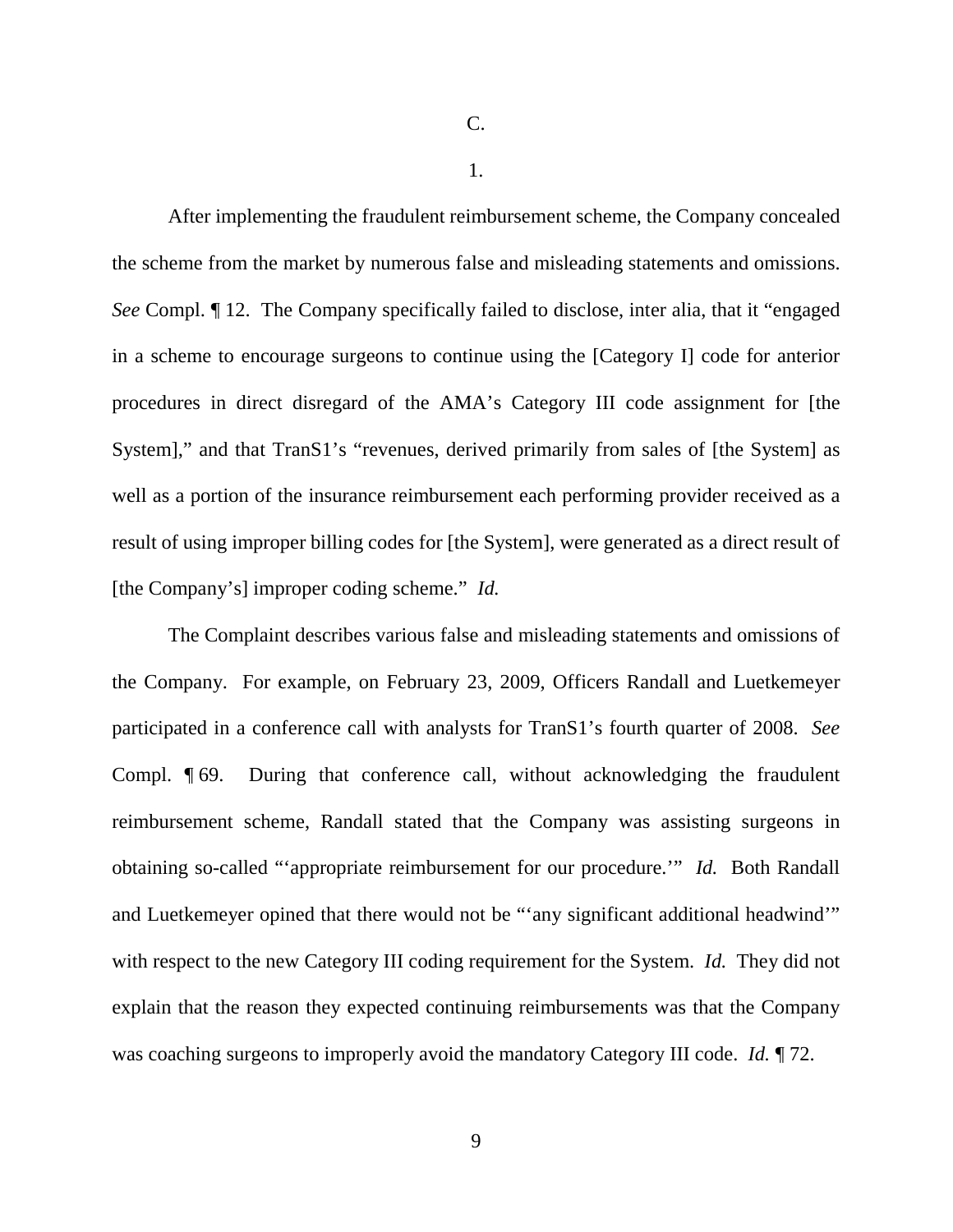In the  $2008$  Form  $10-K<sup>4</sup>$  $10-K<sup>4</sup>$  $10-K<sup>4</sup>$  filed by TranS1 with the Securities and Exchange Commission (the "SEC") on March 13, 2009, TranS1 reported a single source of revenue, i.e., "'sales of [the System] and related surgical instruments.'" *See* Compl. ¶¶ 70-71. By that Form 10-K, the Company acknowledged the new Category III code for the System and related that merely "'some'" health insurers and government-funded healthcare programs "'may not reimburse'" Category III procedures. *Id.* 171. The Company further downplayed the significance of the Category III code by suggesting that the System was gaining in popularity and thus unlikely to carry the Category III code for long. *Id.* The Company also represented that the Category III code for the System "'is only one of up to 10 different CPT codes physicians may submit to capture the entirety of a spinal fusion [surgery,] lessening the impact should payment for [the System] be initially denied.'" *Id.*  Meanwhile, the Company omitted the fraudulent coding practices that it advised be utilized and that were then being employed by surgeons to secure reimbursements for the System itself. *Id.* ¶ 72.

In the subsequent 2009 and 2010 Form 10-Ks and in the various quarterly filings of Form  $10\text{-}Qs^5$  $10\text{-}Qs^5$  submitted by TranS1 to the SEC, the Company substantially repeated the false and misleading statements and omissions of the 2008 Form 10-K. *See* Compl. ¶¶ 75-

<span id="page-9-0"></span> <sup>4</sup> Pursuant to federal securities statutes and regulations, publicly traded companies are required to annually file a Form 10-K with the SEC. *See* 15 U.S.C. §§ 78m, 78o(d); 17 C.F.R. § 249.310.

<span id="page-9-1"></span><sup>5</sup> Like a Form 10-K, a Form 10-Q is filed with the SEC under the federal securities statutes and regulations. *See* 15 U.S.C. §§ 78m, 78o(d); 17 C.F.R. § 249.308a.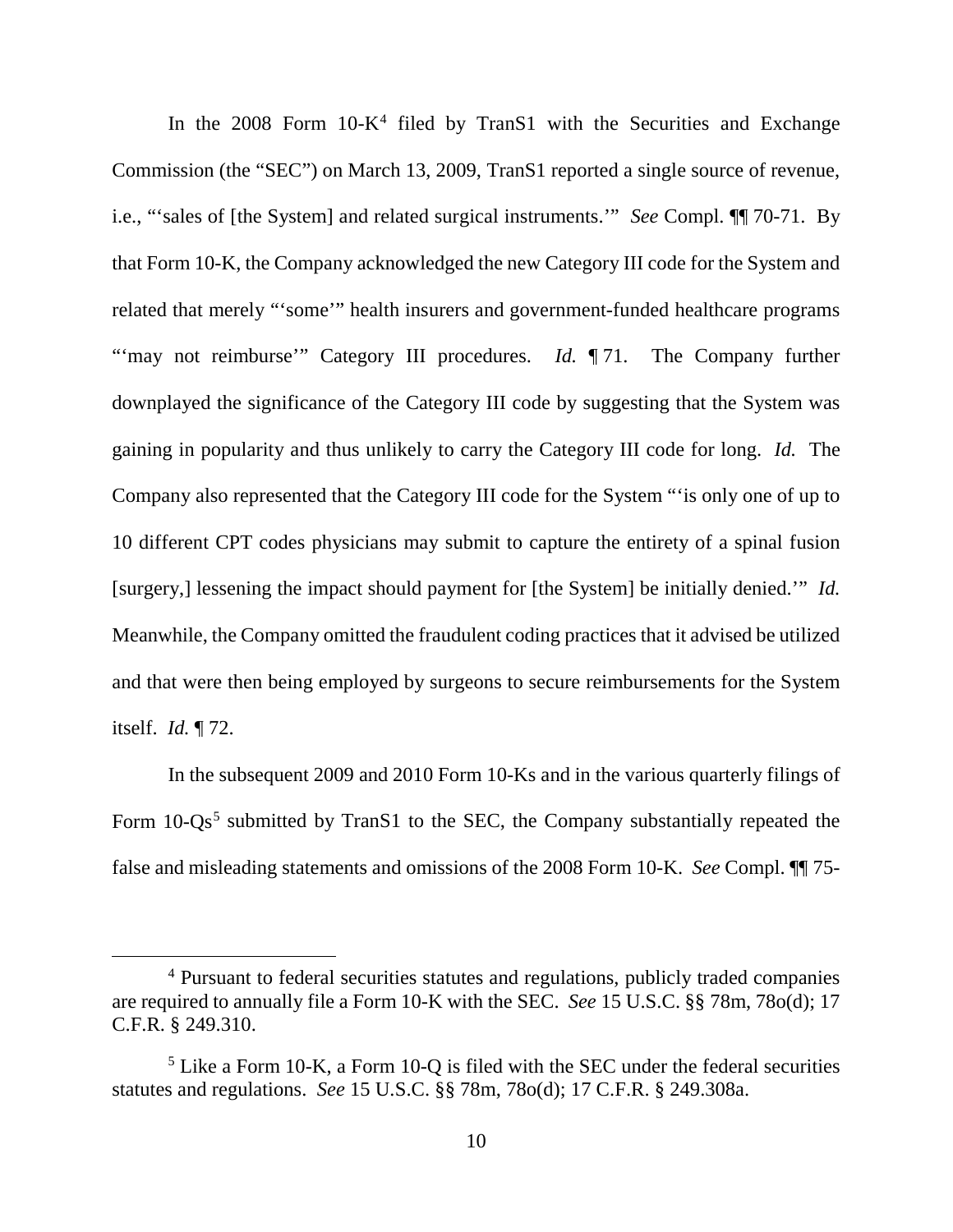76, 78-79, 81-82, 84-86, 89-90, 92-93, 95-96, 98-100, 102-103, 105-106. Those filings variously touted a growing acceptance of the System among health insurers and providers, *see, e.g.*, *id.* ¶¶ 81, 85, 99, and attributed revenue losses to "'concerns and uncertainty in the marketplace surrounding physician reimbursement for our . . . procedure,'" *id.* ¶¶ 89, 92, 95. Like the 2008 Form 10-K, the subsequent filings with the SEC omitted mention of the Company's reliance on the fraudulent reimbursement scheme to generate the revenues that TranS1 did have. Nevertheless, two or more of the Officers signed each of the Form 10-Ks and Form 10-Qs filed by TranS1 during the relevant timeframe, and two Officers certified "'that the financial information contained in [each filing] was accurate and that they disclosed any material changes to [TranS1's] internal control over financial reporting.'" *Id.* ¶¶ 70, 75, 78, 81, 84, 89, 92, 95, 98, 102, 105.

### 2.

As TranS1 suffered losses from 2009 to 2011, the Company communicated the losses to the market through press releases. *See* Compl. ¶¶ 73, 77, 80, 83, 87, 91, 94, 97, 101, 104. On April 27, 2009, for example, the Company reported a net loss of \$5,000,000 for the first quarter of 2009. *Id.* ¶ 73. That very day, Officer Randall participated in a conference call where he assured investors that "'we remain diligent about helping our surgeons obtain appropriate reimbursement for our procedure." *Id.* 174. Randall cited, for example, the reimbursement committee's "hotline" and the Company's reimbursement guide — without revealing that the Company was instructing surgeons to improperly code the System. *Id.*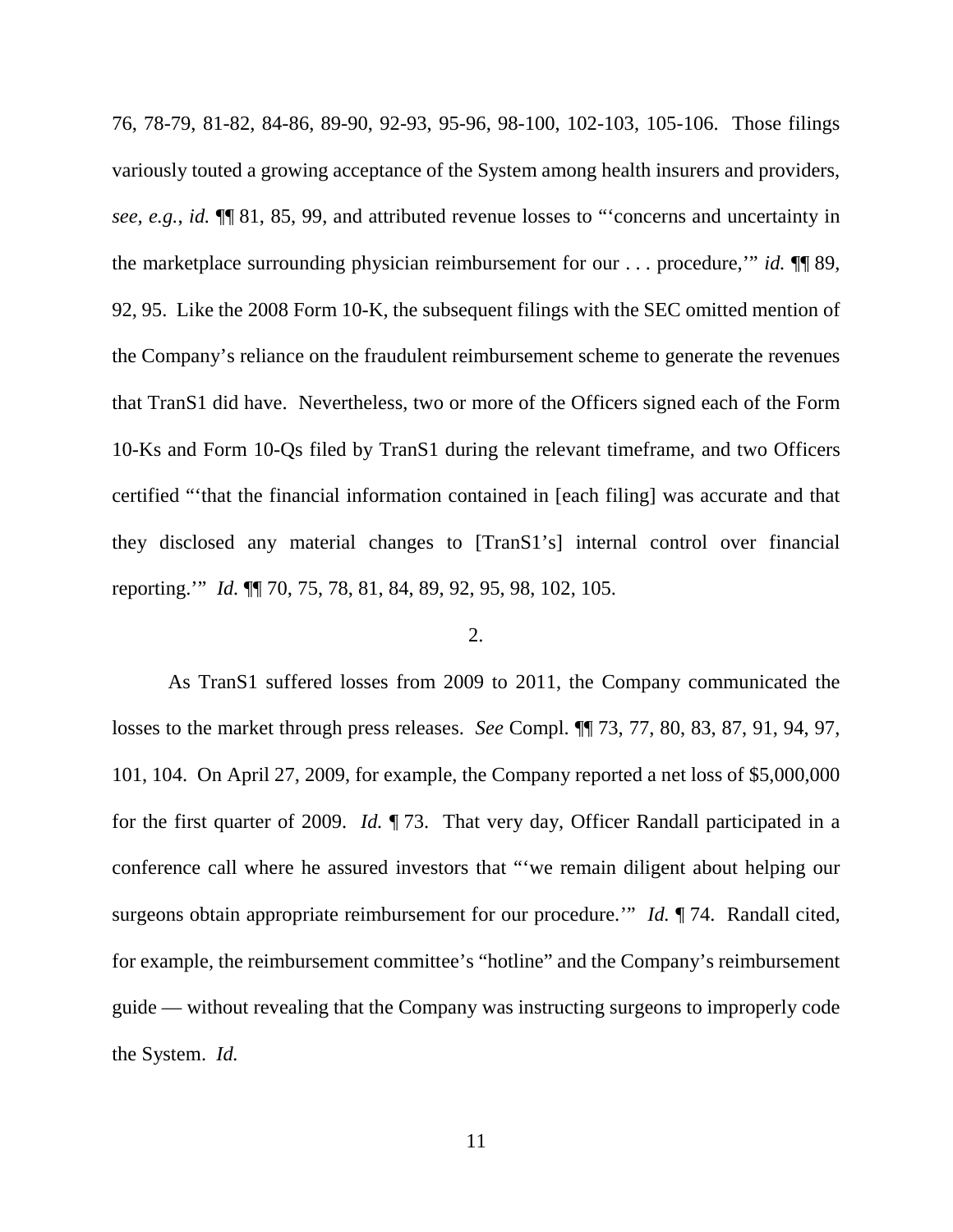Similarly, on May 4, 2010 — after reporting a net loss of \$6,000,000 in the first quarter of 2010 — Officers Slattery and Reali participated in a conference call with financial analysts. *See* Compl. ¶¶ 87-88. During that call, Slattery and Reali described a strategy to earn a Category I code for the System by "'working with the payers to remove our experimental designation over time,'" "'working with the spine societies to gain endorsement and acceptance of our procedure in a broad manner,'" and "'working with our physician customers getting further clinical data published and presented at key meetings.'" *Id.* ¶ 88. Additionally, Slattery falsely asserted that the System's Category III code was "'not an experimental code,'" but was in fact "'a tracking code.'" *Id.* Once again, the Company did not disclose the fraudulent reimbursement scheme it had devised to ensure reimbursements despite the Category III code. *Id.* ¶ 90.

# 3.

In sum, none of the Form 10-Ks or Form 10-Qs filed with the SEC, or the various press releases or conference calls, revealed that the Company was "engaged in a scheme to encourage surgeons to employ CPT codes meant for anterior and other non-Category III procedures in direct disregard of the AMA mandated Category III code for [the System]." *See* Compl. ¶ 72. Nor did any of those SEC submissions or other statements explain that "a substantial portion of [TranS1's] earnings and revenues" were generated by the Company's ongoing fraudulent reimbursement scheme, and that the scheme put TranS1 at "substantial risk" of regulatory scrutiny. *Id.*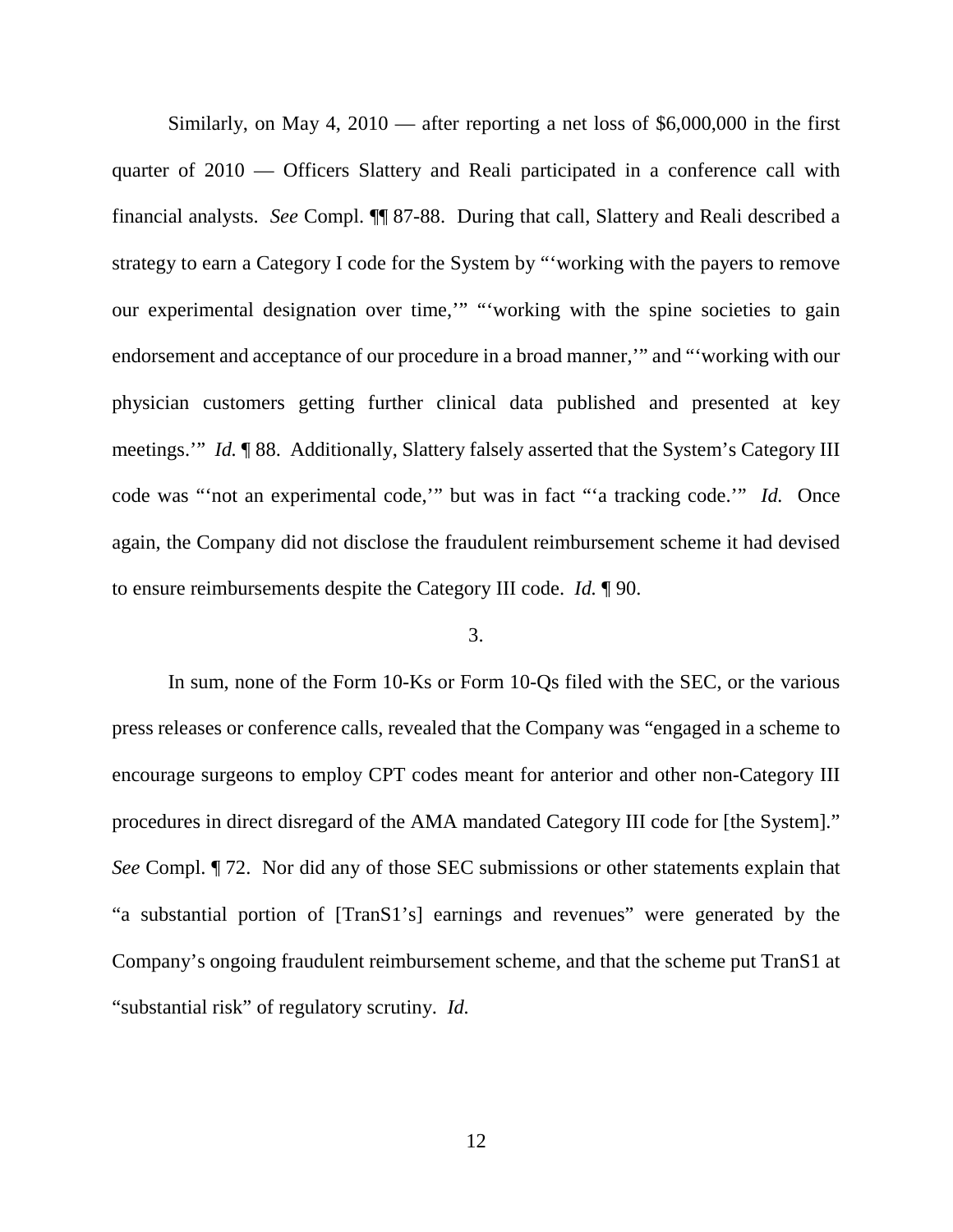D.

According to the Complaint, the truth about the Company's fraudulent reimbursement scheme finally began to emerge in October 2011. *See* Compl. ¶¶ 9-10, 108- 11. Specifically, after the market closed on October 17, 2011, TranS1 filed a Form  $8-K^6$  $8-K^6$ with the SEC, reporting that it had received a subpoena on or about October 6, 2011, issued by the DHHS "'under the authority of the federal healthcare fraud and false claims statutes.'" *Id.* ¶ 108. TranS1's Form 8-K explained that the DHHS sought "'documents for the period January 1, 2008 through October 6, 2011.'" *Id.* The Complaint alleges that, based on the Form 8-K, the market fully apprehended "that the focus of the subpoena related to [TranS1's] reimbursement practices, given that insurance company reimbursement for [the System], [TranS1's] flagship product, accounted for a majority of its revenue." *Id.* ¶ 9; *see also id.* ¶¶ 109-110.

As evidence of the market's realization of the Company's fraudulent reimbursement scheme, the Complaint points to an analyst report issued on October 18, 2011, the day after the revelatory Form 8-K was filed. *See* Compl. ¶¶ 9, 109. That analyst report revealed factual information about TranS1 and its subpoena from the DHHS, including that the subpoena "'included 19 items ranging from patient names to serial lot traceability to reimbursement communications with physicians.'" *Id.* ¶ 109. Additionally, the analyst report revealed the fact that "'half of TranS1's revenues come from physicians still using

<span id="page-12-0"></span> $6$  A Form 8-K — like a Form 10-K or a Form 10-Q — is a report filed under law with the SEC, which announces major events of concern to shareholders. *See* 15 U.S.C. §§ 78m, 78o(d); 17 C.F.R. § 249.308.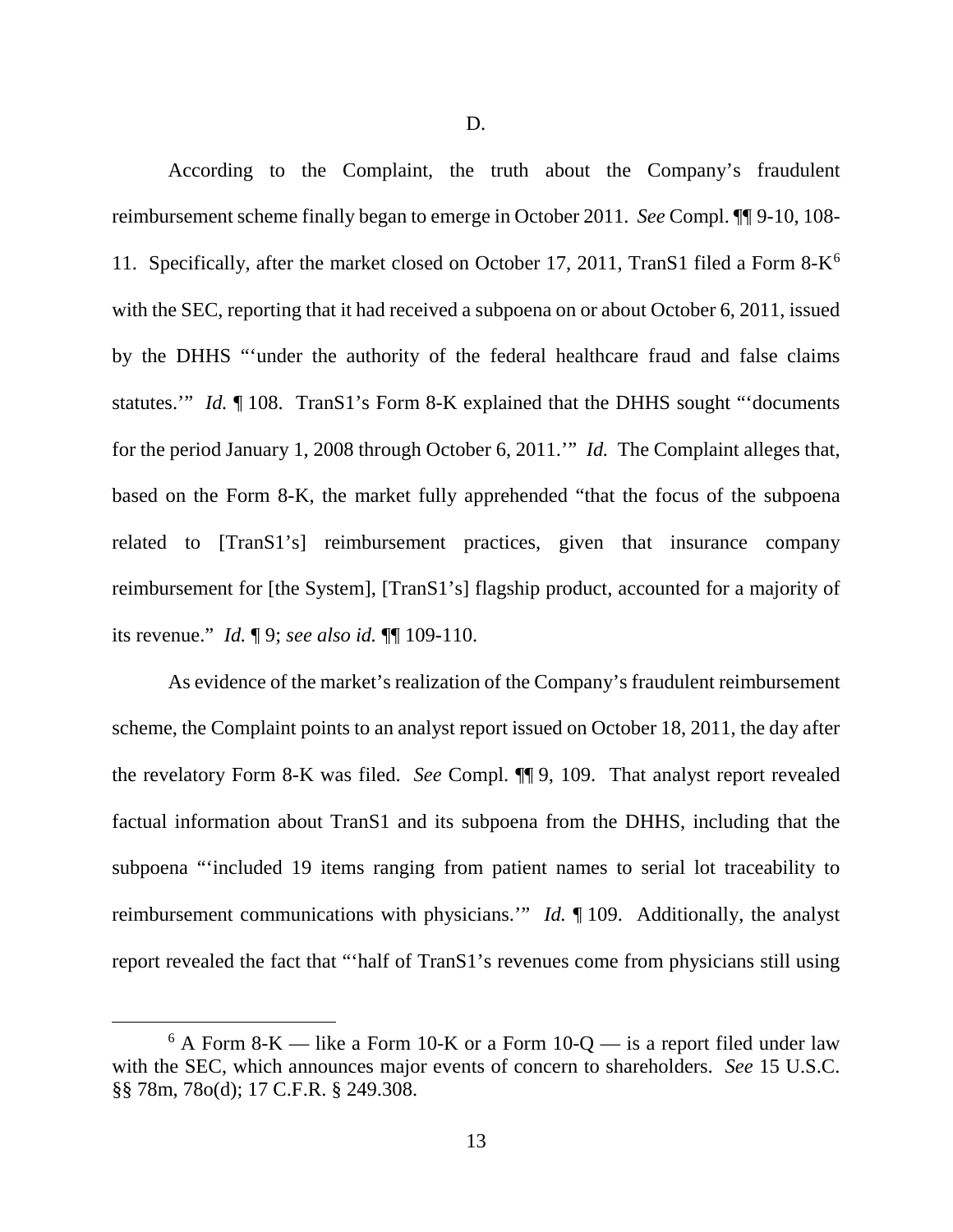[a Category I] code (which provides reimbursement), rather than the designated [Category III] code (which does not provide reimbursement).'" *Id.*

The analyst report also expressed opinions and beliefs, including that "'we think that [TranS1] has been making strong efforts to educate physicians about correct coding.'" *See* Compl. ¶ 109 (noting that "ultimately the decision regarding which code to use lies in the hands of the physician"). Nevertheless, premised on the known facts, the analyst report concluded that TranS1's subpoena from the DHHS "'could be due to reimbursement communications.'" *Id.* The analyst report also deduced that, in light of recent downsizing by TranS1, "'the subpoena could perhaps stem from allegations by a disgruntled former employee.'" *Id.*

The very day of the analyst report — October 18, 2011 — the stock price of TranS1 collapsed, as its "securities plummeted \$1.27 or 40.7%, to close at \$1.85." *See* Compl. ¶ 111. The Complaint describes "a massive selloff of [TranS1] shares" and an "unusually heavy trading volume of 2.1 million shares." *Id.* ¶ 10.

#### E.

In July 2013, it was publicly confirmed that federal False Claims Act qui tam proceedings relating to the fraudulent reimbursement scheme had been commenced against TranS1 by a former employee in April 2011 — six months before TranS1's stock price collapse. See Compl.  $\lbrack \! \lbrack 8 \rbrack^7 \rbrack$  $\lbrack \! \lbrack 8 \rbrack^7 \rbrack$  $\lbrack \! \lbrack 8 \rbrack^7 \rbrack$  In other words, the October 18, 2011 analyst report had

<span id="page-13-0"></span> <sup>7</sup> The False Claims Act is codified at 31 U.S.C. §§ 3729-3733. It imposes liability on individuals and entities that have defrauded federal government programs. An individual (i.e., a relator) can initiate a claim under the Act by way of a qui tam action. *See*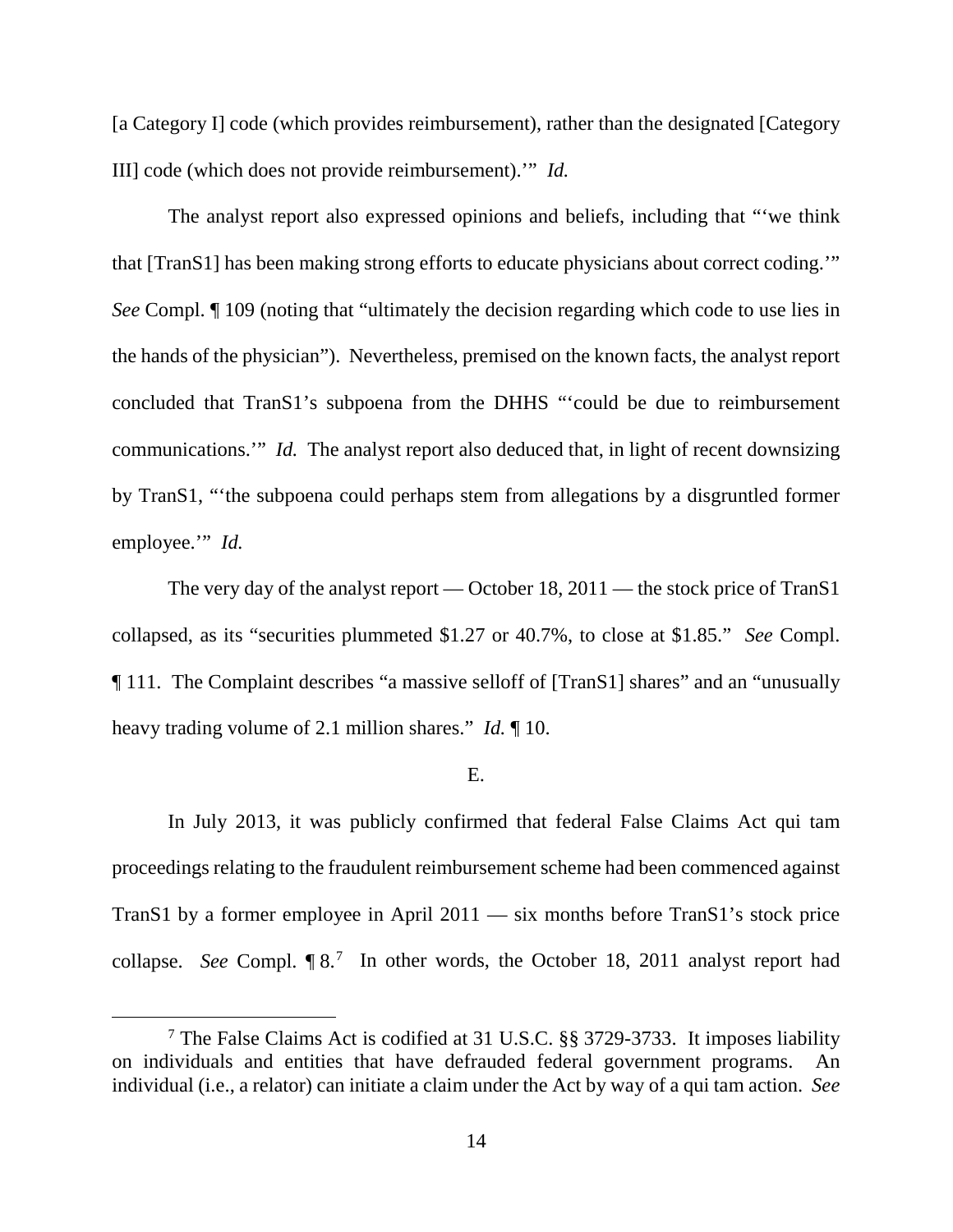"surmised with radar precision that the subpoena [issued to TranS1 in early October 2011 by the DHHS] was triggered by 'allegations by a disgruntled former employee' relating to [TranS1's] illicit 'reimbursement communications.'" *Id.* ¶ 9. The qui tam action against TranS1 had been initiated by relator Kevin Ryan, a former sales manager for TranS1, in the District of Maryland on April 21, 2011. *Id.* ¶¶ 8, 39-44. The action was commenced under seal and remained sealed until July 1, 2013. *Id.* ¶ 8.

The qui tam complaint of April 2011 alleged in detail the fraud scheme being carried out by TranS1 in contravention of the federal False Claims Act, as well as the Medicare Act and the North Carolina False Claims Act. *See* J.A. 929-64.[8](#page-14-0) Similar to the Complaint in these proceedings, the qui tam complaint specified that TranS1 had "knowingly caused to be submitted and facilitated the submission of false and fraudulent claims, statements and/or documents to federal agencies by causing physicians and hospitals to submit improper claims for payment to Medicare and state health insurance programs and insurers." *Id.* at 930. The qui tam complaint also alleged that, "[t]hrough the use of incorrect and misleading billing and description codes to represent the [System], [TranS1] fraudulently caused hospitals and physicians to obtain and continue to obtain reimbursement from Medicare and the State of North Carolina Health Plan." *Id.* at 931.

 $\overline{a}$ 

<sup>31</sup> U.S.C. § 3730(b). The United States is entitled to intervene and control any such qui tam action. If the action is successful, by settlement or otherwise, the relator or relators may share in the award. *Id.* § 3730(d).

<span id="page-14-0"></span><sup>&</sup>lt;sup>8</sup> Citations herein to "J.A.  $\frac{1}{2}$ " refer to the contents of the Joint Appendix filed by the parties in these appeals.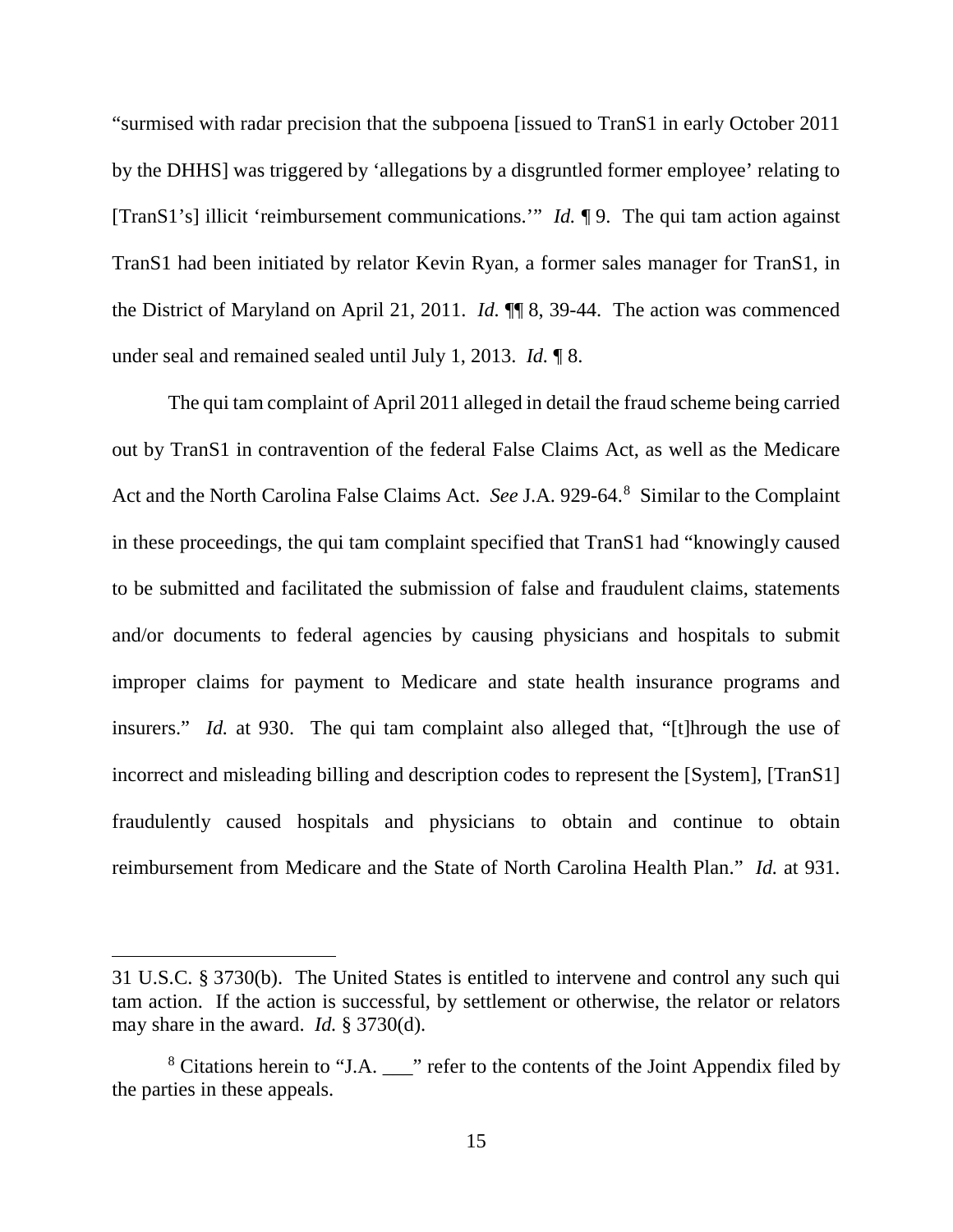The qui tam complaint explained, inter alia, that once the Category III code for the System took effect at the beginning of 2009, the System could "*only*" be billed as a Category III procedure. *Id.* at 941. Nevertheless, TranS1 instructed its sales staff and surgeons "to disregard the [Category III code]," as part of "an intentional and systematic effort to bypass the [Category III code] designation and to obtain reimbursement from Medicare and other insurance programs despite the non-reimbursable status of [the System]." *Id.* at 951.

On June 6, 2013, the United States intervened in the qui tam action for purposes of settlement. By a settlement agreement consummated on June 28, 2013, TranS1 agreed to pay the United States the sum of \$6,000,000 to resolve the fraud allegations of the qui tam action with respect to federal government programs. *See* J.A. 905-28; *see also* Compl. ¶¶ 11, 46. The settlement agreement included various recitals of the contentions of the United States against TranS1. For example, the United States contended that TranS1 had "knowingly caused providers to submit claims [to publicly funded healthcare programs] for [System] procedures using incorrect diagnosis or procedure codes, . . . which in some cases resulted in providers receiving greater reimbursement than that to which they were entitled." *See* J.A. 906. In entering the settlement agreement, however, TranS1 denied liability and the various contentions of the relator and the United States. *Id.* at [9](#page-15-0)07.<sup>9</sup>

<span id="page-15-0"></span><sup>&</sup>lt;sup>9</sup> In addition to being the subject of substantial discussion in the Complaint, the qui tam complaint and the qui tam settlement were judicially noticed by the district court in September 2013. *See* Order, *Caplin v. TranS1, Inc.*, No. 7:12-cv-00023 (E.D.N.C. Sept. 19, 2013), ECF No. 48.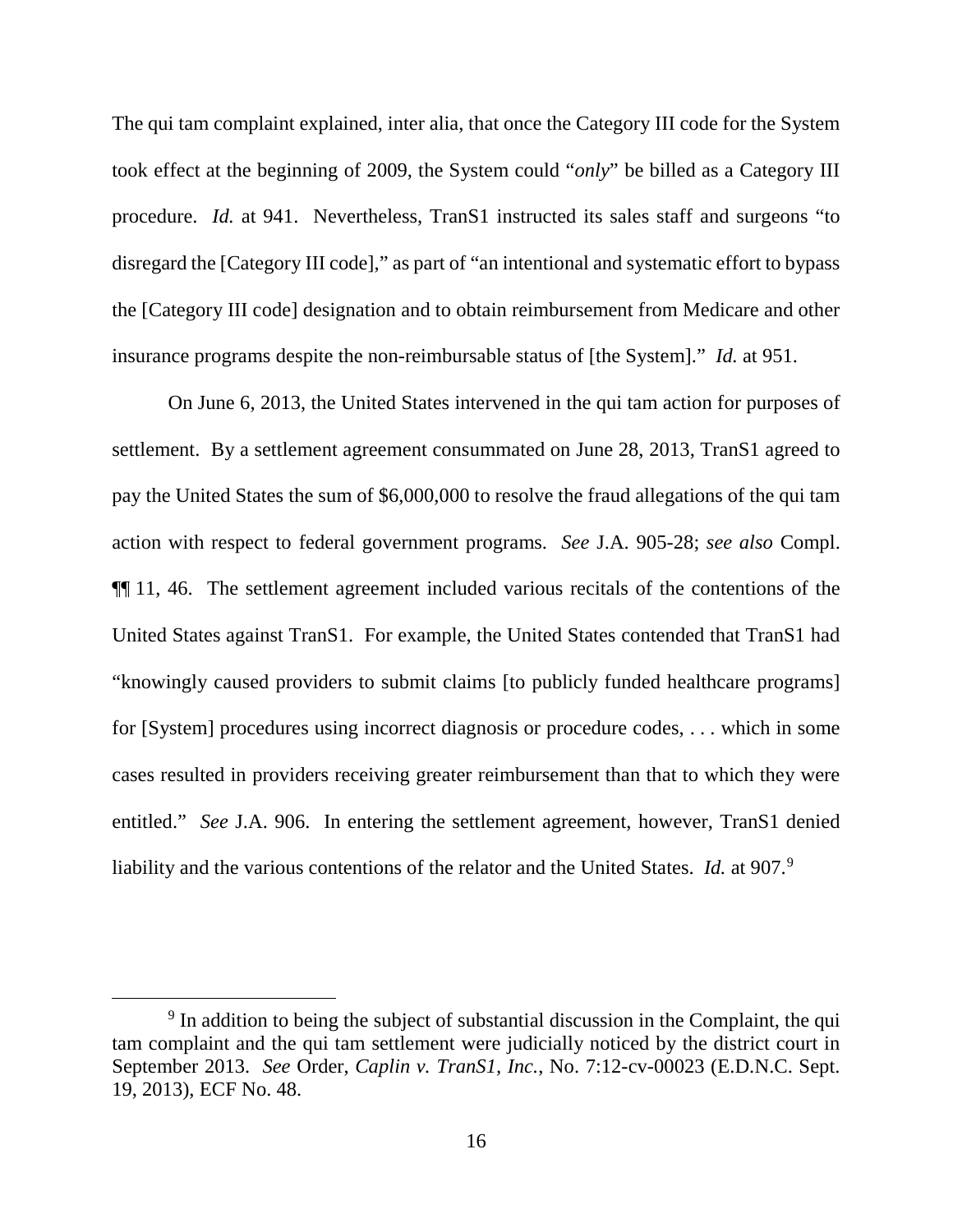1.

On January 24, 2012, plaintiff Joel Caplin filed this securities fraud class action against TranS1 and the Officers in the Eastern District of North Carolina. Shortly thereafter, Singer moved for appointment as lead plaintiff. The district court appointed Singer as the lead plaintiff on May 8, 2012, and he filed an amended complaint on July 9, 2012.[10](#page-16-0)

In sum, the amended complaint alleged that TranS1 and the Officers violated section 10(b) of the Securities Exchange Act — as well as § 240.10b-5 of Article 17 of the Code of Federal Regulations ("SEC Rule 10b-5") — by concealing the fraudulent reimbursement scheme from the market through false and misleading statements and omissions. According to the amended complaint, the Company thereby artificially inflated TranS1's stock price during the course of the fraudulent reimbursement scheme and injured investors when the scheme was finally revealed to the public and the stock price plummeted. The amended complaint also spelled out a claim against the Officers, under section 20(a) of the Securities Exchange Act, alleging that they were control persons subject to individual liability for TranS1's violation of section 10(b).

On September 7, 2012, the Company moved to dismiss the amended complaint pursuant to Rules 9(b) and 12(b)(6) of the Federal Rules of Civil Procedure and the Private

<span id="page-16-0"></span> $10$  Caplin is yet a named plaintiff in the class action, but he is not a party to these appeals.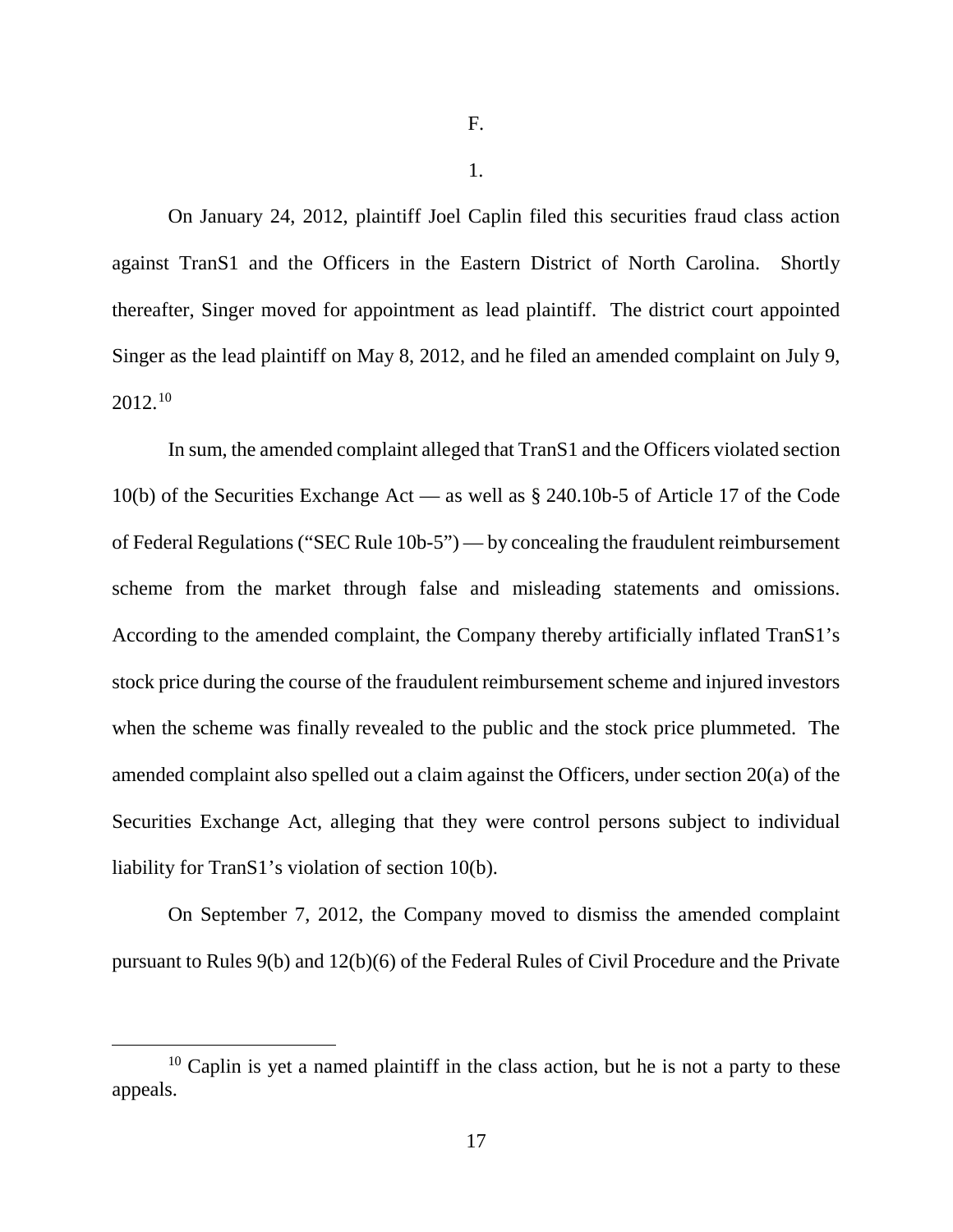Securities Litigation Reform Act of 1995. On September 19, 2013, the district court granted the dismissal motion, focusing on the loss causation element of the section 10(b) claim. *See* Order, *Caplin v. TranS1, Inc.*, No. 7:12-cv-00023 (E.D.N.C. Sept. 19, 2013), ECF No. 48. In so ruling, the court recognized that "federal courts have developed two somewhat distinct theories of loss causation: (1) corrective disclosure theory and (2) materialization of a concealed risk." *Id.* at 13. The court analyzed both theories of loss causation and concluded that the amended complaint had not sufficiently pleaded the loss causation element of the section 10(b) claim under either theory. The court dismissed the amended complaint with prejudice, on the belief that "allowing further amendment would be futile." *Id.* at 28.

#### 2.

Singer promptly requested the district court to alter or amend its judgment and submitted his second amended complaint, which is now the operative Complaint. Upon reconsideration of its dismissal ruling eight months later, on May 5, 2014, the court changed its earlier ruling and agreed that the Complaint sufficiently pleads the loss causation element of the section 10(b) claim under the materialization of a concealed risk theory. *See* Order, *Singer v. TranS1, Inc.*, No. 7:12-cv-00023 (E.D.N.C. May 5, 2014), ECF No. 54 (the "Reconsideration Order"). That Order relied on the Complaint's allegations that the October 18, 2011 decline in TranS1's stock price resulted from the revelation — by way of TranS1's October 17, 2011 Form 8-K, coupled with the October 18, 2011 analyst report — of the Company's long-concealed fraudulent reimbursement scheme. *Id.* at 12 (explaining that the analyst report, "when considered in conjunction with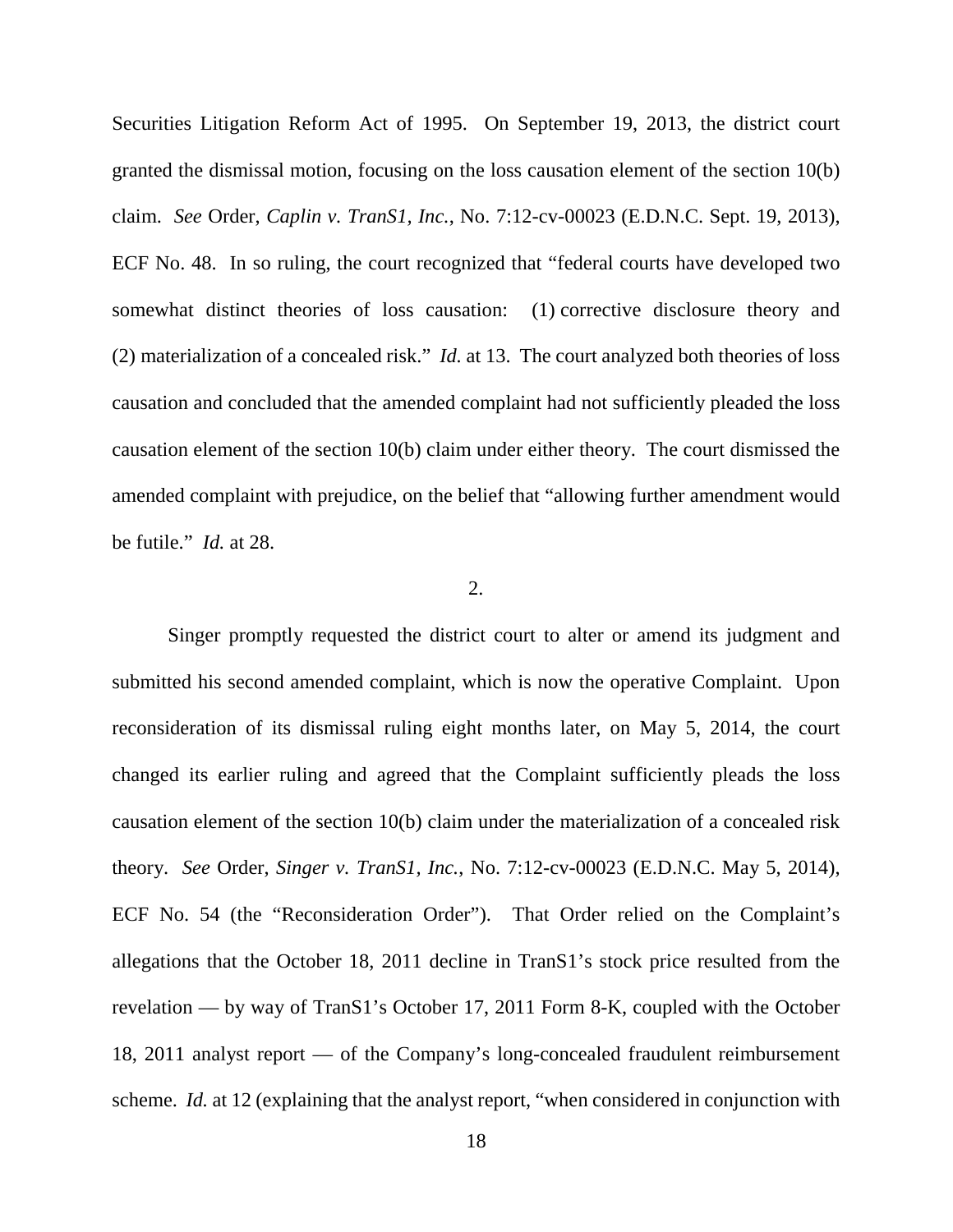[TranS1's] disclosure of the subpoena, . . . calls into question [TranS1's] prior representations that it was educating physicians about proper coding and reveals to the public, at least in some sense, that [TranS1] was potentially improperly manipulating the insurance reimbursement system").

#### 3.

On July 3, 2014, the Company moved to dismiss the Complaint, contending that it fails to allege the material misrepresentation and scienter elements of the section 10(b) claim. TranS1 then filed a bankruptcy petition in Delaware, which resulted in an automatic stay of the class action proceedings with respect to TranS1.

During the bankruptcy stay, this litigation could only proceed in the district court with respect to the Officers. On May 14, 2015, the court dismissed the Complaint as to the Officers. *See* Order, *Singer v. TranS1, Inc.*, No. 7:12-cv-00023 (E.D.N.C. May 14, 2015), ECF No. 72 (the "Officers Order"). With respect to the material misrepresentation element, that Order explained that the Complaint is inadequate to show that any of the Officers "knew TranS1's reimbursement practices were illegal" or "failed to sufficiently disclose TranS1's reimbursement practices." *Id.* at 13-14. On the scienter element, the Officers Order specified that the Complaint "does not allege when and how the [Officers] knew or recklessly failed to know that their disclosures and statements were false or misleading, much less make a powerful or cogent inference of [the Officers'] scienter." *Id.* at 20 (internal quotation marks omitted). The Officers Order further observed that, despite being given "three opportunities to submit a complaint that meets the requirements set forth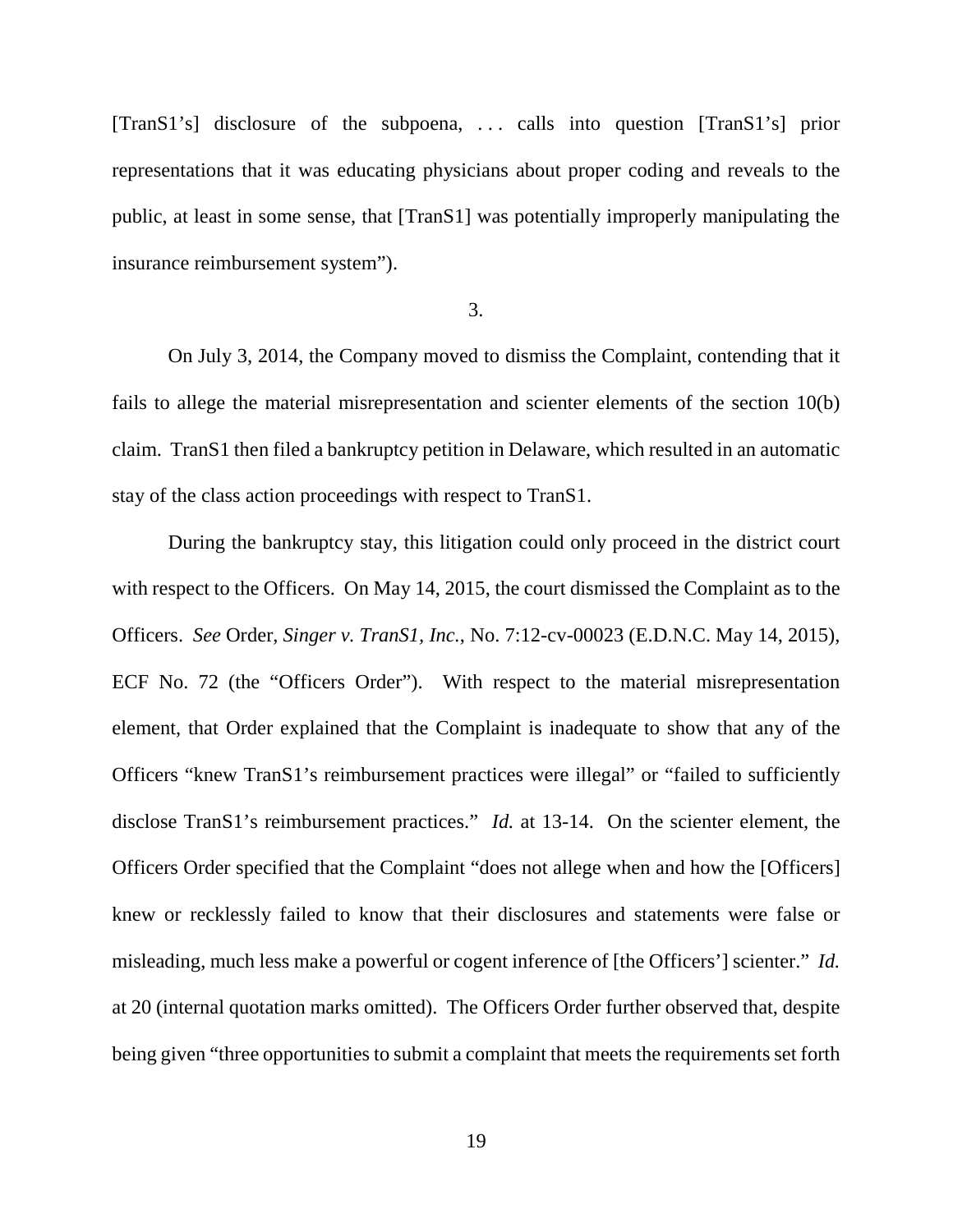herein," Singer had "failed to do so." *Id.* at 23. The Officers Order thus dismissed the Complaint as to the Officers with prejudice.

### 4.

After lifting the bankruptcy stay on May 14, 2015, the district court requested supplemental briefing on whether the dismissal motion should also be granted as to TranS1. On December 18, 2015 — after receiving further briefing — the court granted TranS1's motion to dismiss. *See* Order, *Singer v. TranS1, Inc.*, No. 7:12-cv-00023 (E.D.N.C. Dec. 8, 2015), ECF No. 92 (the "Final Order").

The Final Order first explained that, because the Complaint had been dismissed as to the Officers, "the only way . . . to establish liability as to [TranS1], the corporate defendant, is (1) to identify some other corporate agent who made a material misrepresentation or omission, and (2) to make allegations manifesting a strong inference of scienter as to at least one authorized agent." *See* Final Order 5. The court then concluded, on the material misrepresentation element of the section 10(b) claim, that the Complaint "does not sufficiently allege that any authorized corporate agent made a material misrepresentation or omission." *Id.* at 6. With respect to the scienter element, the Final Order reiterated that, as with the Officers, the Complaint fails to allege that TranS1 "knew that its public disclosures and statements were misleading." *Id.* The Final Order thus dismissed the Complaint as to TranS1 with prejudice.

With the Complaint fully dismissed, Singer noted his appeal in No. 15-2579, challenging the district court's rulings that the Complaint does not allege the material misrepresentation and scienter elements of the section 10(b) claim. The Company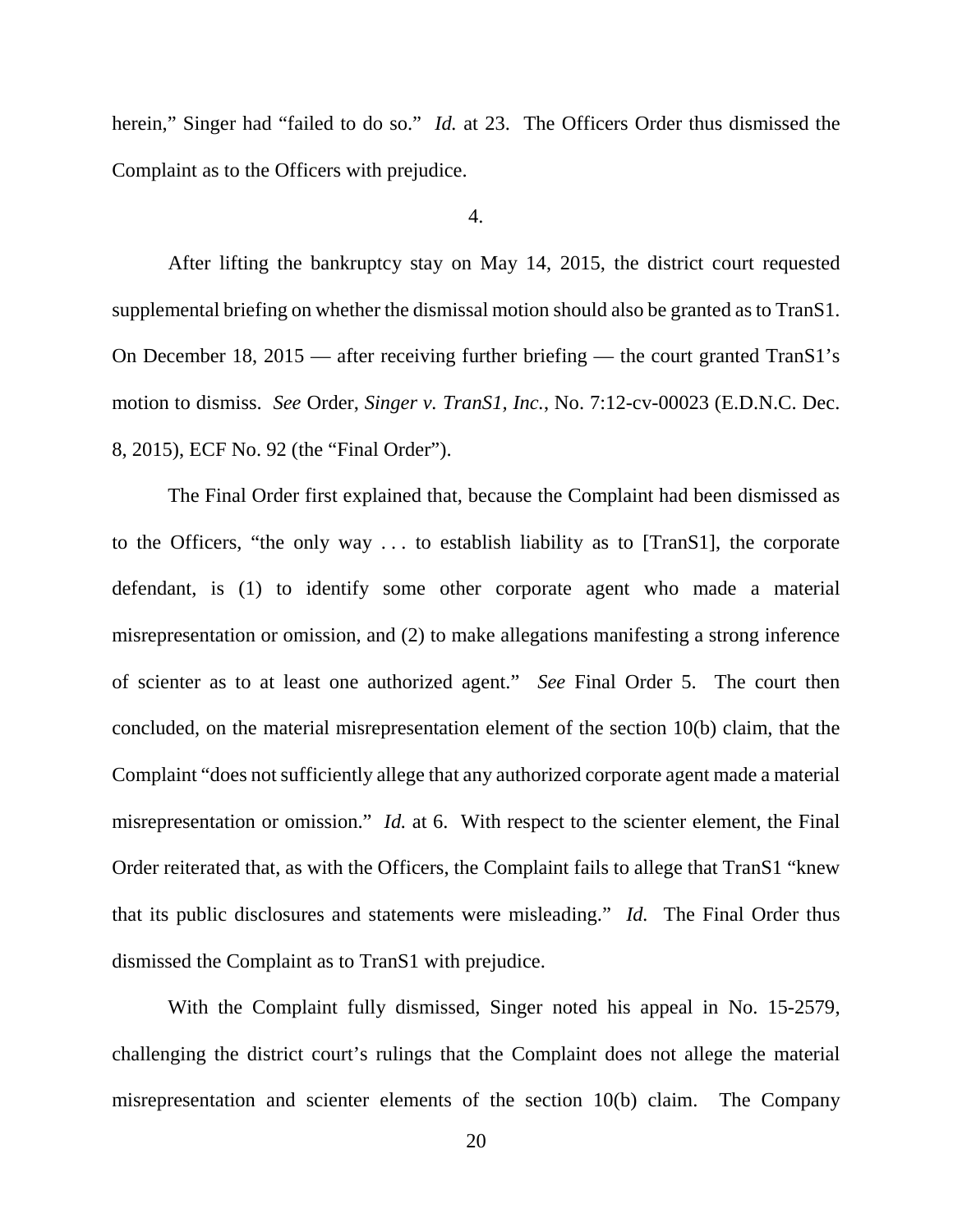thereafter cross-appealed in No. 16-1019, taking issue with the Reconsideration Order's earlier ruling that the loss causation element is sufficiently pleaded. We possess jurisdiction over these appeals pursuant to 28 U.S.C. § 1291.

#### II.

These appeals relate solely to the sufficiency of the Complaint, which we review de novo. *See Teachers' Ret. Sys. of La. v. Hunter*, 477 F.3d 162, 170 (4th Cir. 2007). In reviewing the district court's dismissal, we accept all factual allegations in the Complaint as true, and we consider the Complaint in its entirety. *See Matrix Capital Mgmt. Fund, LP v. BearingPoint, Inc.*, 576 F.3d 172, 176 (4th Cir. 2009). We also draw all reasonable inferences in favor of Singer. *See Nemet Chevrolet, Ltd. v. Consumeraffairs.com, Inc.*, 591 F.3d 250, 253 (4th Cir. 2009). In addition to the Complaint, we are entitled to consider matters of which the district court took judicial notice, including the qui tam complaint and the qui tam settlement. *See Katyle v. Penn Nat'l Gaming, Inc.*, 637 F.3d 462, 466 (4th Cir. 2011); *see also supra* note 9.

#### III.

We first consider Singer's appeal (No. 15-2579), which implicates the Officers Order and the Final Order. If we were to affirm the district court's rulings in those Orders, the Company's cross-appeal would be moot, as it merely provides an alternative reason for dismissal of the Complaint.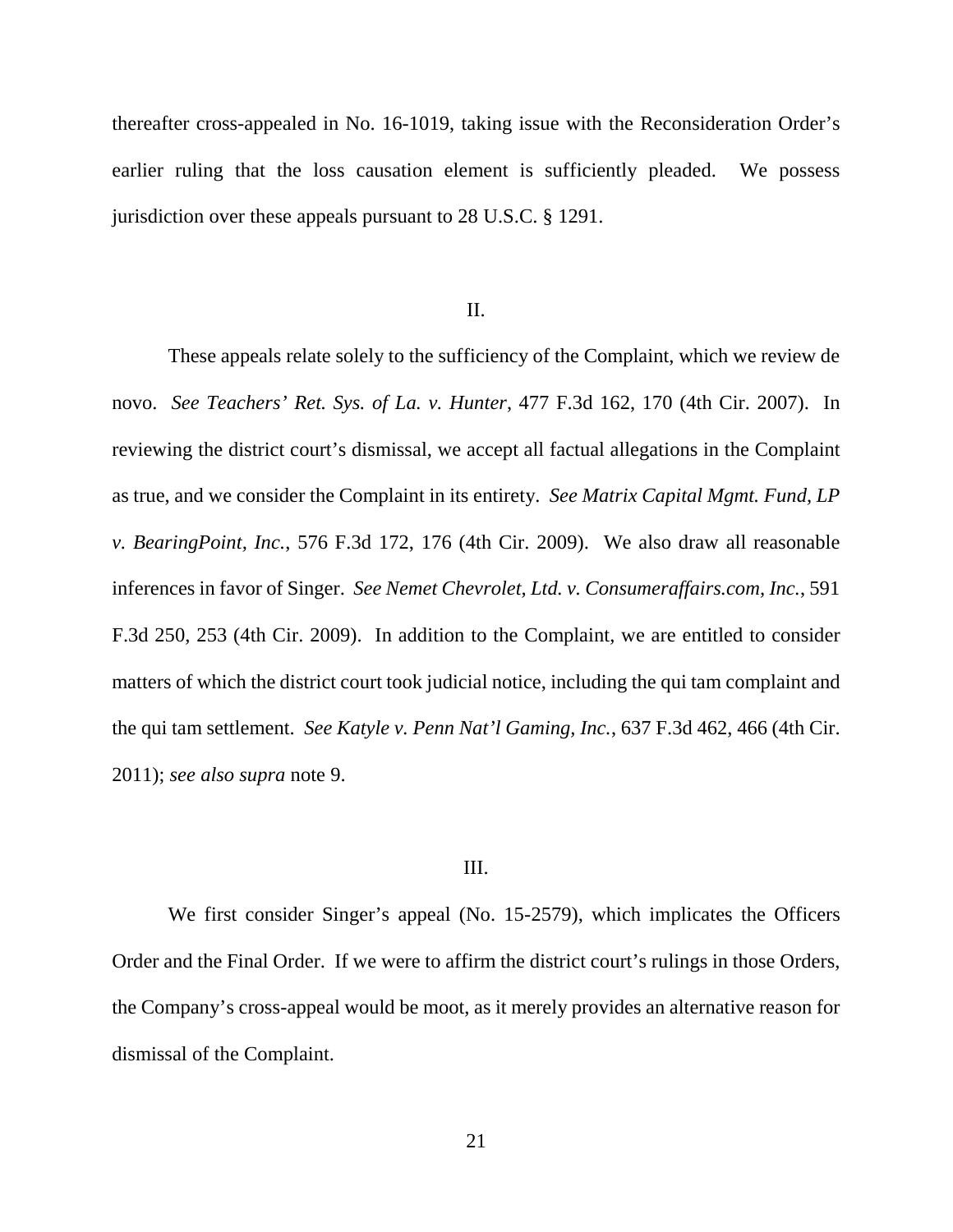The Complaint advances two separate claims. First, it alleges that TranS1 and the Officers violated section 10(b) of the Securities Exchange Act, as well as its companion regulatory provision in SEC Rule 10b-5. *See* 15 U.S.C. § 78j(b); 17 C.F.R. § 240.10b-5.[11](#page-21-0)

\* \* \*

(b) To use or employ, in connection with the purchase or sale of any security registered on a national securities exchange[,] . . . any manipulative or deceptive device or contrivance in contravention of such rules and regulations as the Commission may prescribe as necessary or appropriate in the public interest or for the protection of investors.

*See* 15 U.S.C. § 78j. SEC Rule 10b-5 is found in section 240.10b-5 of Title 17 of the Code of Federal Regulations, and provides in pertinent part:

It shall be unlawful for any person, directly or indirectly, by the use of any means or instrumentality of interstate commerce, or of the mails or of any facility of any national securities exchange,

\* \* \*

(b) To make any untrue statement of a material fact or to omit to state a material fact necessary in order to make the statements made, in the light of the circumstances under which they were made, not misleading . . .

\* \* \*

in connection with the purchase or sale of any security.

<span id="page-21-0"></span><sup>&</sup>lt;sup>11</sup> Section 10(b) of the Securities Exchange Act, which is codified at § 78j(b) of Title 15 of the United States Code, provides in pertinent part:

It shall be unlawful for any person, directly or indirectly, by the use of any means or instrumentality of interstate commerce or of the mails, or of any facility of any national securities exchange —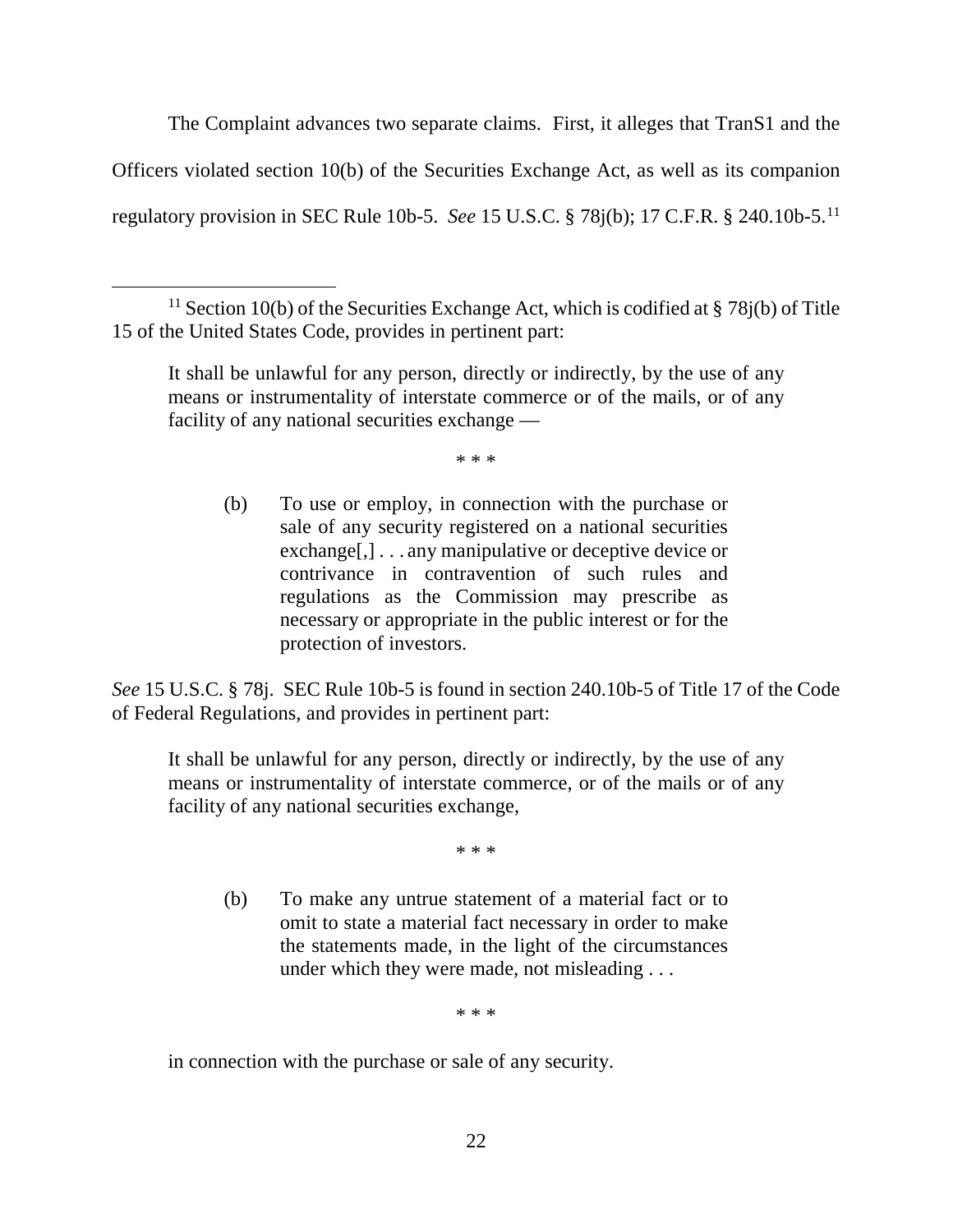Second, the Complaint alleges separate violations of section 20(a) against the Officers. *See*  15 U.S.C. § 78t(a).<sup>12</sup> Section 10(b) and SEC Rule 10b-5, along with section 20(a), "act to protect the integrity of the market in securities and prohibit fraud in connection with the purchase or sale of a security." *See Cozzarelli v. Inspire Pharm. Inc.*, 549 F.3d 618, 623 (4th Cir. 2008).

The Supreme Court has recognized that a typical claim under section 10(b) and SEC Rule 10b-5 has six elements. *See Stoneridge Inv. Partners, LLC v. Sci.-Atlanta, Inc.*, 552 U.S. 148, 157 (2008). Those elements are the following: "(1) a material misrepresentation or omission by the defendant; (2) scienter; (3) a connection between the misrepresentation or omission and the purchase or sale of a security; (4) reliance upon the misrepresentation or omission; (5) economic loss; and (6) loss causation." *Id.* (citing *Dura Pharm., Inc. v. Broudo*, 544 U.S. 336, 341-42 (2005)). Relatedly, section 20(a) is the vehicle for imposing liability on control persons. The liability of a control person under section 20(a) is derivative of — and dependent upon — liability of a controlled person under section 10(b).

*See* 17 C.F.R. § 240.10b-5.

 $\overline{a}$ 

Every person who, directly or indirectly, controls any person liable under any provision of this chapter or of any rule or regulation thereunder shall also be liable jointly and severally with and to the same extent as such controlled person to any person to whom such controlled person is liable . . . , unless the controlling person acted in good faith and did not directly or indirectly induce the act or acts constituting the violation or cause of action.

*See* 15 U.S.C. § 78t(a).

<span id="page-22-0"></span><sup>&</sup>lt;sup>12</sup> Section 20(a) of the Securities Exchange Act, which is codified at § 78t(a) of Title 15 of the United States Code, provides in pertinent part: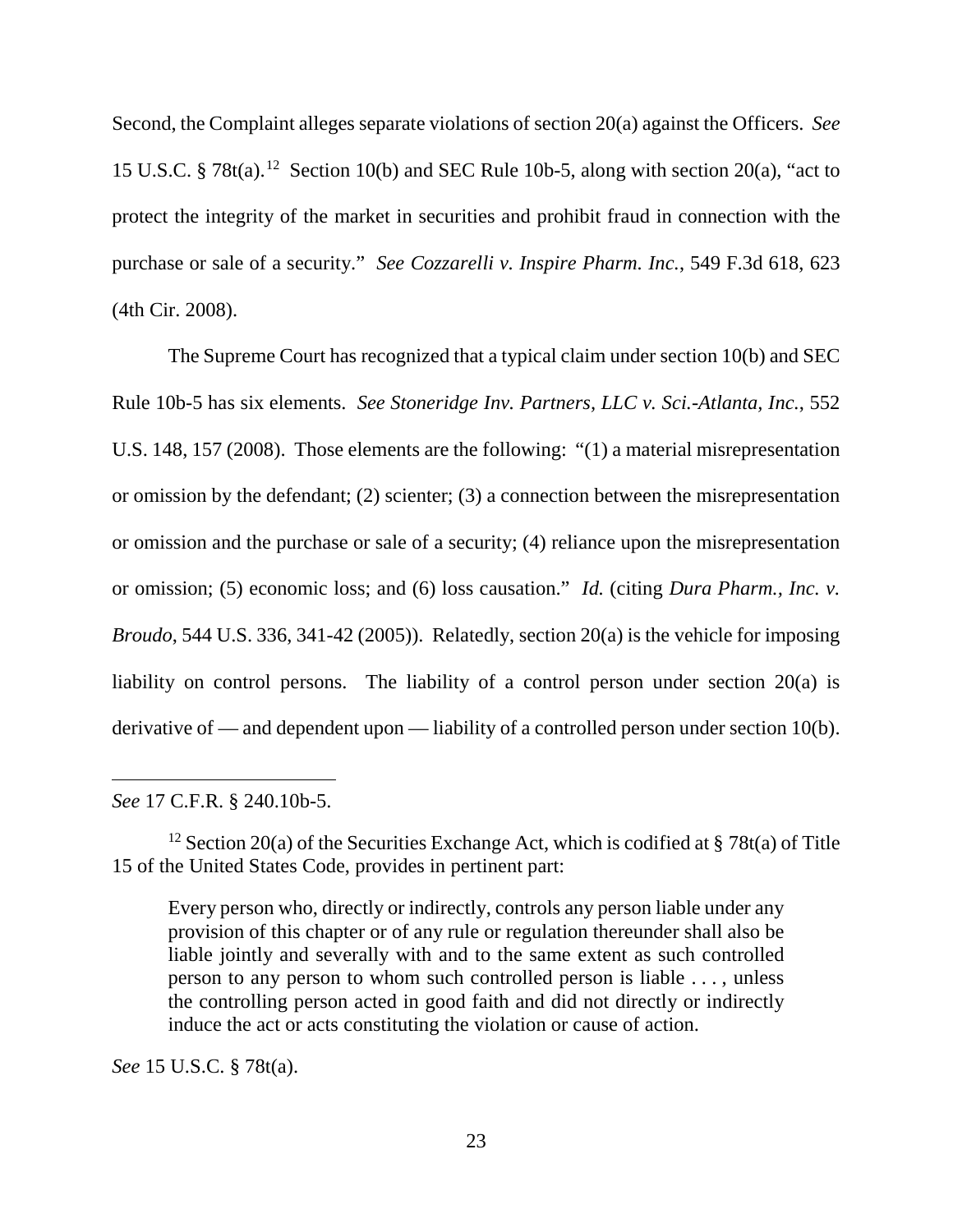*See Yates v. Mun. Mortg. & Equity, LLC*, 744 F.3d 874, 894 n.8 (4th Cir. 2014). Thus, if the complaint "is legally insufficient with respect to the [section] 10(b) claim, the [derivative section] 20(a) claim must also fail." *Id.*[13](#page-23-0)

Importantly, the allegations of securities fraud claims in the federal courts are subject to strict pleading standards. As a general proposition, "[i]n alleging fraud . . . , a party must state with particularity the circumstances constituting fraud." *See* Fed. R. Civ. P. 9(b). Moreover, the Private Securities Litigation Reform Act of 1995 imposes additional pleading requirements to prevent Securities Exchange Act claims from being "employed abusively to impose substantial costs on companies and individuals whose conduct conforms to the law." *See Tellabs, Inc. v. Makor Issues & Rights, Ltd.*, 551 U.S. 308, 313 (2007). Pursuant thereto, a securities fraud complaint must "specify each statement alleged to have been misleading, [and] the reason or reasons why the statement is misleading." *See*  15 U.S.C. § 78u-4(b)(1). Further, "the complaint shall . . . state with particularity facts giving rise to a strong inference that the defendant acted with the required state of mind." *Id.* § 78u-4(b)(2)(A). If those exacting pleading requirements are not satisfied, the complaint must be dismissed. *See Cozzarelli*, 549 F.3d at 623.

<span id="page-23-0"></span><sup>&</sup>lt;sup>13</sup> The district court dismissed the section  $20(a)$  claim against the Officers solely because the Complaint does not sufficiently plead the section 10(b) claim. Nevertheless, as an alternative ground for affirmance of the court's dismissal of the section 20(a) claim, the Company maintains that the Complaint merely and inadequately "alleges that by virtue of the [Officers'] corporate positions they had control." *See* Br. of Appellees 66. Because the court did not address that contention, we do not address it, though it may be considered on remand. *See United States ex rel. Carson v. Manor Care, Inc.*, 851 F.3d 293, 307 n.7 (4th Cir. 2017).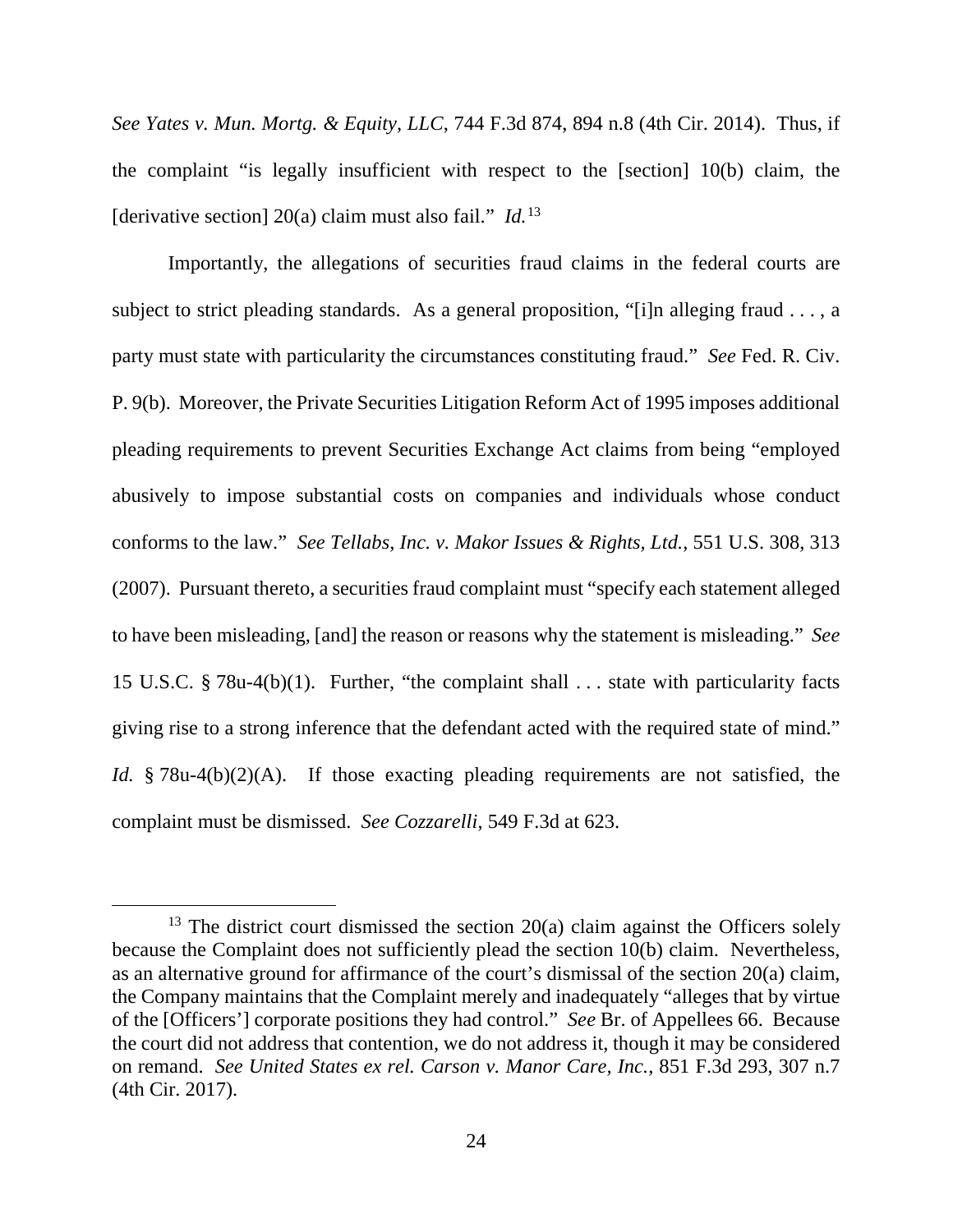In his appeal, Singer challenges the district court's rulings — in the Officers Order and the Final Order — that the Complaint fails to allege the material misrepresentation and scienter elements of the section 10(b) claim. As explained below, the Complaint sufficiently pleads those elements. Accordingly, we vacate the court's rulings with respect to the misrepresentation and scienter elements.

#### A.

To begin, the Company argues that the Complaint fails to allege the material misrepresentation element. That element of a section 10(b) claim requires an allegation that the defendant acted deceptively, i.e., that the defendant engaged in deceptive acts such as "misstatements" and "omissions by those with a duty to disclose." *See U.S. S.E.C. v. Pirate Inv'r LLC*, 580 F.3d 233, 239-40 (4th Cir. 2009). Furthermore, the deceptive act "must concern a material fact." *Id.* at 240.

### 1.

As set forth above, the Complaint specifies a series of statements alleged to have been misleading, because of both what was falsely said and what was deceptively omitted. By those statements — made by the Officers in SEC filings, press releases, and conference calls — the Company acknowledged the new Category III code for the System and efforts to eventually return to a Category I code. At the same time, however, the Company misrepresented the assistance and training it was providing to surgeons as being wholly for the attainment of "'appropriate'" — i.e., legal — reimbursements for the System. *See, e.g.*, Compl. ¶¶ 69, 74. The Company also misrepresented that the Category III code was "'not an experimental code.'" *Id.* ¶ 88. Meanwhile, the Company downplayed the immediate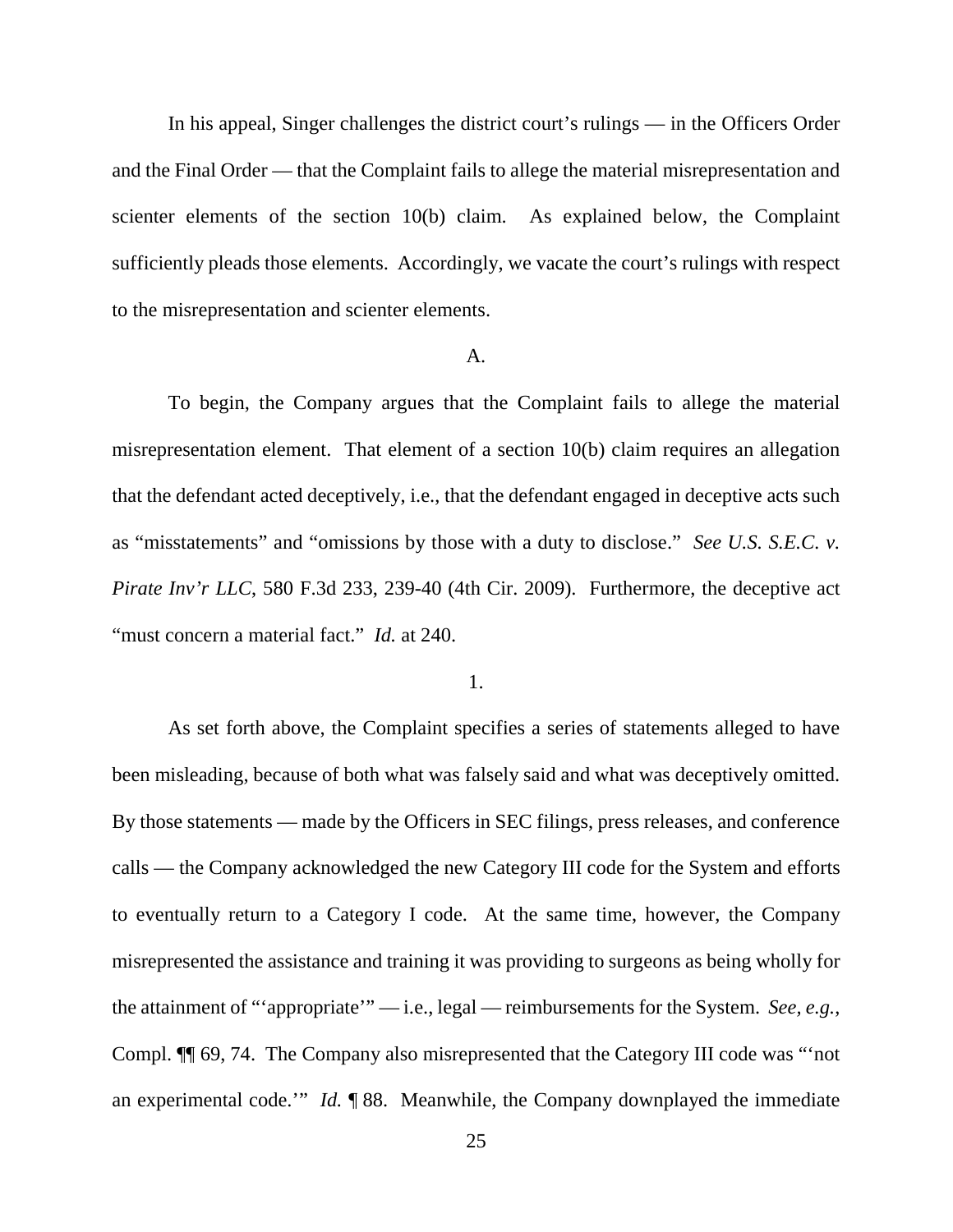financial consequences of the Category III code, and suggested that losses would be insignificant and temporary. Throughout the Officers' statements, they omitted key facts: that the Company was coaching surgeons to improperly use a Category I code for the System, rather than the mandatory Category III code, and was relying on that fraudulent reimbursement scheme to generate a substantial portion of TranS1's continuing revenues.

In light of those allegations, the Complaint sufficiently pleads the material misrepresentation element of the section 10(b) claim. That is, the Complaint's allegations of false and misleading statements and omissions easily survive a materiality analysis at the dismissal stage of the proceedings. *See Pirate Inv'r*, 580 F.3d at 240 (explaining that a "fact stated or omitted is material if there is a substantial likelihood that a reasonable purchaser or seller of a security (1) would consider the fact important in deciding whether to buy or sell the security or (2) would have viewed the total mix of information made available to be significantly altered by disclosure of the fact" (internal quotation marks omitted)); *see also Ganino v. Citizens Utils. Co.*, 228 F.3d 154, 162 (2d Cir. 2000) (recognizing that "a complaint may not properly be dismissed on the ground that the alleged misstatements or omissions are not material unless they are so obviously unimportant to a reasonable investor that reasonable minds could not differ on the question of their importance" (alteration and internal quotation marks omitted)).

Furthermore, the Complaint adequately alleges that the Company acted deceptively by way of misstatements and omissions by those with a duty to disclose. The Complaint's focus is on the Company's repeated failure to divulge its fraudulent reimbursement scheme. Of course, as the Supreme Court has observed, section 10(b) and SEC Rule 10b-5 "do not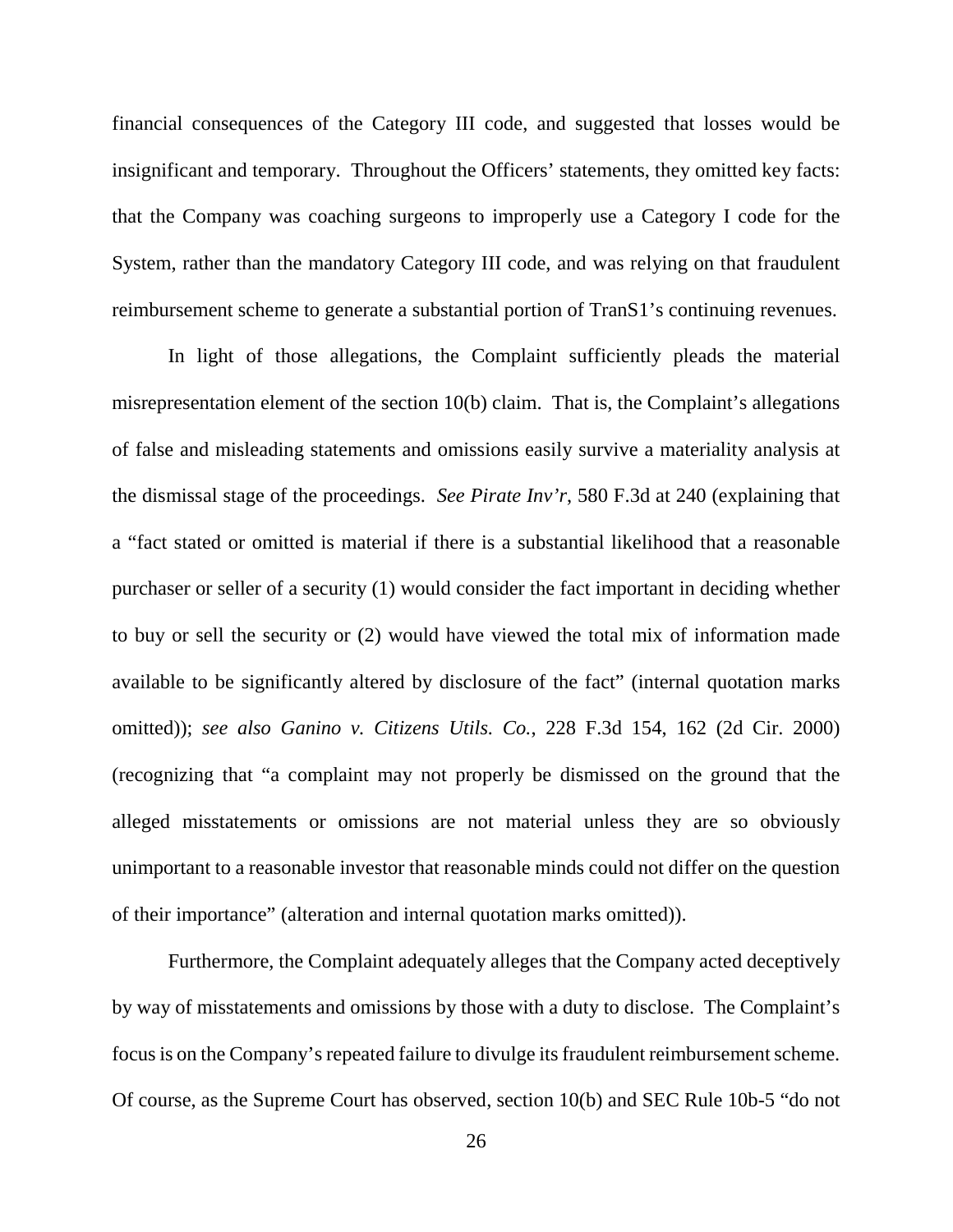create an affirmative duty to disclose any and all material information." *See Matrixx Initiatives, Inc. v. Siracusano*, 563 U.S. 27, 44 (2011); *see also Basic, Inc. v. Levinson*, 485 U.S. 224, 239 n.17 (1988) ("Silence, absent a duty to disclose, is not misleading under [SEC] Rule 10b-5."). Nevertheless, disclosure of material information is required "when necessary to make statements made, in the light of the circumstances under which they were made, not misleading." *See Matrixx Initiatives*, 563 U.S. at 44 (alteration and internal quotation marks omitted). In other words, "companies can control what they have to disclose under [section 10(b) and SEC Rule 10b-5] by controlling what they say to the market." *Id.*

Under the Complaint, by choosing to inform the market that it was training surgeons on how to obtain reimbursements for the System in the wake of the AMA's Category III coding requirement, the Company was obliged to further disclose its fraudulent reimbursement scheme, i.e., its instructions to surgeons to unlawfully code the System under Category I. Otherwise, the Officers' statements about the Company's training efforts were utterly misleading. The same is true of the Officers' statements that the Category III code was causing only limited losses; by not disclosing the Company's fraudulent reimbursement scheme and improper use of Category I codes, the Officers misled the market about the actual source of TranS1's continuing revenues. As such, the Complaint alleges that the Company possessed — and breached — a duty to disclose the fraudulent reimbursement scheme. *See, e.g.*, *Meyer v. Jinkosolar Holdings Co.*, 761 F.3d 245, 250 (2d Cir. 2014) ("Even when there is no existing independent duty to disclose information, once a company speaks on an issue or topic, there is a duty to tell the whole truth."); *see*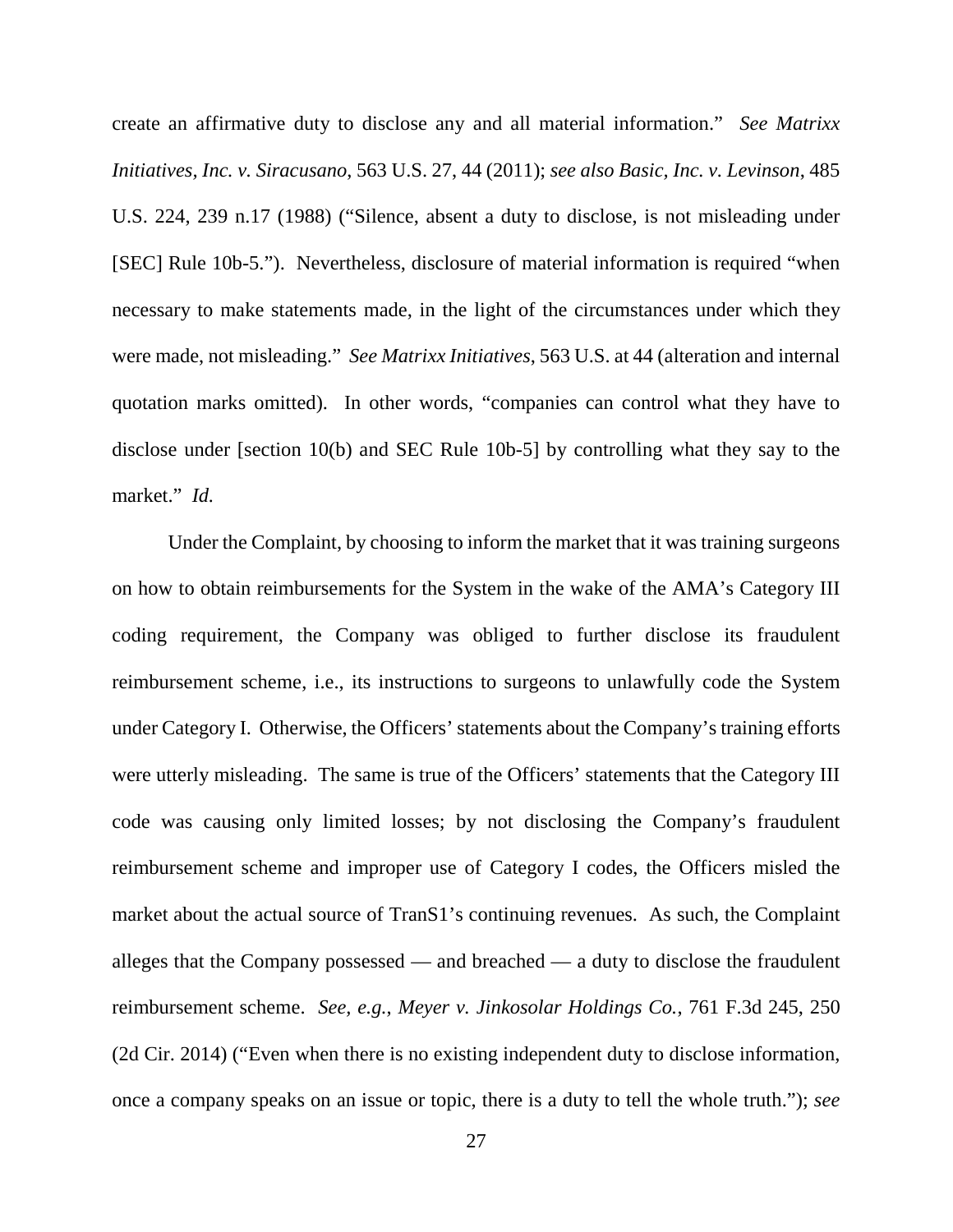*also* Br. of Appellant 37 ("Having put coding and reimbursement front and center [on every analyst conference call and in every public filing during the class period], [the Company was] compelled to disclose the full extent of [its] reimbursement strategy . . . .").

#### 2.

The Company nevertheless contends that the Complaint is fatally insufficient on the material misrepresentation element for several reasons. First, the Company argues that the Complaint reflects that the Company fully disclosed its reimbursement practices, rendering the Officers' statements not misleading. We reject that contention. To be sure, the Officers informed the market that the Company was assisting surgeons in obtaining reimbursements for the System by way of, e.g., its "hotline" and reimbursement guide. The Officers also acknowledged the AMA's designation of the System as a Category III procedure and provided some truthful information relevant thereto. Such information included that the Company was making efforts to reobtain a Category I code for the System. It also included that, in the meantime, surgeons using the Category III code might be denied payment for the System itself, but could at least be reimbursed for other aspects of a spinal surgery. Critically, however, the Officers did not disclose that the Company was coaching surgeons to improperly use a Category I code for the System, rather than the mandatory Category III code.

Next, the Company maintains that the Complaint does not properly allege violations of the federal False Claims Act or any other law, in that no court or other adjudicative body has found the Company's reimbursement practices to be illegal, and that the Complaint explains no theory of illegality. Unfortunately for the Company, the duty to disclose may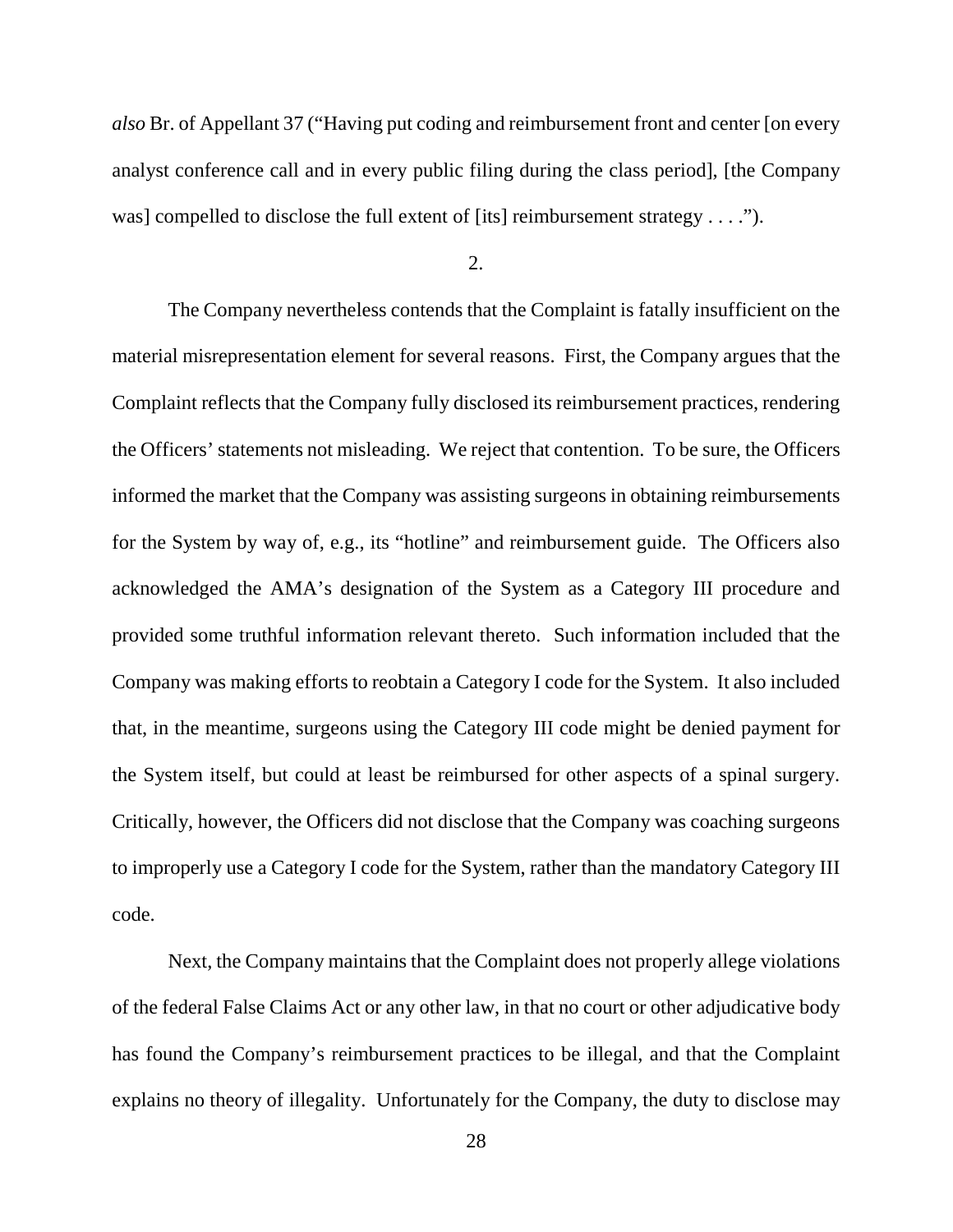extend to uncharged and unadjudicated illegal conduct. *See, e.g.*, *Menaldi v. Och-Ziff Capital Mgmt. Grp. LLC*, 164 F. Supp. 3d 568, 581 (S.D.N.Y. 2016) (observing that "a corporation may be compelled to disclose uncharged wrongdoing if its statements are or become materially misleading in the absence of disclosure"). Moreover, even if the Complaint insufficiently describes how the scheme contravenes the False Claims Act and other statutes, the judicially noticed qui tam complaint fully explains the scheme's alleged illegality. *See* J.A. 929-64 (enumerating, inter alia, provisions of False Claims Act and compliance rules governing Medicare payments, as well as Company's conduct violative thereof).

Relying on the Sixth Circuit's 2009 decision in *Indiana State District Council of Laborers & Hod Carriers Pension & Welfare Fund v. Omnicare, Inc.*, 583 F.3d 935 (6th Cir. 2009), the Company also contends that it had no duty to disclose its reimbursement practices because the Complaint does not allege that the Company specifically asserted it was complying with a particular law. In *Omnicare*, the plaintiffs were pursuing a section 10(b) claim on the theory that the defendant corporation "had a duty to disclose its involvement in 'illegal' activities," in that it had "made several general statements that it complied with state law and regulations and had a policy of complying with the law." *See* 583 F.3d at 945. The court of appeals rejected the plaintiffs' theory, because the complaint did "not sufficiently establish that [the corporation and its officers] actually knew that the 'legal compliance' statements were false when made," and because "the generic claim of lawfulness, in the absence of any specifics, [did not] require the disclosure of the allegedly 'illegal' activities." *Id.* at 947. Contrary to the Company's contention herein, the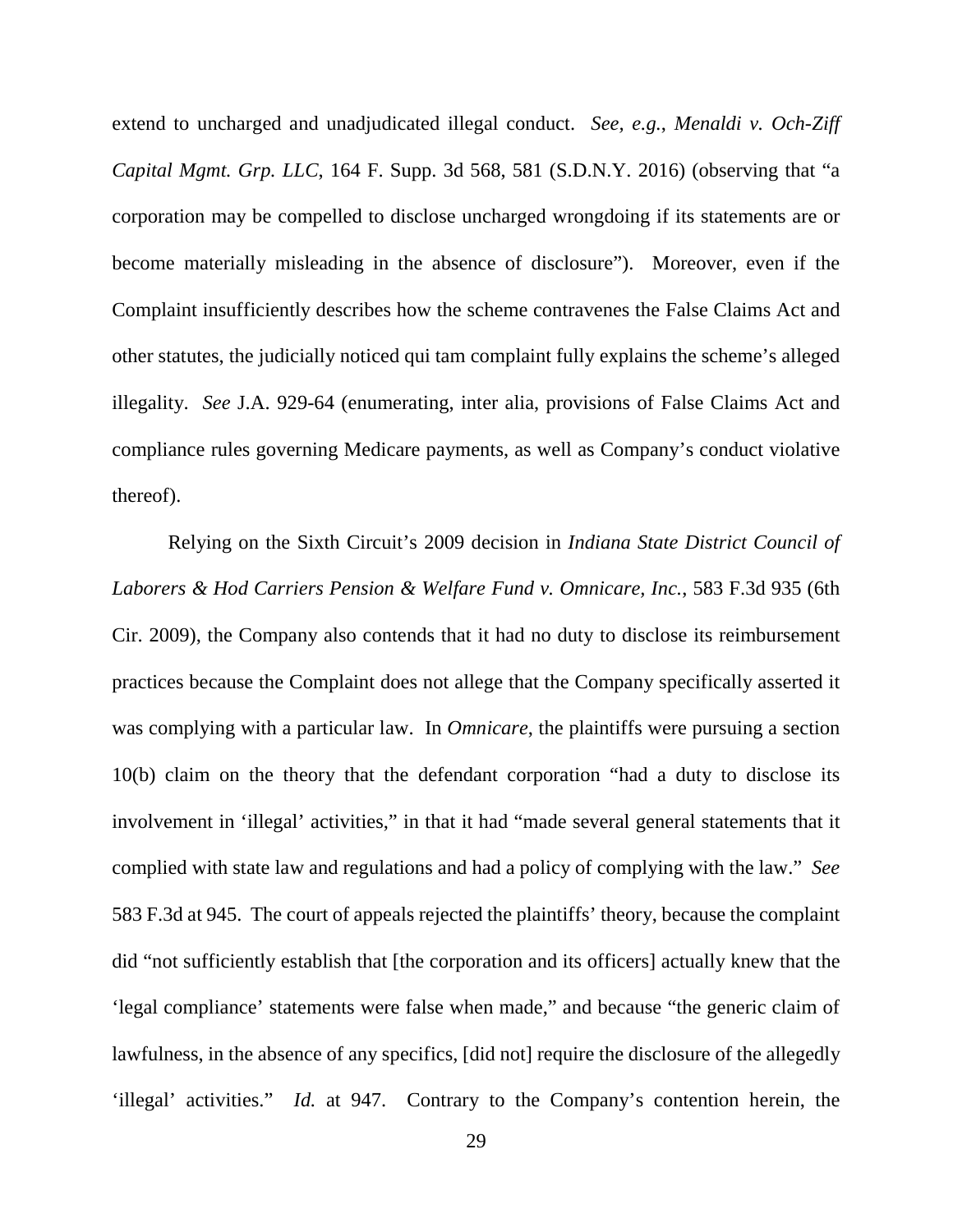*Omnicare* decision did not hold that there is never a duty to disclose an illegal activity absent a specific assertion of compliance with the relevant law. Rather, the *Omnicare* court simply concluded that the generic assertions of legal compliance made in that case without more — did not engender a duty to disclose the illegal activities alleged by the plaintiffs. Here, the Complaint does not depend on mere generic assertions of legal compliance to establish the Company's duty to disclose its fraudulent reimbursement scheme. The Complaint relies instead on the Company's choice to speak about its reimbursement practices — including, but not limited to, its efforts to train surgeons to attain "'appropriate'" reimbursements — without telling the whole, material truth. Accordingly, the *Omnicare* decision is inapposite to the material misrepresentation analysis in these proceedings. [14](#page-29-0)

Finally, the Company argues that its failure to divulge the alleged fraudulent reimbursement scheme cannot have rendered any of the Officers' statements materially misleading, because the Form 10-Ks filed by TranS1 with the SEC included general warnings about the risks of regulatory scrutiny and litigation. For example, the 2008 Form

<span id="page-29-0"></span><sup>&</sup>lt;sup>14</sup> Notably, the district court incorrectly deemed this case to be "analogous" to *Omnicare* and thus ruled the Complaint to be insufficient on the material misrepresentation element for failing to allege that the Company "knew TranS1's reimbursement practices were illegal" and "made express representations to the contrary." *See* Officers Order 15- 16 (citing *Omnicare*, 583 F.3d at 945-47). Because the 2009 *Omnicare* decision is inapposite here, we need not decide whether we agree with it. Were we to do so, however, we would also consider decisions in subsequent *Omnicare* proceedings that were not discussed by the district court or the Company. *See Ind. State Dist. Council of Laborers & Hod Carriers Pension & Welfare Fund v. Omnicare, Inc.*, 719 F.3d 498 (6th Cir. 2013), *vacated and remanded*, *Omnicare, Inc. v. Laborers Dist. Council Constr. Indus. Pension Fund*, 135 S. Ct. 1318 (2015).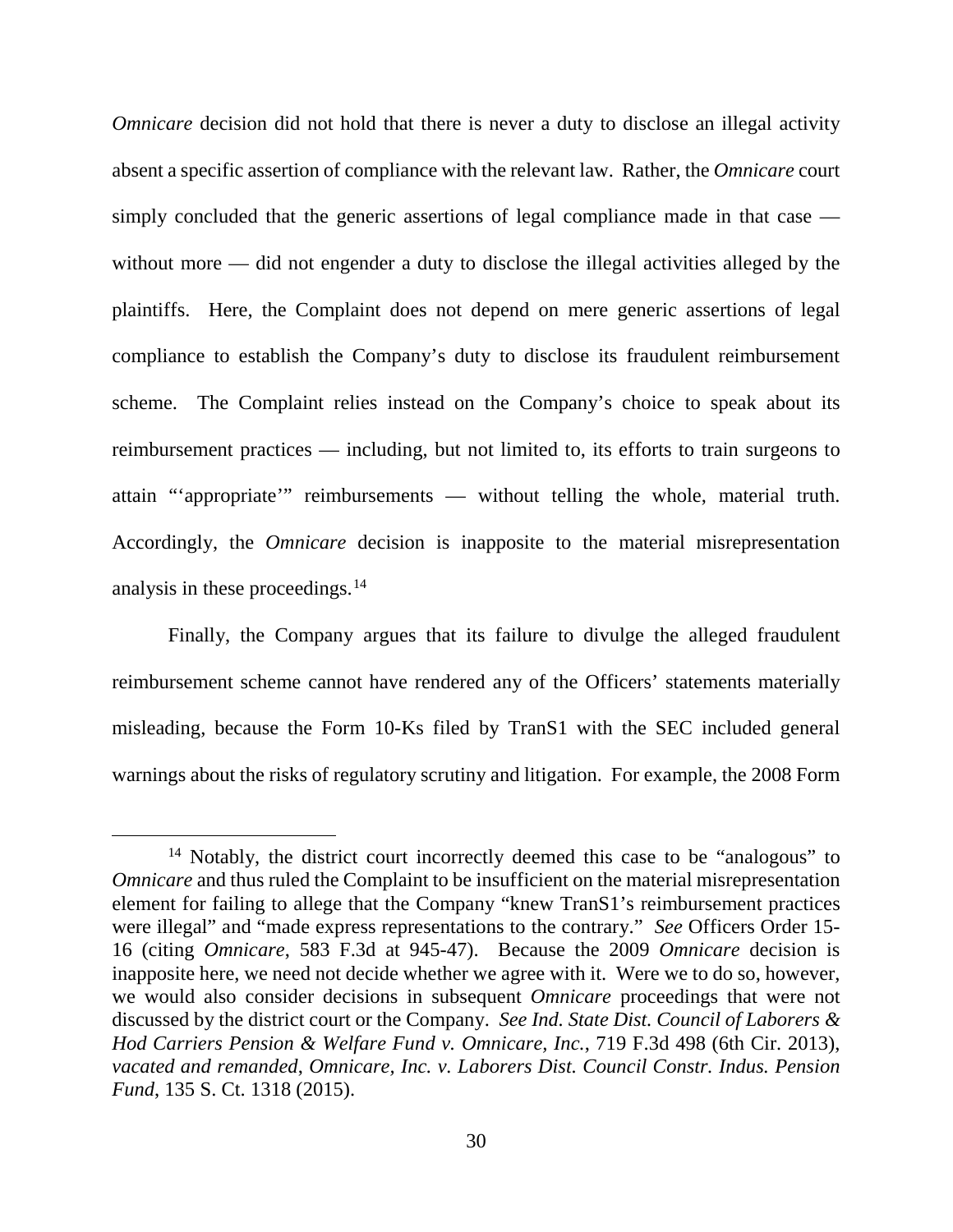10-K cautioned the market that TranS1 "may be subject to or otherwise affected by federal and state healthcare laws, including fraud and abuse and health information privacy and security laws, and could face substantial penalties if we are unable to fully comply with such laws." *See* J.A. 128 (emphasis omitted). The Company's argument that such general warnings effectively satisfy the duty to disclose specific illegal activities was rejected by the Second Circuit in its 2014 *Meyer* decision. There, the defendant had warned the market that it "generates, uses, and stores dangerous chemicals and wastes and is subject to Chinese regulations regarding such chemicals and wastes," plus "that compliance with such regulations is costly and that non-compliance may lead to bad publicity, fines, and even a suspension of the business." *See Meyer*, 761 F.3d at 251 (internal quotation marks omitted). In concluding that those warnings failed to cure the corporation's non-disclosure of ongoing and serious pollution violations, the *Meyer* court explained:

A generic warning of a risk will not suffice when undisclosed facts on the ground would substantially affect a reasonable investor's calculations of probability. One cannot, for example, disclose in a securities offering a business's peculiar risk of fire, the installation of a comprehensive sprinkler system to reduce fire danger, and omit the fact that the system has been found to be inoperable, without misleading investors.

*Id.* (citation omitted). We agree with the Second Circuit's cogent analysis. Despite the general warnings in TranS1's Form 10-Ks, the Officers' statements about the Company's reimbursement practices may be deemed materially misleading premised on the omission of the fraudulent reimbursement scheme.

At bottom, the Complaint is sufficient to establish that, by choosing to speak about its reimbursement practices, the Company possessed a duty to disclose its alleged illegal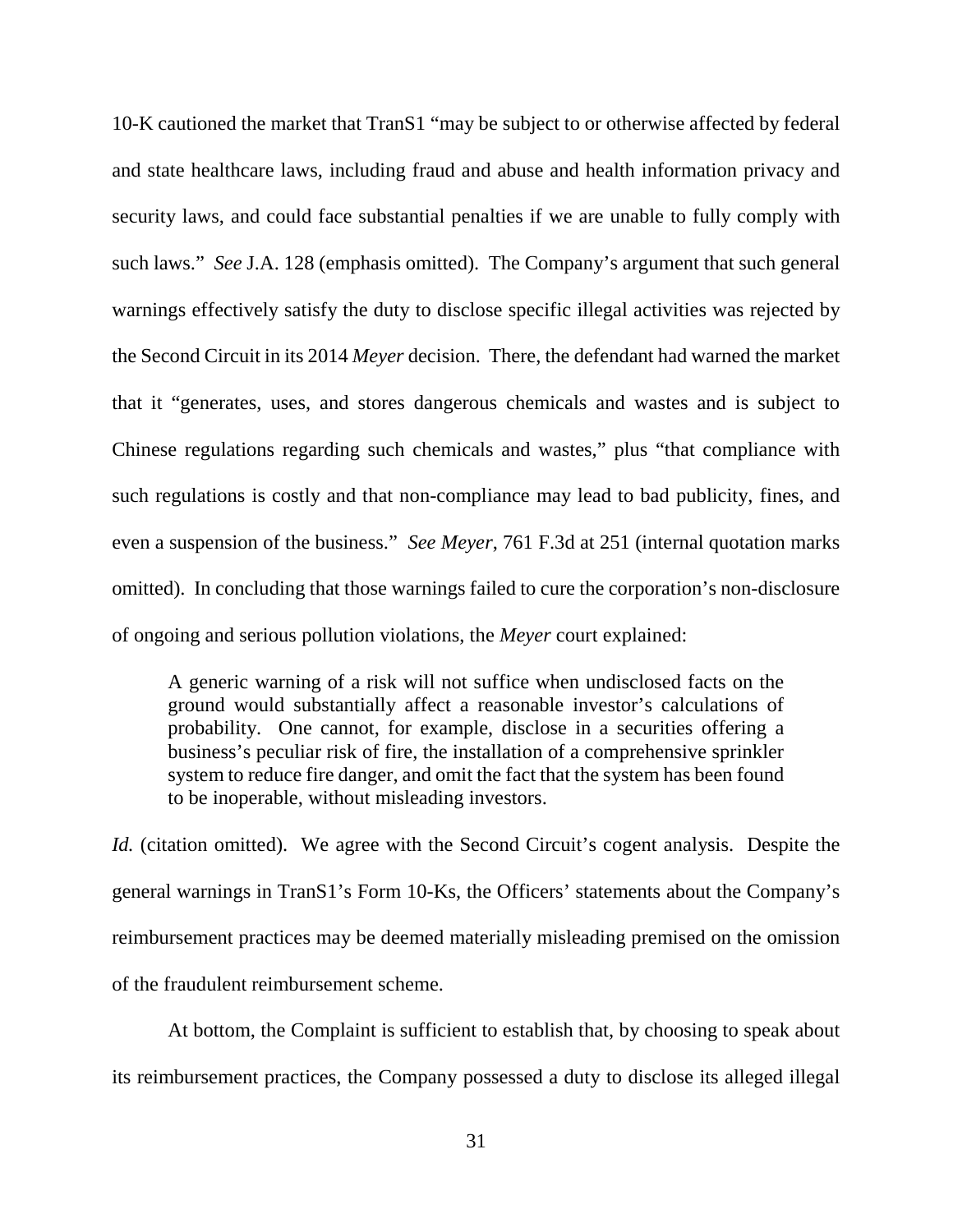conduct. The Company violated that duty and acted deceptively by way of false statements and statements that were misleading because they omitted the fraudulent reimbursement scheme. Furthermore, the facts of that scheme were material, in that a reasonable investor would have considered the scheme important in deciding whether to buy or sell TranS1 stock, and would have viewed the total mix of information made available to be significantly altered by the scheme's disclosure. We are therefore satisfied that the Complaint adequately alleges the material misrepresentation element of the section 10(b) claim.

#### B.

Turning to the issue of scienter, the Company argues that the Complaint also insufficiently pleads that element of the section 10(b) claim. In order to allege the scienter element, a plaintiff must demonstrate "that the defendant acted with 'a mental state embracing intent to deceive, manipulate, or defraud.'" *See Zak v. Chelsea Therapeutics Int'l, Ltd.*, 780 F.3d 597, 606 (4th Cir. 2015) (quoting *Tellabs*, 551 U.S. at 319). A complaint's "[a]llegations of reckless conduct can satisfy the level of scienter necessary to survive a motion to dismiss." *Id.* (citing *Matrix Capital Mgmt. Fund, LP v. BearingPoint, Inc.*, 576 F.3d 172, 181 (4th Cir. 2009)). The reckless conduct sufficient to engender the mandatory strong inference of scienter may be conduct that, inter alia, "is 'so highly unreasonable and such an extreme departure from the standard of ordinary care as to present a danger of misleading the plaintiff to the extent that the danger was either known to the defendant or so obvious that the defendant must have been aware of it.'" *Id.* (quoting *Matrix Capital*, 576 F.3d at 181).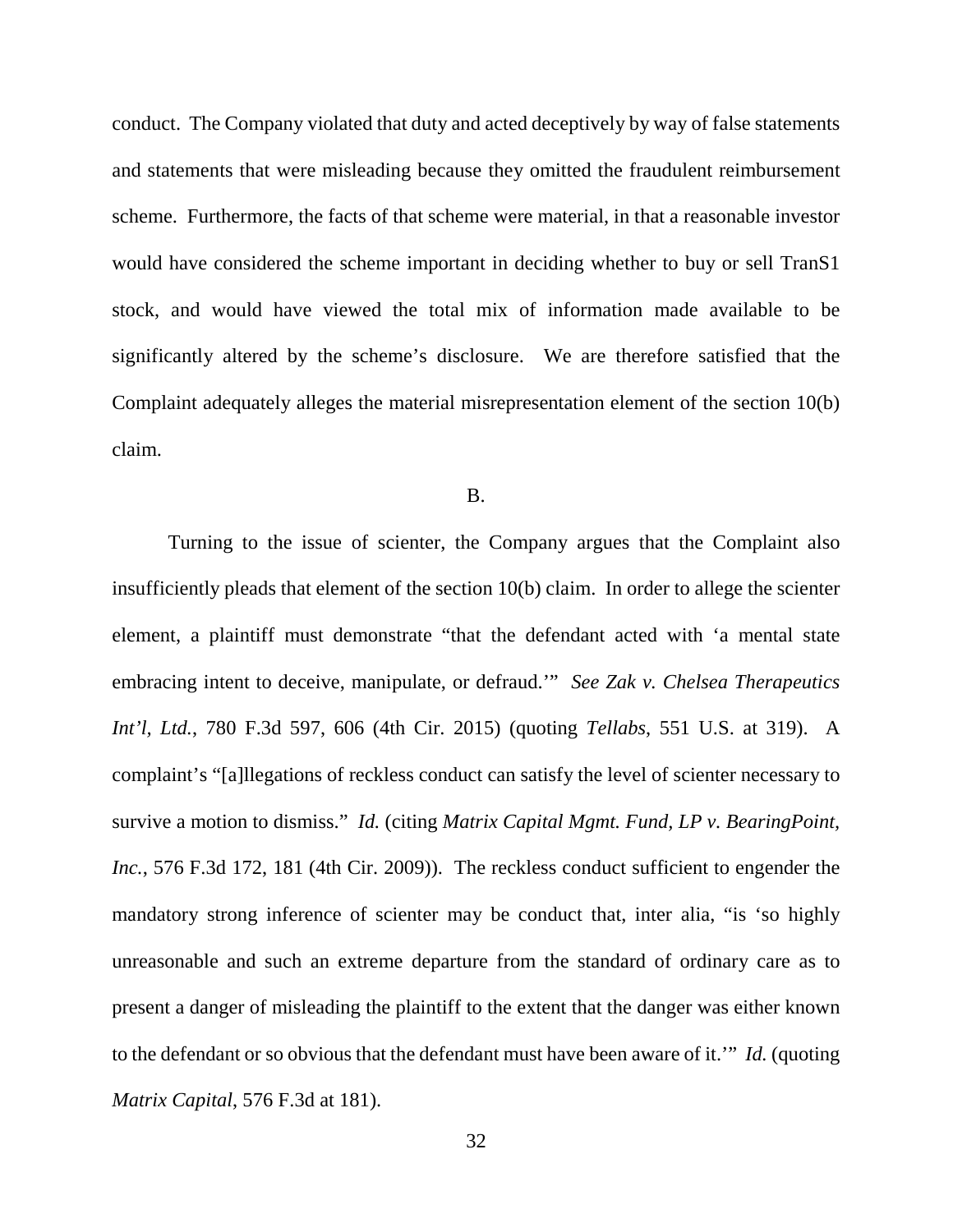According to the Complaint, TranS1 and its Officers responded to the new, financially threatening Category III code for the System with a mix of legal and illegal strategies. Their legal strategies included advising surgeons to "bury" the Category III code for the System among the CPT codes for other parts of a spinal surgery so that the Category III code might be overlooked; touting efforts to move the System from the Category III code back to a lucrative Category I code in the near future; and emphasizing that, even though the System itself might be presently non-reimbursable, surgeons could yet be compensated for a surgery's other aspects.

Meanwhile, as for the illegal strategies, the Company engaged in its fraudulent reimbursement scheme to encourage and coach surgeons to continue coding the System under Category I despite the mandatory Category III code. Significantly, the Complaint reflects that the illegality of the fraudulent reimbursement scheme was obvious and known to TranS1 and the Officers. That is, the law was clear that, once the System was assigned the Category III code, only the Category III code could be used for the System. *See, e.g.*, Complaint ¶ 29 (alleging that "[f]ederal law, including the False Claims Act, requires surgeons to label services rendered with an appropriate CPT code, to insure that reimbursement[s] from [health insurers and government-funded healthcare programs] are legitimately procured"); J.A. 941 (qui tam complaint) (explaining that, once the Category III code for the System took effect, the System could "*only*" be billed as a Category III procedure). That the Company knew the law is further evidenced by its public acknowledgment of the System's Category III code and related reimbursement issues. Indeed, if the Company believed that the System could still lawfully be coded under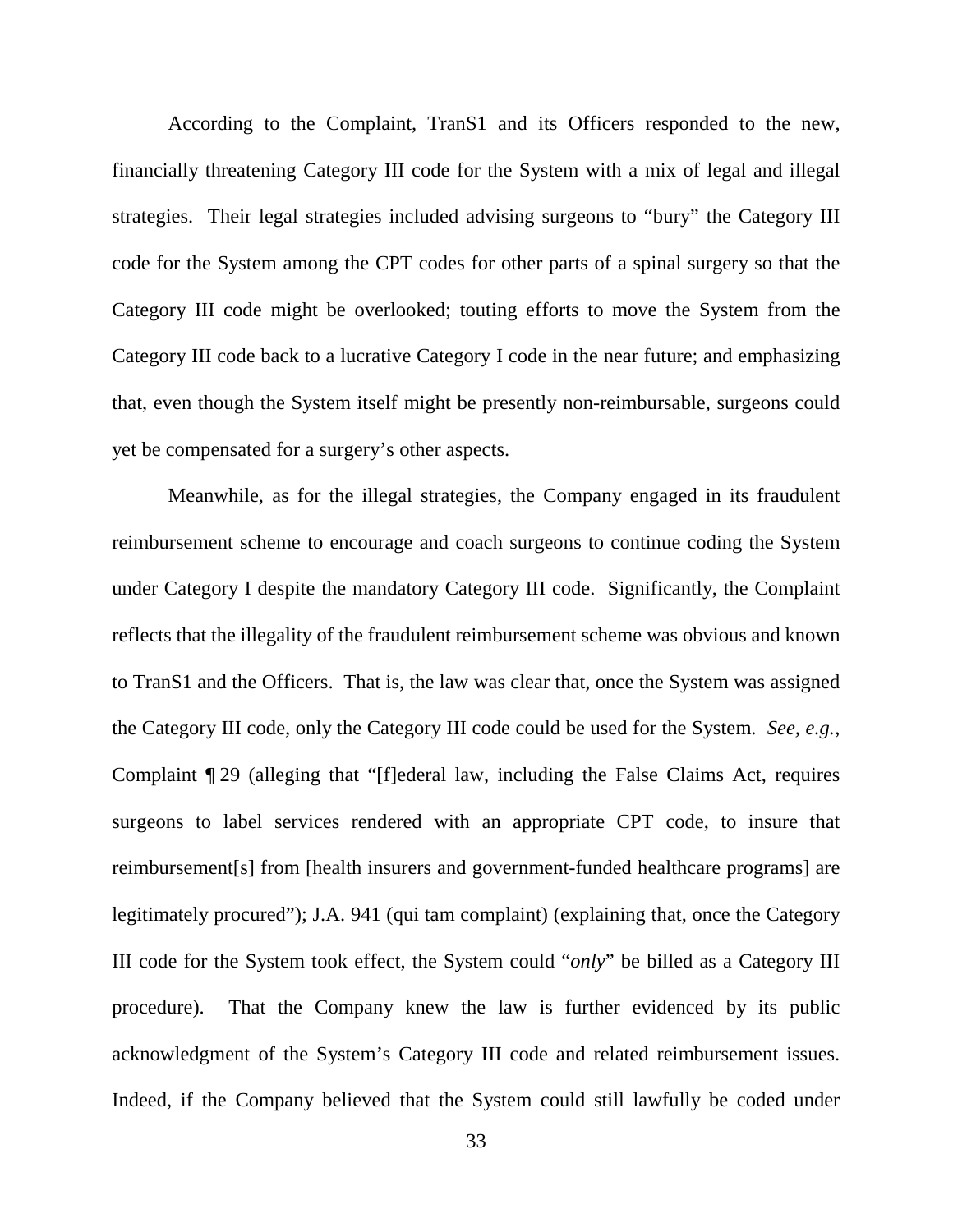Category I, it certainly would have said so. It is striking that — throughout the Officers' statements in the relevant SEC filings, press releases, and conference calls — they spoke in detail about the Company's legal strategies to deal with the new Category III coding requirement, without ever mentioning the Company's illegal efforts to persuade surgeons to use a Category I code instead. Those recurring omissions are particularly remarkable because the undisclosed scheme was the primary source of TranS1's continuing revenues, while the strategies discussed in the Officers' various statements generated far less significant returns. *See Zak*, 780 F.3d at 611 (explaining that "the scienter inquiry necessarily involves consideration of the facts and of the nature of the alleged omissions or misleading statements within the context of the statements that a defendant affirmatively made").

The Company contends, however, that the Complaint is insufficient on the scienter element because it fails to allege facts demonstrating that the Officers knew of the fraudulent reimbursement scheme's existence, much less the scheme's illegality. Of course, the Complaint is premised on the proposition that the Officers directed the fraudulent reimbursement scheme, not that lower-level agents or employees independently conjured up and carried out the scheme without the Officers' knowledge. And, in any event, the fact that the System's new Category III code did not result in substantially greater losses to TranS1 would have put any otherwise-innocent Officer on notice that the fraudulent reimbursement scheme was afoot.

By alleging that the fraudulent reimbursement scheme was known to the Officers, clearly illegal, and fundamental to TranS1's financial success, the Complaint establishes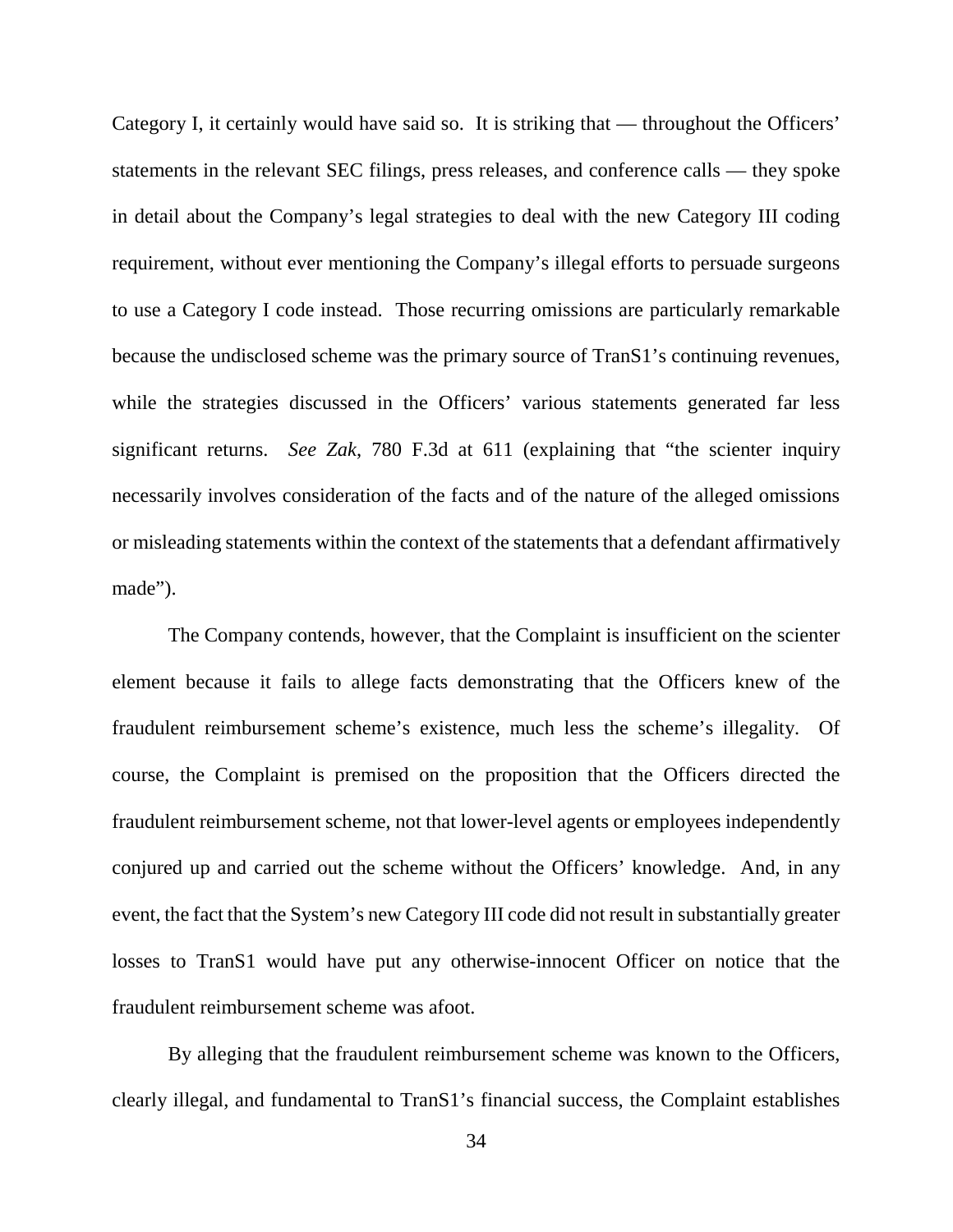that the Officers' failure to disclose the scheme presented a danger of misleading Singer and other investors — a danger that was also known to the Officers, or so obvious that the Officers must have been aware of it. That is, the Complaint gives rise to a strong inference that TranS1 and the Officers intended to deceive the market, or at the very least acted recklessly, when they made false and misleading statements about the Company's reimbursement practices that omitted the fraudulent reimbursement scheme. *See Zak*, 780 F.3d at 610 (concluding that there was a strong inference of scienter where "the plaintiffs' allegations, when considered in the context of the entire complaint, [demonstrated] that the defendants either knowingly or recklessly misled investors by failing to disclose critical information ..., while releasing less damaging information that they knew was incomplete"); *cf. Pirate Inv'r*, 580 F.3d at 243 (affirming scienter finding where defendant, acting on financial motive, made statement knowing it was false).

In these circumstances, we are satisfied that the Complaint adequately pleads the scienter element of the section 10(b) claim against both TranS1 and the Officers. Consequently, in Singer's appeal, we vacate the district court's rulings in the Officers Order and the Final Order that the Complaint fails to allege the scienter element, along with the court's rulings in those same Orders that the Complaint is insufficient as to the material misrepresentation element of the section 10(b) claim.

#### IV.

Because we rule in favor of Singer in his appeal, the Company's cross-appeal (No. 16-1019) must now be addressed. In that regard, we assess whether the Complaint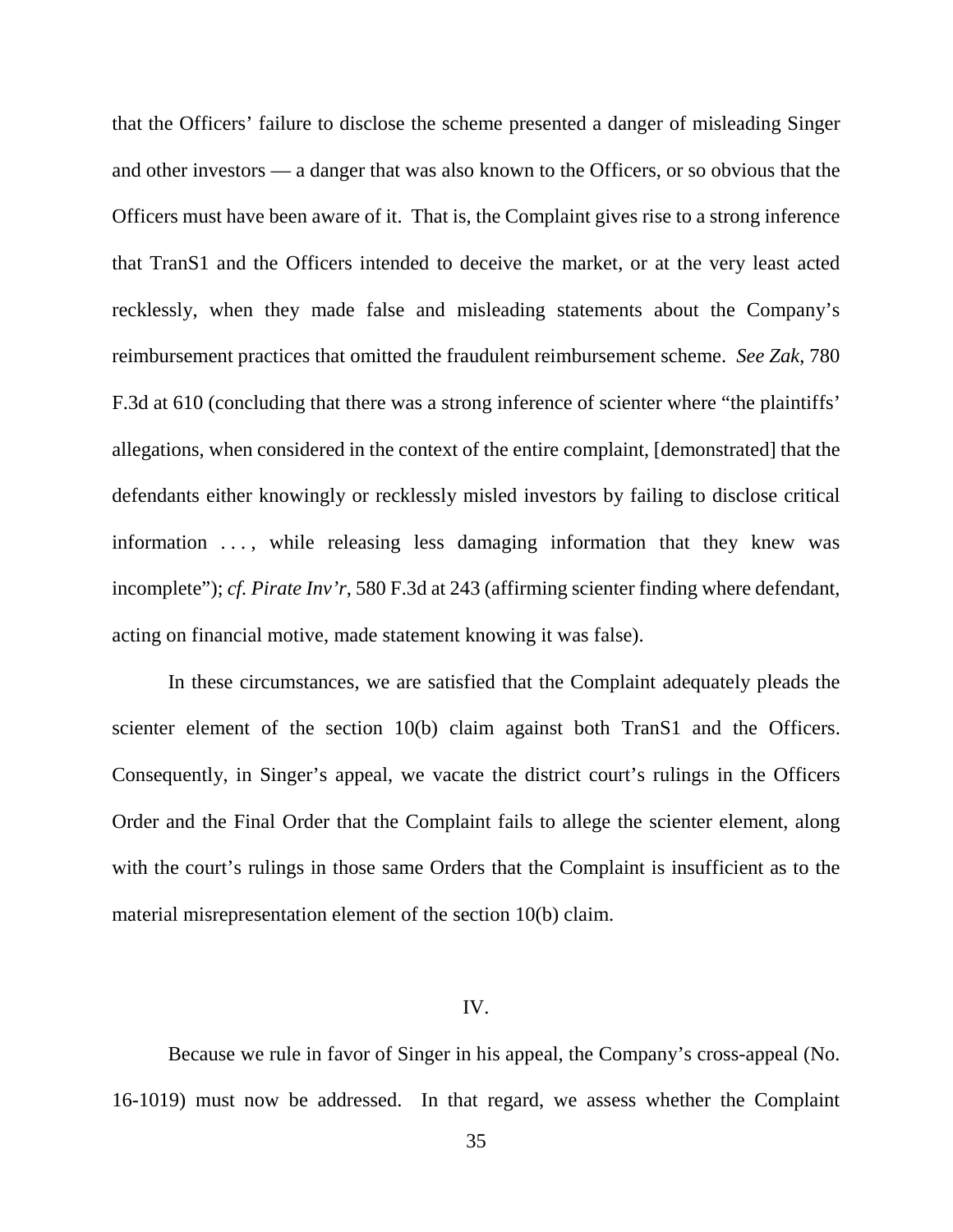sufficiently pleads the loss causation element of the section 10(b) claim, as the district court concluded in its Reconsideration Order.

We are obliged to review a complaint's "allegations of loss causation for sufficient specificity, a standard largely consonant with Fed. R. Civ. P. 9(b)'s requirement that averments of fraud be pled with particularity." *See Katyle v. Penn Nat'l Gaming, Inc.*, 637 F.3d 462, 471 (4th Cir. 2011) (internal quotation marks omitted). The loss causation element requires the pleading of "a sufficiently direct relationship between the plaintiff's economic loss and the defendant's fraudulent conduct," which may be accomplished by alleging facts establishing that the defendant's "misrepresentation or omission was one substantial cause of the investment's decline in value." *Id.* at 472 (internal quotation marks omitted). In such circumstances, the plaintiff must plead (1) the "exposure" of the defendant's misrepresentation or omission, i.e., the revelation of "new facts suggesting [the defendant] perpetrated a fraud on the market," and (2) that such exposure "resulted in the decline of [the defendant's] share price." *Id.* at 473 (emphasis and internal quotation marks omitted).

On appeal, the Company challenges the district court's ruling that the Complaint alleges exposure of the Company's false and misleading statements and omissions under the materialization of a concealed risk theory. The Company maintains that the Complaint fails under that theory, as well as the related, but somewhat distinct, corrective disclosure theory. For his part, Singer contends that the Complaint sufficiently pleads exposure under each theory. We conclude that the Complaint demonstrates exposure by way of an amalgam of the two theories and, thus, affirm.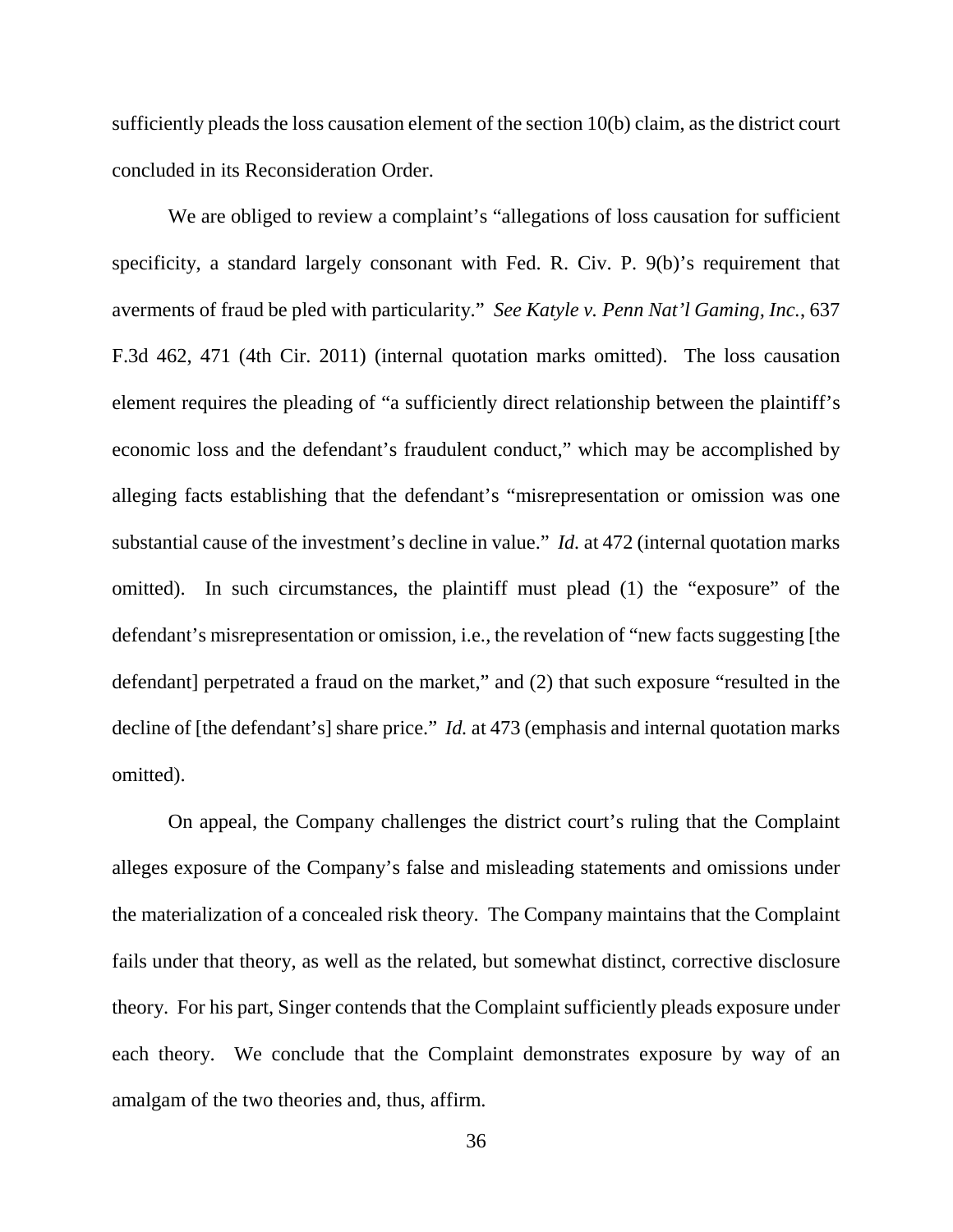A.

As we have recognized, exposure for purposes of the loss causation element can be alleged pursuant to the corrective disclosure theory and the materialization of a concealed risk theory. On the one hand, under the corrective disclosure theory, a complaint may allege that the defendant company itself made a disclosure that "publicly revealed for the first time" that the company perpetrated a fraud on the market by way of a material misrepresentation or omission. *See Katyle*, 637 F.3d at 473. On the other hand, utilizing the materialization of a concealed risk theory, a complaint may allege that news from another source revealed the company's fraud. *Id.* at 477 n.10 (explaining that, "[i]n such a case, the plaintiffs would not need to identify a public disclosure that corrected the previous, misleading disclosure because the news of the materialized risk would itself be the revelation of . . . fraud that caused plaintiffs' loss" (quoting *Teachers' Ret. Sys. of La. v. Hunter*, 477 F.3d 162, 187 n.3 (4th Cir. 2007)). The materialization of a concealed risk theory has been generally accepted as a means of proving loss causation because, inter alia, a company "accused of securities fraud should not escape liability by simply avoiding a corrective disclosure." *See Ohio Pub. Emps. Ret. Sys. v. Fed. Home Loan Mortg. Corp.*, 830 F.3d 376, 384-85 (6th Cir. 2016).[15](#page-36-0)

<span id="page-36-0"></span> <sup>15</sup> Although we recognized in our *Katyle* and *Teachers' Retirement System* decisions that exposure for purposes of the loss causation element can be proved by way of the materialization of a concealed risk theory, we have not heretofore had occasion to apply that theory. Meanwhile, a decisive majority of our fellow courts of appeals have applied the materialization of a concealed risk theory or, like we have, recognized it as a viable means for a securities fraud plaintiff to prove exposure. *See In re Omnicom Grp., Inc. Sec. Litig.*, 597 F.3d 501, 513 (2d Cir. 2010) (applying materialization of concealed risk theory);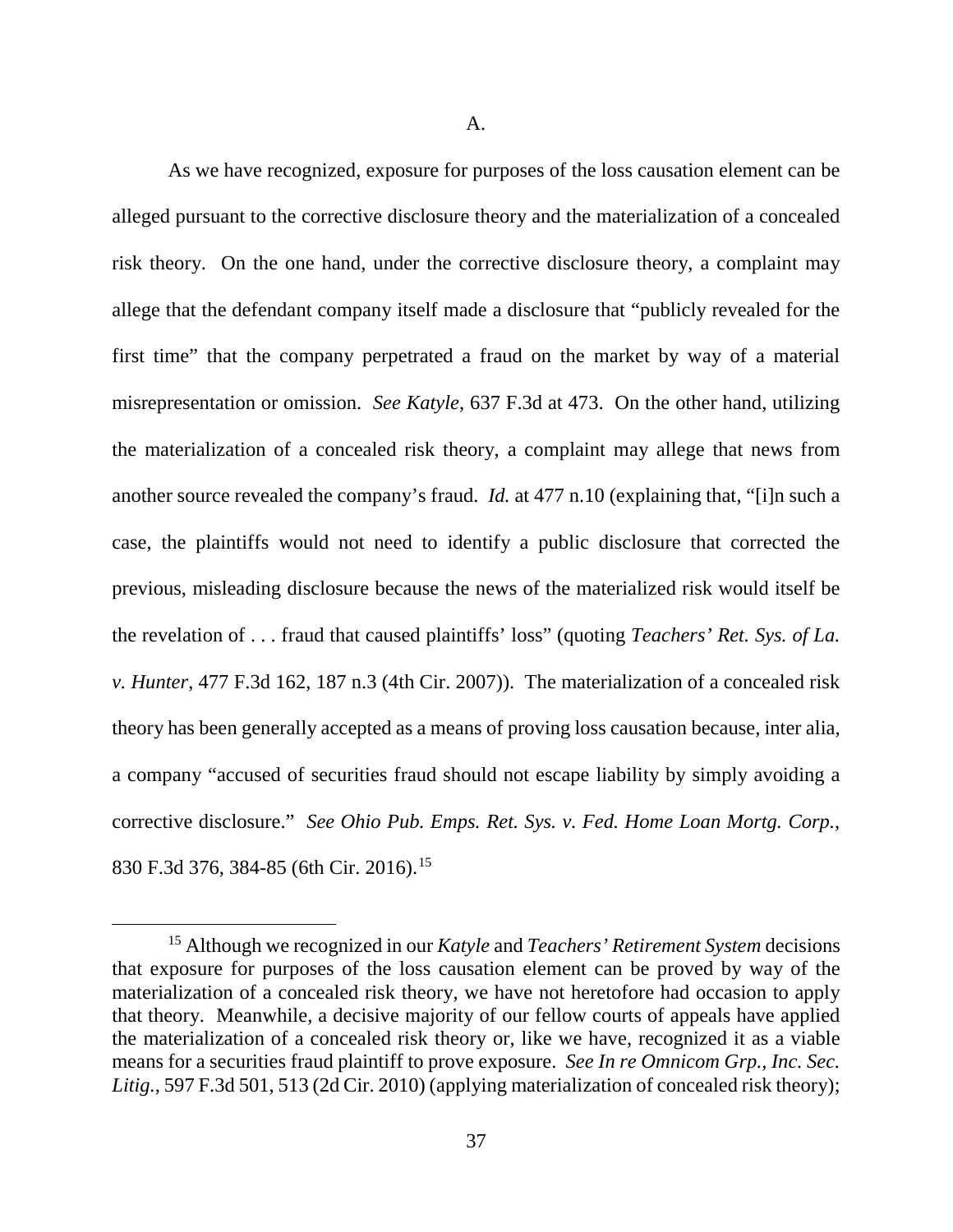Importantly, the ultimate loss causation inquiry under either the corrective disclosure theory or the materialization of a concealed risk theory is the same: whether a "misstatement or omission concealed something from the market that, when disclosed, negatively affected the value of the security." *See In re Vivendi, S.A. Sec. Litig.*, 838 F.3d 223, 261-62 (2d Cir. 2016) (emphasis omitted). That is, pursuant to each theory, the plaintiff must show "that the loss caused by the alleged fraud results from the 'relevant truth . . . leak[ing] out.'" *Id.* at 261 (quoting *Dura Pharm., Inc. v. Broudo*, 544 U.S. 336, 342 (2005)).

As we have recognized in the context of corrective disclosures, "neither a single complete disclosure nor a fact-for-fact disclosure of the relevant truth to the market is a necessary prerequisite to establishing loss causation (although either may be sufficient)." *See Katyle*, 637 F.3d at 472. Rather, the truth may have "gradually emerged through a

 $\overline{a}$ 

*Ohio Pub. Emps. Ret. Sys. v. Fed. Home Loan Mortg. Corp.*, 830 F.3d 376, 384-85 (6th Cir. 2016) (same); *Schaaf v. Residential Funding Corp.*, 517 F.3d 544, 550-553 (8th Cir. 2008) (same); *Nakkhumpun v. Taylor*, 782 F.3d 1142, 1156 (10th Cir. 2015) (same); *see also McCabe v. Ernst & Young, LLP*, 494 F.3d 418, 428-29 (3d Cir. 2007) (recognizing materialization of concealed risk theory); *Ray v. Citigroup Glob. Mkts., Inc.*, 482 F.3d 991, 995 (7th Cir. 2007) (same); *Nuveen Mun. High Income Opportunity Fund v. City of Alameda*, 730 F.3d 1111, 1120 (9th Cir. 2013) (same); *In re Harman Int'l Indus., Inc. Sec. Litig.*, 791 F.3d 90, 110 (D.C. Cir. 2015) (same). Two courts of appeals have ruled that there should be an alternative to the corrective disclosure theory, albeit without adopting the "materialization of a concealed risk theory" by name, and another has simply refrained from unnecessarily deciding the validity of the materialization of a concealed risk theory. *See Mass. Ret. Sys. v. CVS Caremark Corp.*, 716 F.3d 229, 240 (1st Cir. 2013) (recognizing importance of alternative theory to prove loss causation absent company's corrective disclosure); *Lormand v. US Unwired, Inc.*, 565 F.3d 228, 264 & n.32 (5th Cir. 2009) (same); *Hubbard v. BankAtlantic Bancorp, Inc.*, 688 F.3d 713, 726 n.25 (11th Cir. 2012) (deeming it unnecessary to decide whether material of concealed risk theory may be used to prove loss causation).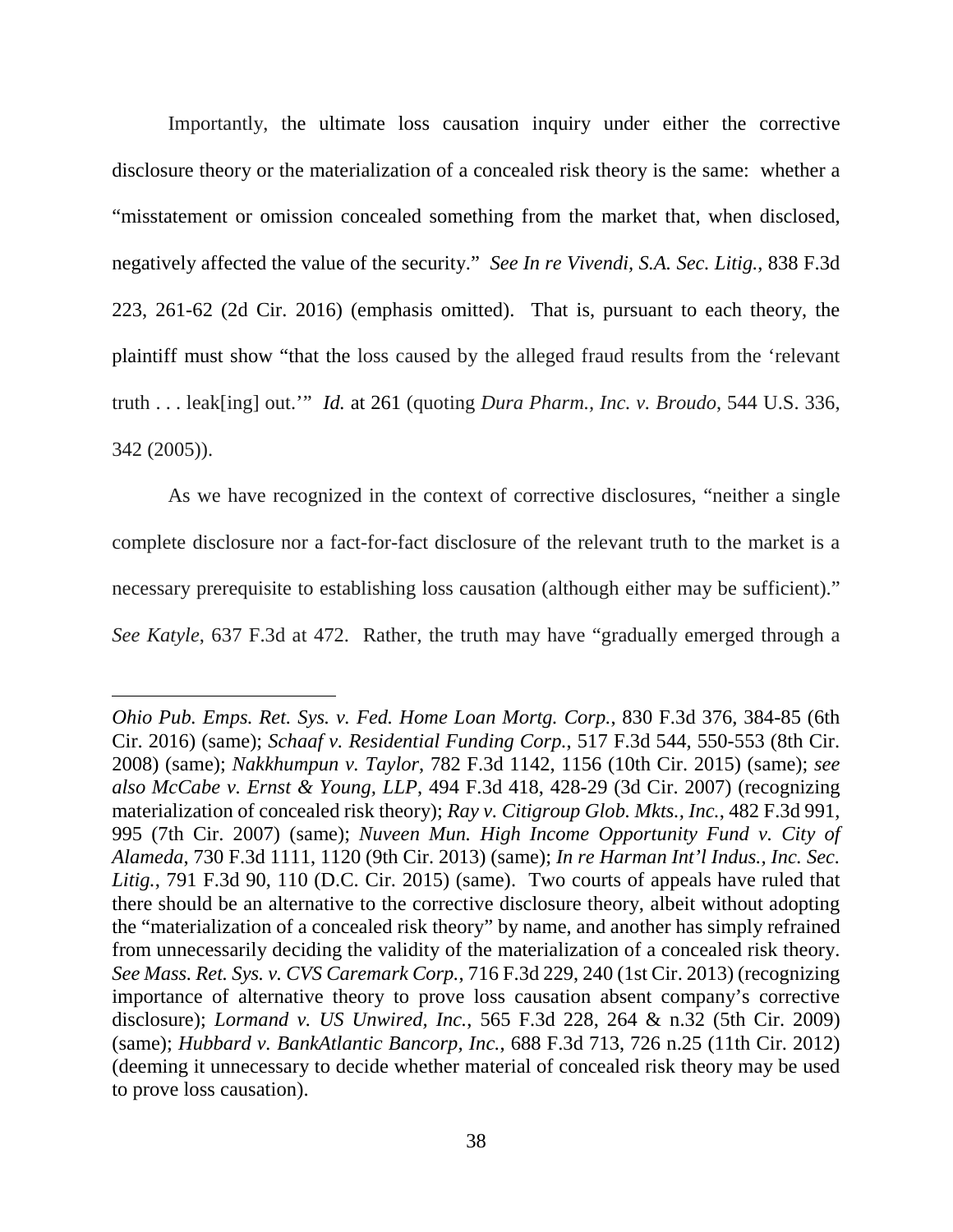series of partial disclosures," with the "entire series of partial disclosures [prompting] the stock price deflation." *Id.* Moreover, the disclosure or series of partial disclosures "need not precisely identify the misrepresentation or omission" about which the plaintiff complains, but "must reveal to the market in some sense the fraudulent nature of" such misrepresentation or omission, and "must at least relate back to the misrepresentation [or omission] and not to some other negative information about the company." *Id.* at 473 (emphasis and internal quotation marks omitted).

### B.

Here, to establish exposure for purposes of the loss causation element, the Complaint relies on a partial corrective disclosure by the Company (TranS1's Form 8-K of October 17, 2011, reporting that it had received a subpoena from the DHHS), coupled with news from another source (the October 18, 2011 analyst report addressing the subpoena). At the time, the market already knew from the Officers' public statements that, as of January 1, 2009, the System was required to be coded under Category III and thus was largely non-reimbursable. The market also knew of TranS1's lawful efforts to return the System to a lucrative Category I code and to deal with the Category III code in the meantime. Together, the Form 8-K and analyst report revealed to the market the following additional facts: that TranS1 had received a subpoena on or about October 6, 2011, issued by the DHHS "'under the authority of the federal healthcare fraud and false claims statutes'"; that the items sought by the subpoena included "'reimbursement communications with physicians'"; and that, despite the System's nearly three-year-old Category III coding requirement and the Company's purported "'strong efforts to educate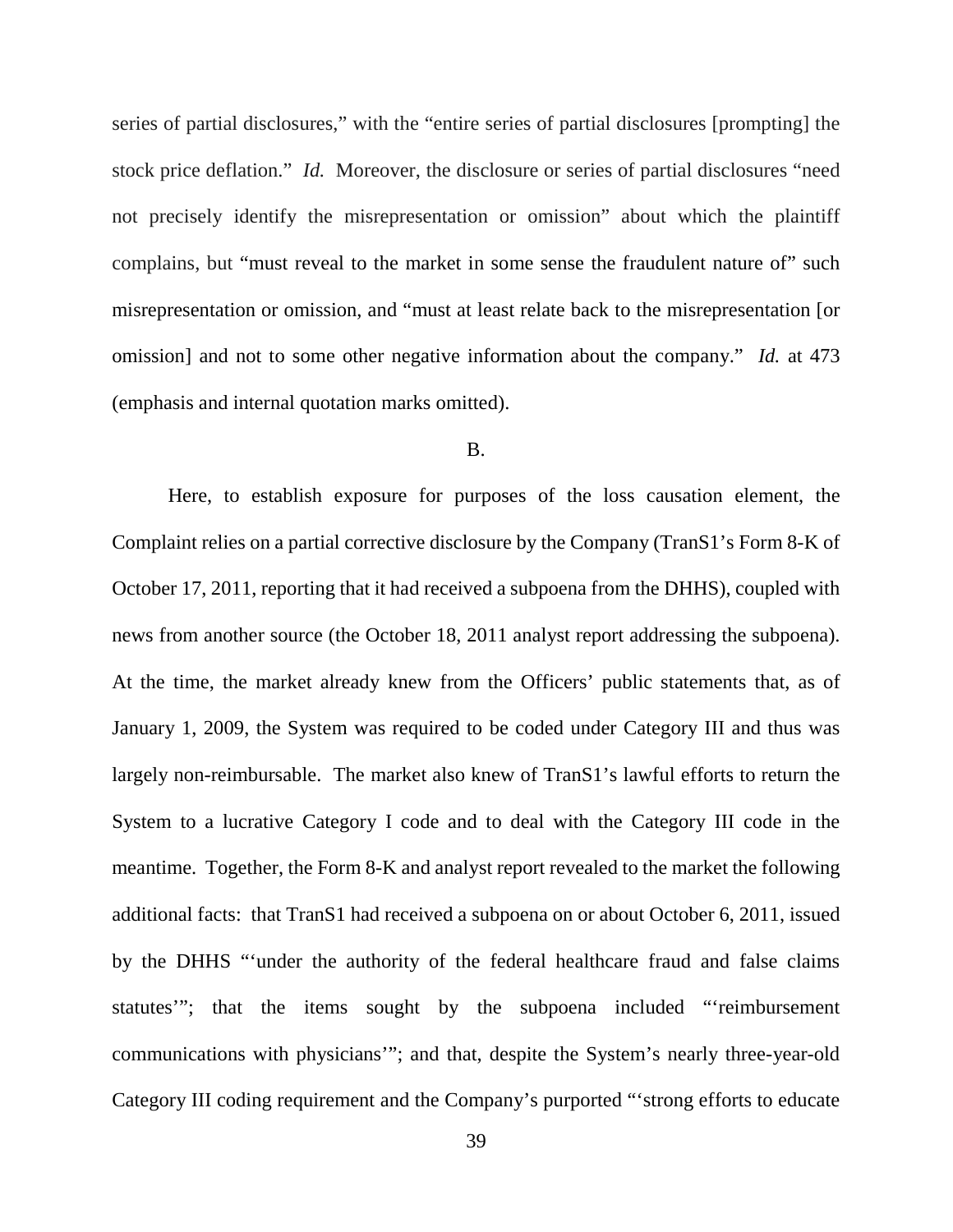physicians about correct coding,'" approximately "'half of TranS1's revenues [were coming] from physicians still using [a Category I] code.'" *See* Compl. ¶¶ 108-109.

As such, TranS1's own Form 8-K and the analyst report revealed enough facts for the market to finally recognize what the Officers' previous statements had materially omitted: the existence of the Company's fraudulent reimbursement scheme to encourage surgeons' continued use of a Category I code for the System, rather than the mandatory Category III code, and to thereby bolster TranS1's System-dependent revenues. Indeed, the plausibility of that interpretation of the facts revealed in the Form 8-K and the analyst report is evidenced by the analyst report's opinion that the subpoena "'could be due to reimbursement communications.'" *See* Compl. ¶ 109. As the Complaint understandably emphasizes, based on the new facts, the analyst report "surmised with radar precision that the subpoena . . . relat[ed] to [TranS1's] illicit 'reimbursement communications.'" *Id.* ¶ 9. In these circumstances, pursuant to an amalgam of the corrective disclosure and materialization of the concealed risk theories, the facts revealed in the Form 8-K and the analyst report were sufficient to establish exposure for purposes of the loss causation element, because those facts collectively "suggest[] [the Company] perpetrated a fraud on the market." *See Katyle*, 637 F.3d at 473.

Finally, to the extent the Company argues that the Complaint fails to allege that the exposure of the Company's concealment of its fraudulent reimbursement scheme resulted in the decline of TranS1's stock price, we disagree. According to the Complaint, the revelations in the October 17, 2011 Form 8-K and the October 18, 2011 analyst report caused the value of TranS1's stock to plummet more than 40% on October 18, 2011, alone.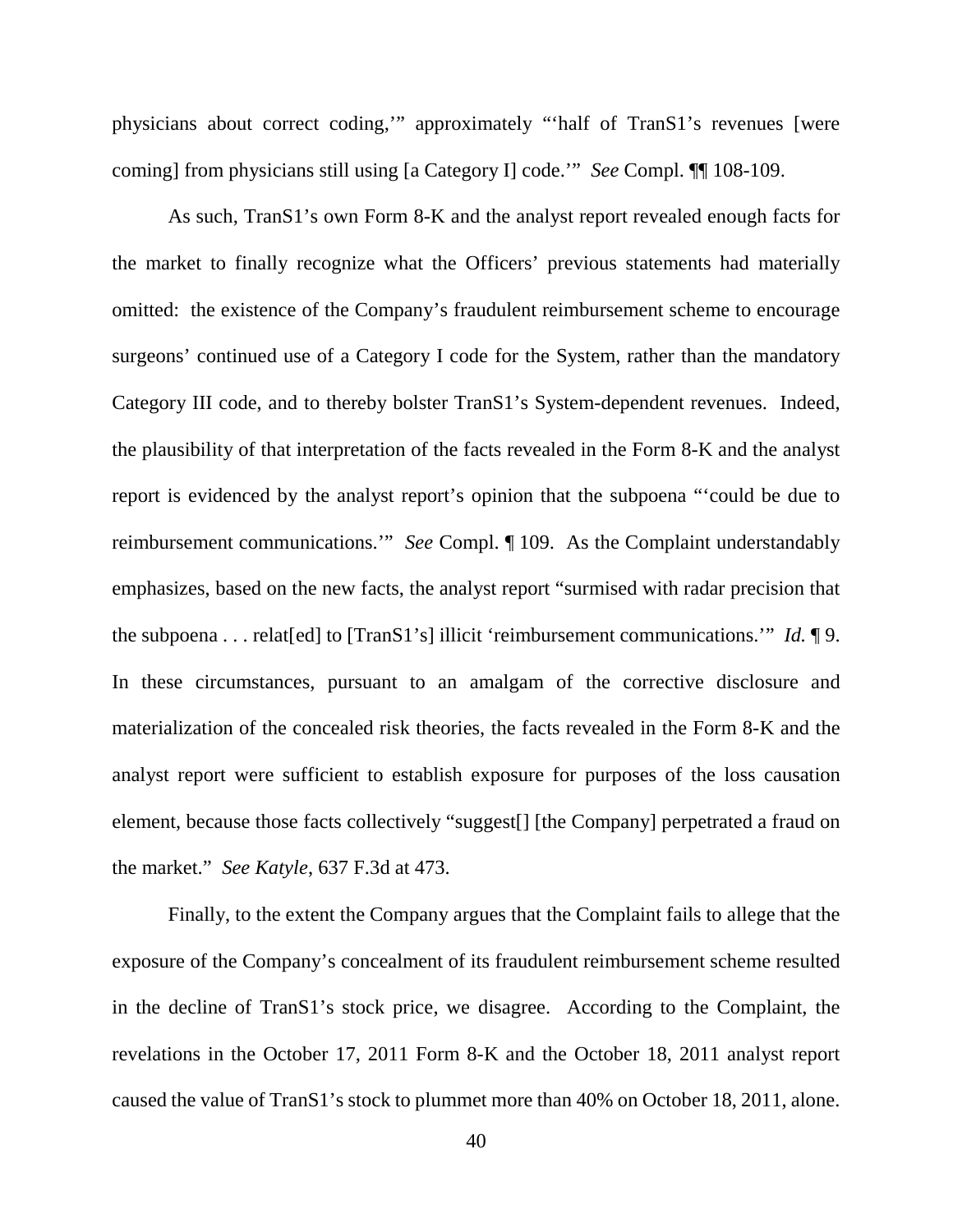Such an allegation is wholly adequate to demonstrate that the exposure of the Company's fraud was at least "one substantial cause of the investment's decline in value." *See Katyle*, 637 F.3d at 472 (internal quotation marks omitted).

Having conducted a thorough and holistic assessment of the Complaint, we conclude that its allegations are sufficient to plead the loss causation element of the section 10(b) claim, as the district court properly determined. That is, the Complaint satisfies the ultimate loss causation inquiry by alleging losses resulting from "the relevant truth . . . leak[ing] out" about the Company's previously concealed fraudulent reimbursement scheme. *See Dura Pharm.*, 544 U.S. at 342. We therefore affirm the court's loss causation ruling in its Reconsideration Order and reject the Company's cross-appeal.<sup>[16](#page-40-0)</sup>

#### V.

Pursuant to the foregoing, we vacate the judgment of the district court and remand in No. 15-2579 for such other and further proceedings as may be appropriate. We affirm the ruling being challenged in the cross-appeal, that is, No. 16-1019.

> No. 15-2579 *VACATED AND REMANDED, and* No. 16-1019 *AFFIRMED*

<span id="page-40-0"></span><sup>&</sup>lt;sup>16</sup> Because we conclude that the Complaint sufficiently pleads the material misrepresentation, scienter, and loss causation elements of the section 10(b) claim, we need not address the contention made in Singer's appeal that the district court erred in denying leave to amend when it dismissed the Complaint.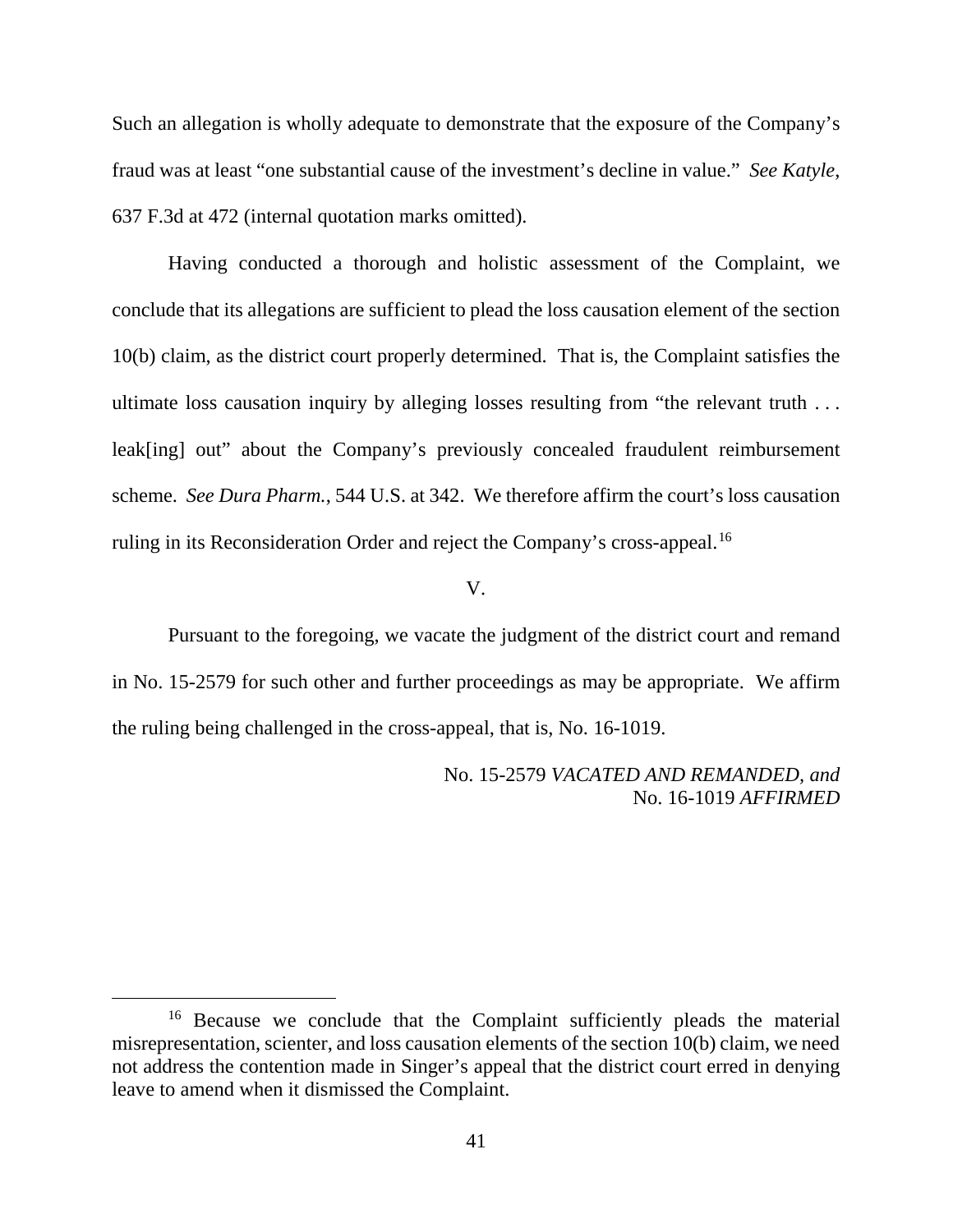AGEE, Circuit Judge, dissenting:

According to plaintiff Phillip Singer, defendant TranS1, Inc. (the "Company") and its officers engaged in a years-long pattern of behavior that violated federal securities law. That behavior is alleged to have deceived healthcare providers, the Medicare and Medicaid administrative agencies and violated the False Claims Act, 31 U.S.C. §§ 3729–33. Singer now asserts that the Company's alleged actions establish liability to investors under sections 10(b) and 20(a) of the Securities Exchange Act of 1934 (the "Act"), 15 U.S.C. §§ 78a–78qq. Although the district court convincingly found the complaint deficient as a matter of law, the majority agrees with Singer, vacates the judgment of the district court and reinstates Singer's complaint.

I disagree and respectfully dissent. Singer has not pled the necessary elements of either a section 10(b) claim or a section 20(a) claim. I would affirm the district court's judgment dismissing the complaint.<sup>[1](#page-41-0)</sup>

I.

Section 10(b) of the Act prohibits the use of "any manipulative or deceptive device or contrivance" with regard to securities. 15 U.S.C. § 78j(b). The associated regulation provides that section 10(b) prohibits "mak[ing] any untrue statement of a material fact

<span id="page-41-0"></span><sup>&</sup>lt;sup>1</sup> Singer's section 20(a) claim against the Company's officers fails because liability under section 20(a) is derivative of liability under section 10(b). *Yates v. Mun. Mortg. & Equity, LLC*, 744 F.3d 874, 894 n.8 (4th Cir. 2014). I therefore discuss only Singer's section 10(b) claim.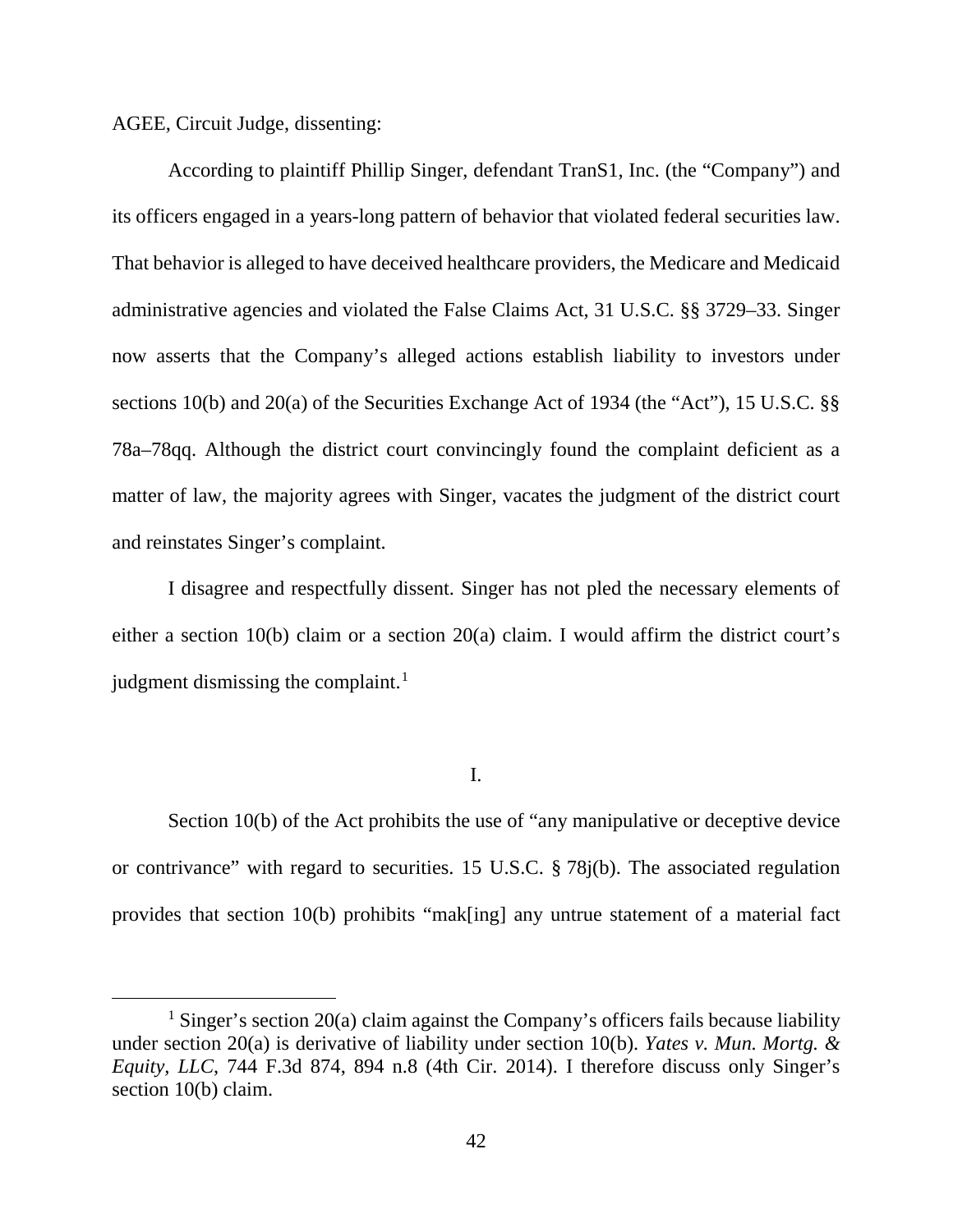or . . . omit[ting] to state a material fact necessary in order to make the statements made [in connection with the sale of a security] not misleading." 17 C.F.R. § 240.10b-5(b).

Expounding on that definition, the Supreme Court has stated that a section 10(b) claim has six elements. A securities fraud plaintiff must plead "(1) a material misrepresentation (or omission); (2) scienter, *i.e.*, a wrongful state of mind; (3) a connection with the purchase or sale of a security; (4) reliance  $\dots$ ; (5) economic loss; and (6) loss causation, *i.e.*, a causal connection between the material misrepresentation and the loss." *Dura Pharm., Inc. v. Broudo*, 544 U.S. 336, 341–42 (2005).[2](#page-42-0) Primarily at issue in the district court were the first, second, and sixth of these elements. That is: did Singer sufficiently plead that the Company made a material misrepresentation with scienter that also established loss causation? The district court held that Singer had failed to do so with respect to the first and second elements, but had made the requisite showing for loss causation. In my view, Singer fails on all three elements.

### II.

We review the grant of a motion to dismiss de novo, applying the traditional Federal Rule of Civil Procedure 12(b)(6) standards. *Teachers' Ret. Sys. of La. v. Hunter*, 477 F.3d 162, 170 (4th Cir. 2007). The Private Securities Litigation Reform Act of 1995, Pub. L.

<span id="page-42-0"></span><sup>&</sup>lt;sup>2</sup> I have omitted internal quotation marks, alterations, and citations here and throughout this dissent, unless otherwise noted.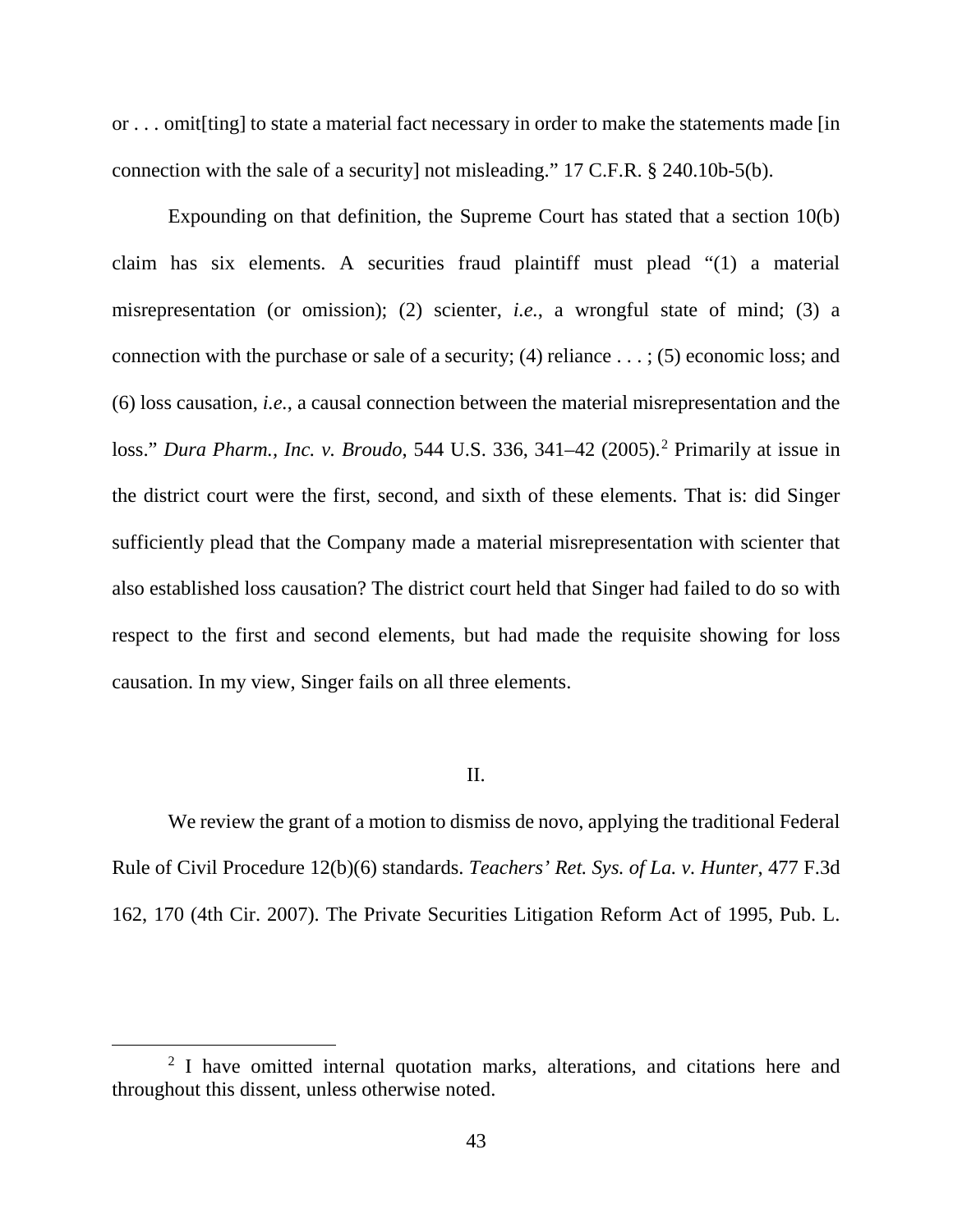No. 104-67, 109 Stat. 737 (codified as amended in scattered sections of 15 U.S.C.) (the "PSLRA"), also governs our review.

Under Rule 12(b)(6), we determine "whether the complaint states a claim upon which relief can be granted in light of the pleading requirements of Rules 8 and 9, as well as the larger design of the Federal Rules [of Civil Procedure]." *Hunter*, 477 F.3d at 170. Rule 9, and in particular Rule 9(b), requires that fraud be pled "with particularity." We "accept as true [the complaint's] well-pleaded factual allegations, but owe no allegiance to unwarranted inferences, unreasonable conclusions, or arguments drawn from those facts." *Katyle v. Penn Nat'l Gaming, Inc.*, 637 F.3d 462, 466 (4th Cir. 2011).

We also apply the PSLRA, which "provides that in pleading a material misrepresentation or omission, . . . and the scienter necessary to such a misrepresentation or omission, the plaintiff must plead *facts*," *Hunter*, 477 F.3d at 172, and cannot rely on mere speculation. The "complaint must include *each statement* alleged to have been misleading, *the reason* . . . why the statement is misleading, and if an allegation regarding the statement or omission is made on information and belief, the complaint shall state *with particularity all facts* on which that belief is formed." *Id.*; *see also* 15 U.S.C. § 78u-4(b)(1). Similarly, "in alleging scienter, the plaintiff must, with respect to each act or omission alleged to violate [section 10(b)], state with particularity *facts giving rise to a strong inference* that the defendant acted with the required state of mind." *Hunter*, 477 F.3d at 172; 15 U.S.C. § 78u-4(b)(2).

With this background in mind, I turn to the merits of Singer's appeal.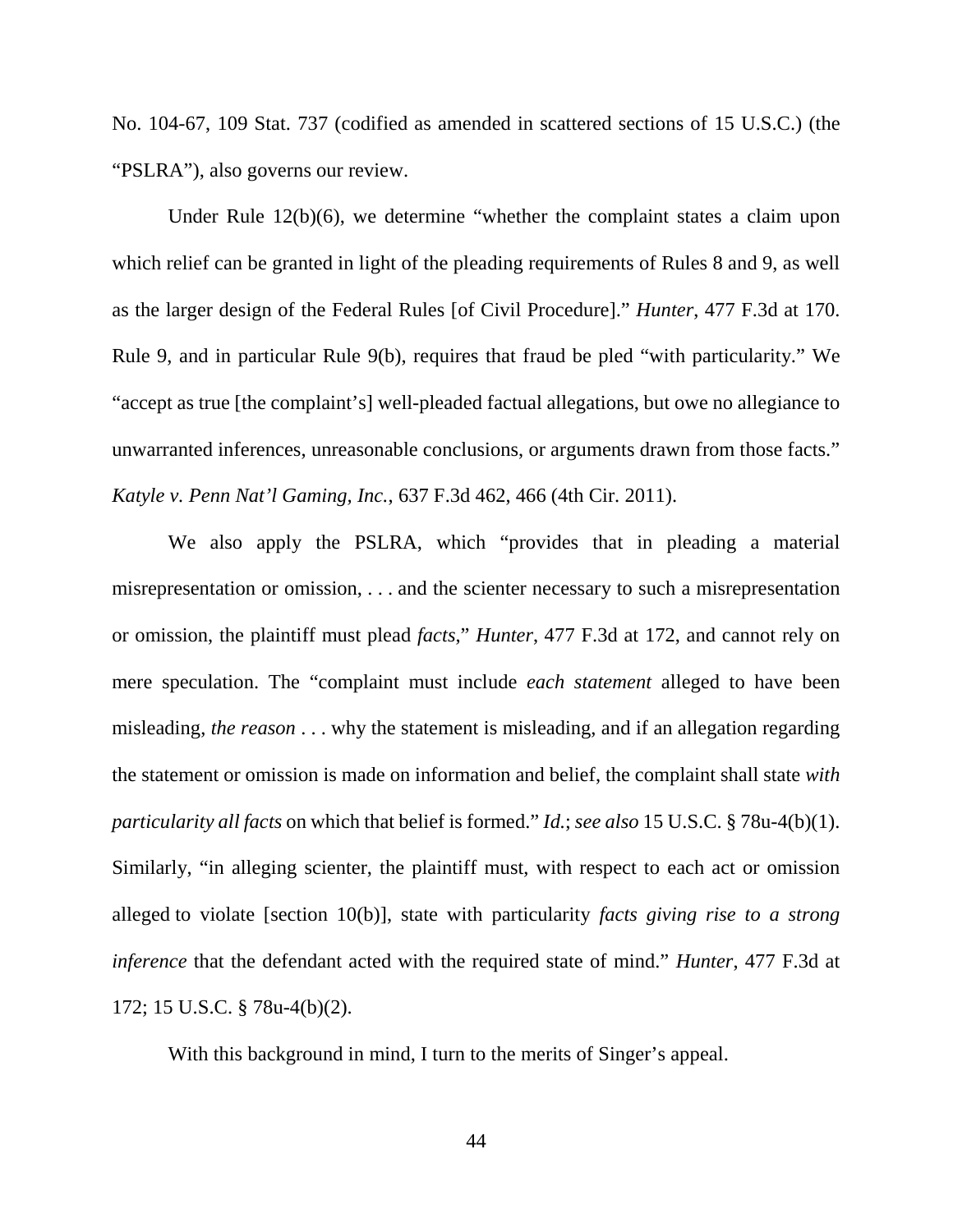On appeal, the parties again dispute the elements of omission, scienter, and loss causation. A failure to plead any one of those elements in accord with the PSLRA or Rules 8 and 9(b) would doom Singer's case. But Singer's complaint fails under each of the three disputed elements.

#### A.

First, Singer has failed to plead any actionable misrepresentation or omission. A misrepresentation or omission is actionable if it is factual, false or misleading, and material. *See Longman v. Food Lion, Inc.*, 197 F.3d 675, 682–83 (4th Cir. 1999). In the abstract an issuer generally has no duty to disclose damaging information. *See Basic Inc. v. Levinson*, 485 U.S. 224, 239 n.17 (1988) ("Silence, absent a duty to disclose, is not misleading under Rule 10b-5."). Thus, the omission of damaging information often is not actionable, even if the corporation fails to divulge illegal conduct. *See City of Pontiac Policemen's & Firemen's Ret. Sys. v. UBS AG*, 752 F.3d 173, 184 (2d Cir. 2014) ("[D]isclosure is not a rite of confession, and companies do not have a duty to disclose uncharged, unadjudicated wrongdoing." (footnote omitted)).

That is not an absolute rule, however. For example, if the corporation's silence on a subject "would make other [of its] statements misleading or false," then it must speak. *Taylor v. First Union Corp. of S.C.*, 857 F.2d 240, 243–44 (4th Cir. 1988); *accord City of Monroe Emps. Ret. Sys. v. Bridgestone Corp.*, 399 F.3d 651, 669 (6th Cir. 2005) ("In order to be actionable, a misrepresentation or omission must pertain to material information that the defendant had a duty to disclose . . . . A duty to affirmatively disclose may arise when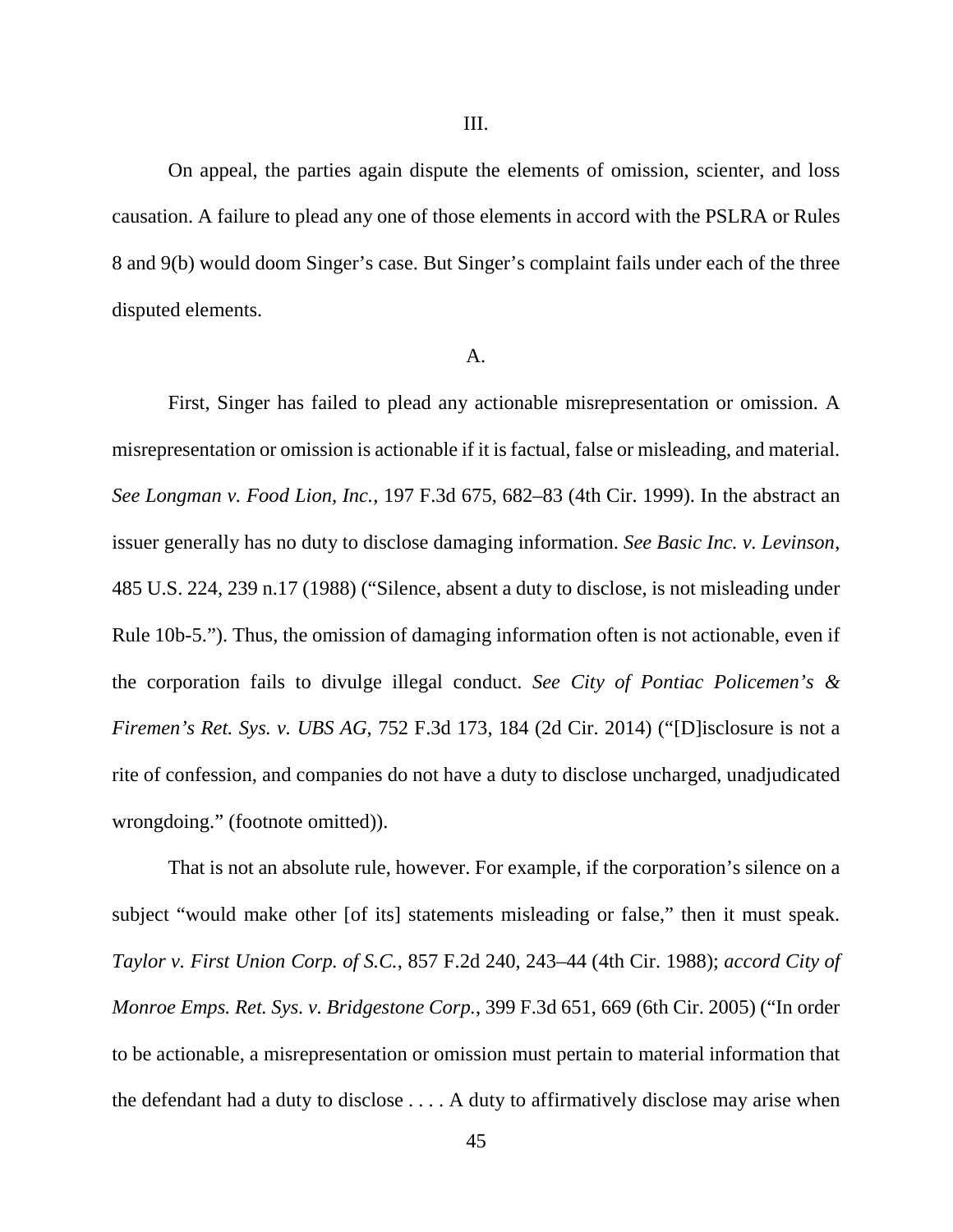there is insider trading, a statute requiring disclosure, or . . . an inaccurate, incomplete or misleading prior disclosure.").

Any misrepresentation or omission also must be material. That is to say, it must be one that a reasonable investor "would consider . . . important in deciding whether to buy or sell the security" or a fact that would have "significantly altered" the "total mix of information made available" to the investor. *See Longman*, 197 F.3d at 683.

1.

The Company made no material misstatement or omission in its various descriptions of its reimbursement practices. To the contrary, the Company was forthcoming about the fact that the American Medical Association ("AMA") had given a "Category III CPT" classification to the AxiaLIF System (the "System") for billing purposes, told investors that Category III CPT codes were unlikely to be reimbursed, and described in detail the steps it was taking to preserve its revenues—including by encouraging the use of a multiple-step coding sequence.

To begin, the Company repeatedly disclosed to investors that the AMA gave the System a Category III CPT code for reimbursement purposes. In a February 2009 conference call with investors, the Company indicated that "a portion of [its] surgeon fee migrated from an unlisted code to a category three CPT . . . code[.]" J.A. 1196 ¶ 69. The Company further stated that the Category III code may create some difficulty in obtaining reimbursements, but that any difficulty would be no more than that experienced before the System received any tracking code. *See* J.A. 1196 ¶ 69 ("[W]e do not anticipate that [the Category III CPT reimbursement code] will create any significant *additional* headwind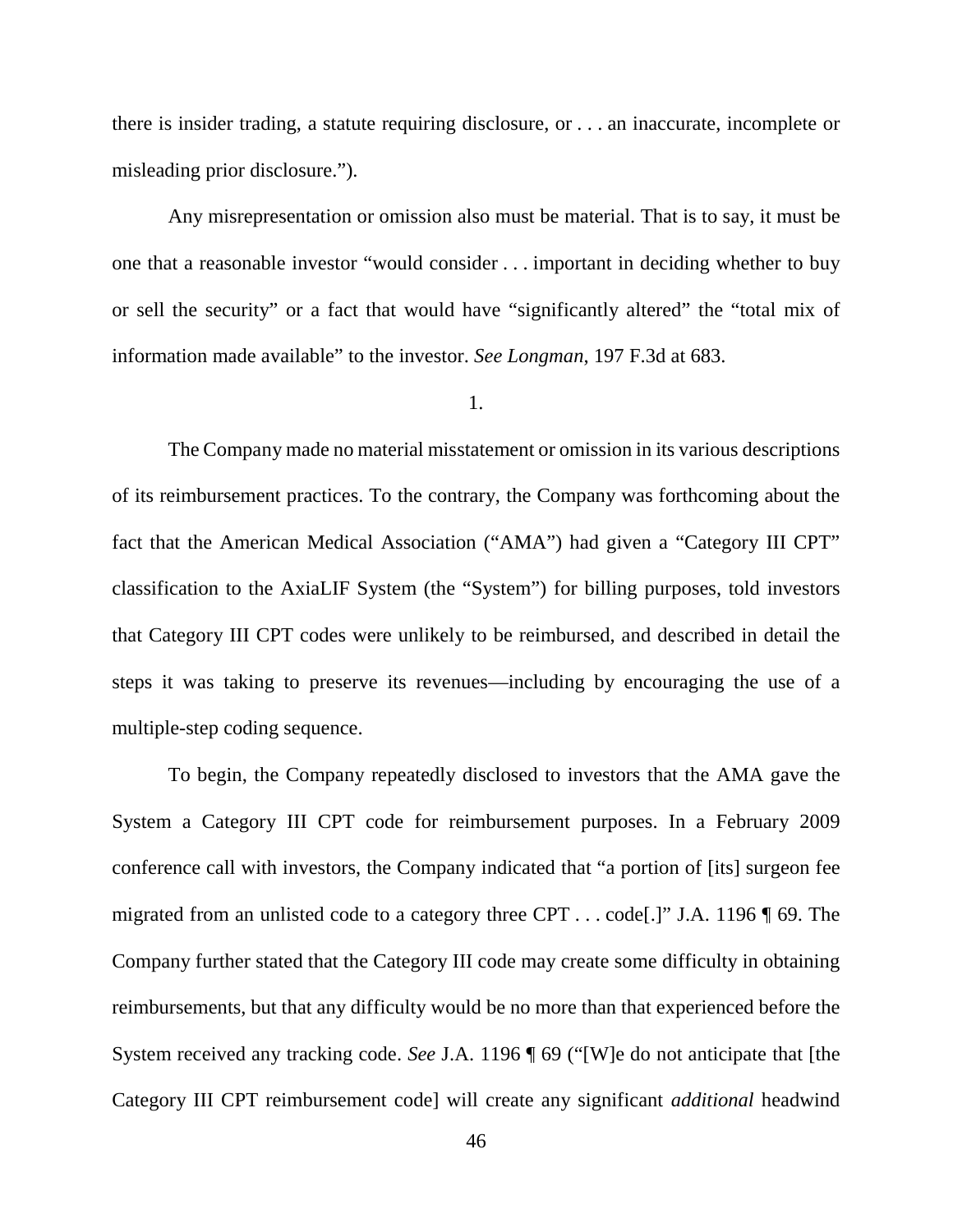with regards to adoption. . . . [W]e feel that [the] unlisted code gave us about a 5% kind of a headwind and it's probably consistent again this year."). Finally, the Company revealed in a Form 10-K filed with the Securities and Exchange Commission ("SEC") in March 2009 that "some payors . . . may not reimburse" Category III CPT codes. J.A. 1197 ¶ 71.

The Company also disclosed that it was encouraging surgeons to use a multiple– step coding sequence to obtain reimbursement. In the March 2009 Form 10-K, the Company stated "[the Category III CPT code] is *only one of up to ten different CPT codes physicians may submit to capture the entirety of a spinal fusion procedure* lessening the impact should payment for our code be initially denied." J.A. 1197 ¶ 71 (emphasis added). And on an investor conference call in April 2009, the Company described in detail how it was teaching surgeons to use its multiple-step coding procedure:

We have an 800 number and call-in resource center, up and running to assist surgeons with reimbursement issues that may arise.

We have also added two additional reimbursement specialists in the field to work with our surgeon customers and their billing specialists, to help them determine the appropriate coding for the fusion procedures they are performing.

As a strong case volume this quarter would suggest, we have not seen a drop off in procedure volumes as a result of the current weak economic conditions. Having said that, we have begun to see some insurance companies raising the bar on whether to pay for fusion surgery in general or asking more patients to get a second opinion, before agreeing to cover the procedure.

[W]e had the category-three code put in place in January and that was a change in coding. We have actually put out a coding guide now, which has been blessed by everyone. And coding fusions is fairly complex and *what we saw initially with the category-three code was right away a lot of coders in the practice went to the concern that like the Charité disc they are just not going to get paid*.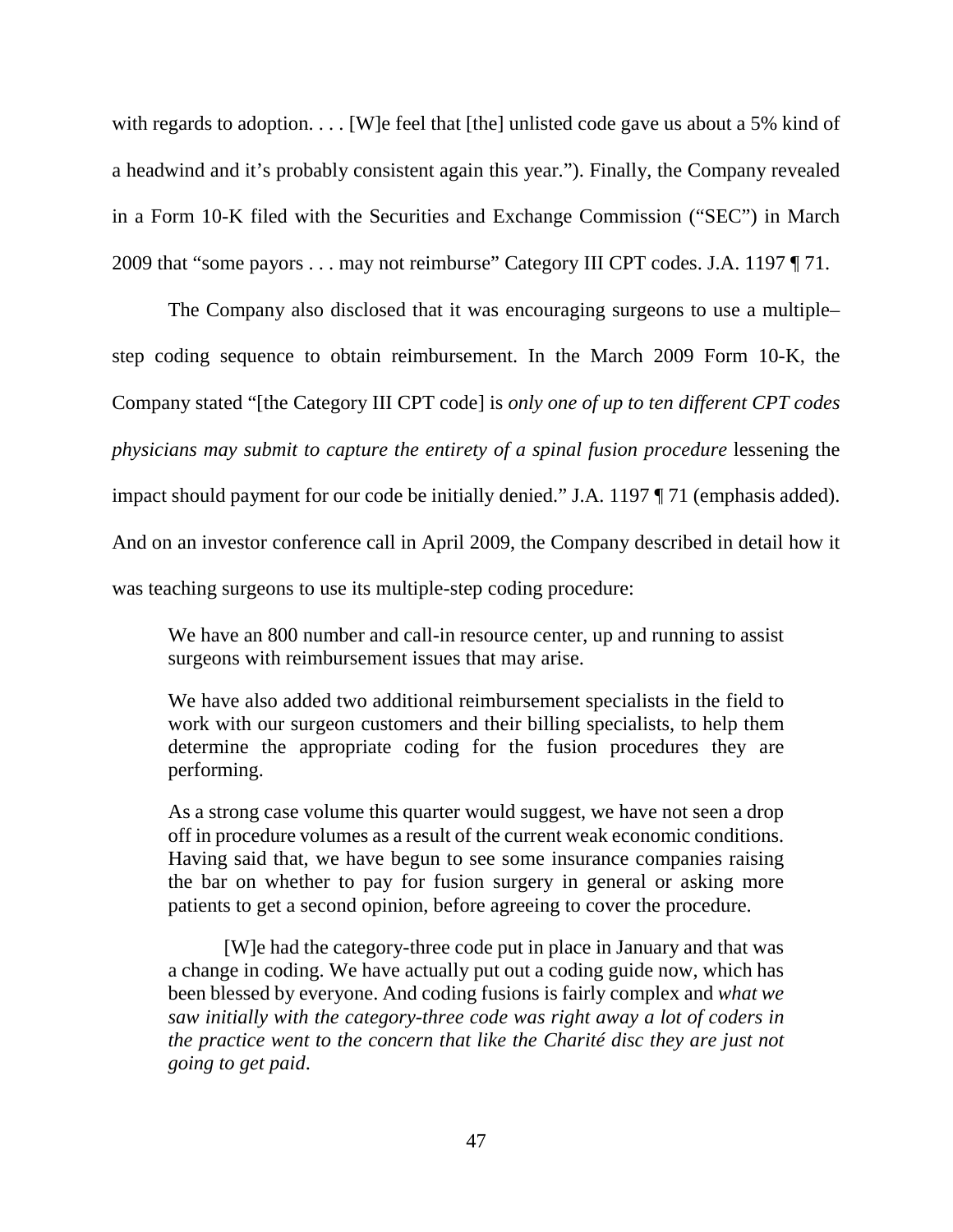The reality is, as we've discussed in the past, this access code is one of several codes that they employ during a typical fusion. So I would say our coding issues have been grassfires, not forest fires, and so, this flare is up. A coder becomes concerned, because they see a category-three code. And we either work through the rep, or we work through the hotline, or now we've actually, as I have mentioned, brought on a couple of field related personnel, who had worked by the way at Saint Francis Medical, where they knew category-three code inside and out. Those people are then, if needed, deployed and we put these fires out.

I don't think we've had many instances, if any, where we just have surgeons stop doing this, but often times *there is a concern when they see the category-three code*. We need to work with them and once they understand the coding sequence, based on the particular operation that the surgeon does, we move through the process. So, that's why we proactively hired these folks.

# J.A. 1198–99 ¶ 74 (emphases added).

The Company's statements in 2009 laid out each aspect of the Company's reimbursement practices. As the district court observed, "[u]nless [Singer] is contending that the [Company] needed to disclose each and every aspect of [its] reimbursement practices, down to the most minute detail, [I do] not see how [the Company] failed to sufficiently disclose . . . [those] practices." J.A. 1348. In sum, "[n]o further disclosure was required because the [Company's] statements were" truthful and accurate in the main and were "not misleading under the circumstances [in which] they were made." J.A. 1348.

# 2.

Nevertheless, the majority holds that the Company's failure to disclose its "scheme to encourage surgeons to employ CPT codes meant for anterior and other non-Category III procedures in direct disregard of the AMA's mandated Category III code for the System" is an actionable omission for section 10(b) purposes. Majority Op. 12. They conclude that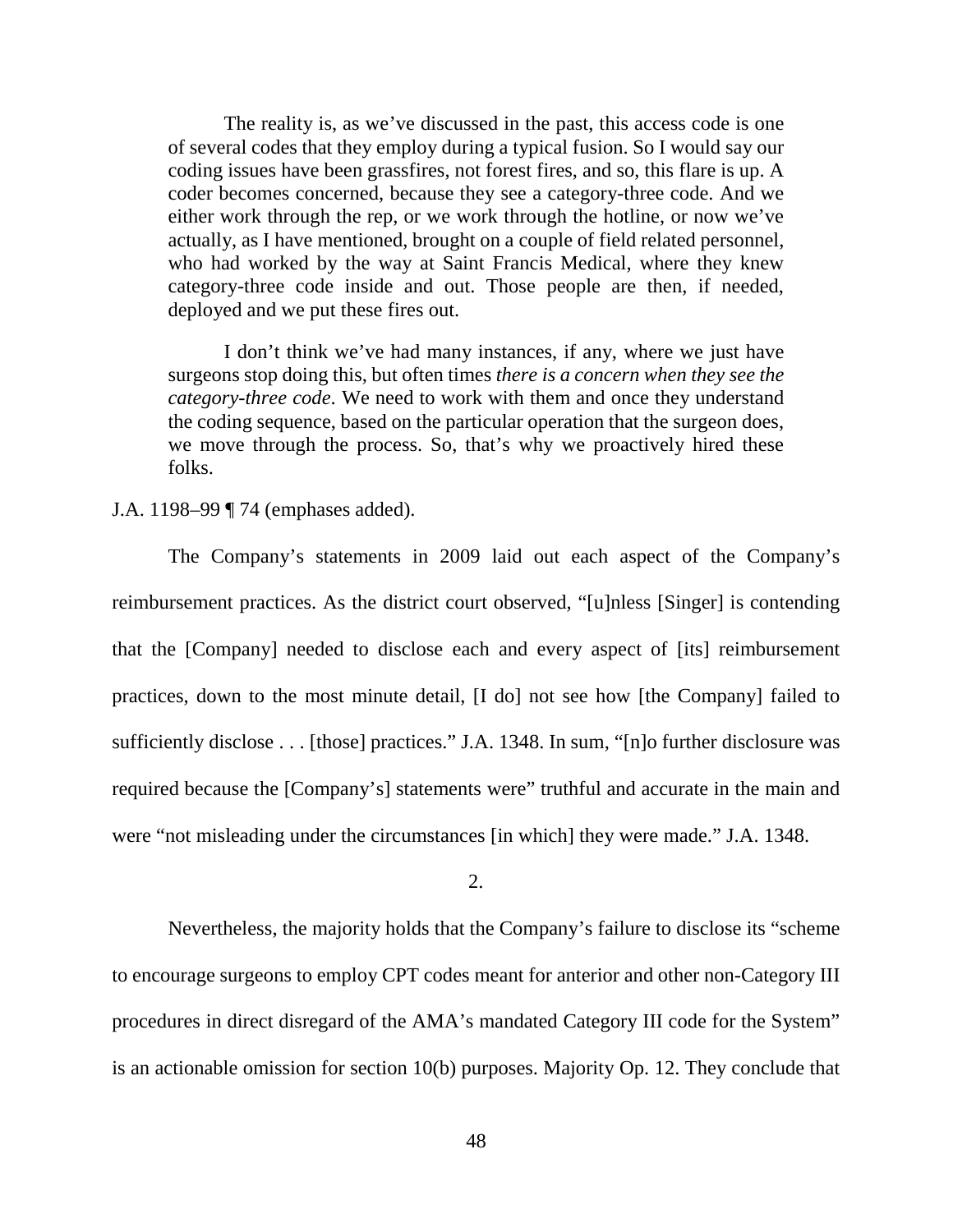the Company "cho[se] to speak about its reimbursement practices," and thus "possessed a duty to disclose its alleged illegal conduct." Majority Op. 31-32.

The majority faults the Company for "misrepresent[ing] the assistance and training it was providing to surgeons as being wholly for the attainment of 'appropriate'—i.e., legal—reimbursements for the System." Majority Op. 25. But the majority's narrow focus on "appropriate reimbursement" ignores reality. Statements made on the Company's April 2009 investor conference call, for example, acknowledge that the System's Category III CPT code could result in disallowed coverages and describe the steps taken by the Company to improve prospects for reimbursement, including the use of a hotline and field representatives to walk surgeons through coding the procedure. In addition, the Company told investors it was encouraging surgeons to use multiple CPT codes, saying the Category III CPT code was "*one of up to ten different CPT codes*" that surgeons could use to obtain reimbursement. J.A. 1197 ¶ 71 (emphasis added).

The majority also faults the Company for suggesting that the System's Category III CPT code was "not an experimental code," but rather was a "tracking code." Majority Op. 12, 25. The majority's focus on the Company's use of the phrase "tracking code" ignores the context in which that word was used. Although the Company called the Category III CPT code a "tracking code," it also was clear that such code was *not* a generally reimbursable Category I CPT code. And the Company's investors knew that the System had been given a Category III code, which is generally not reimbursable, from the Company's multiple disclosures.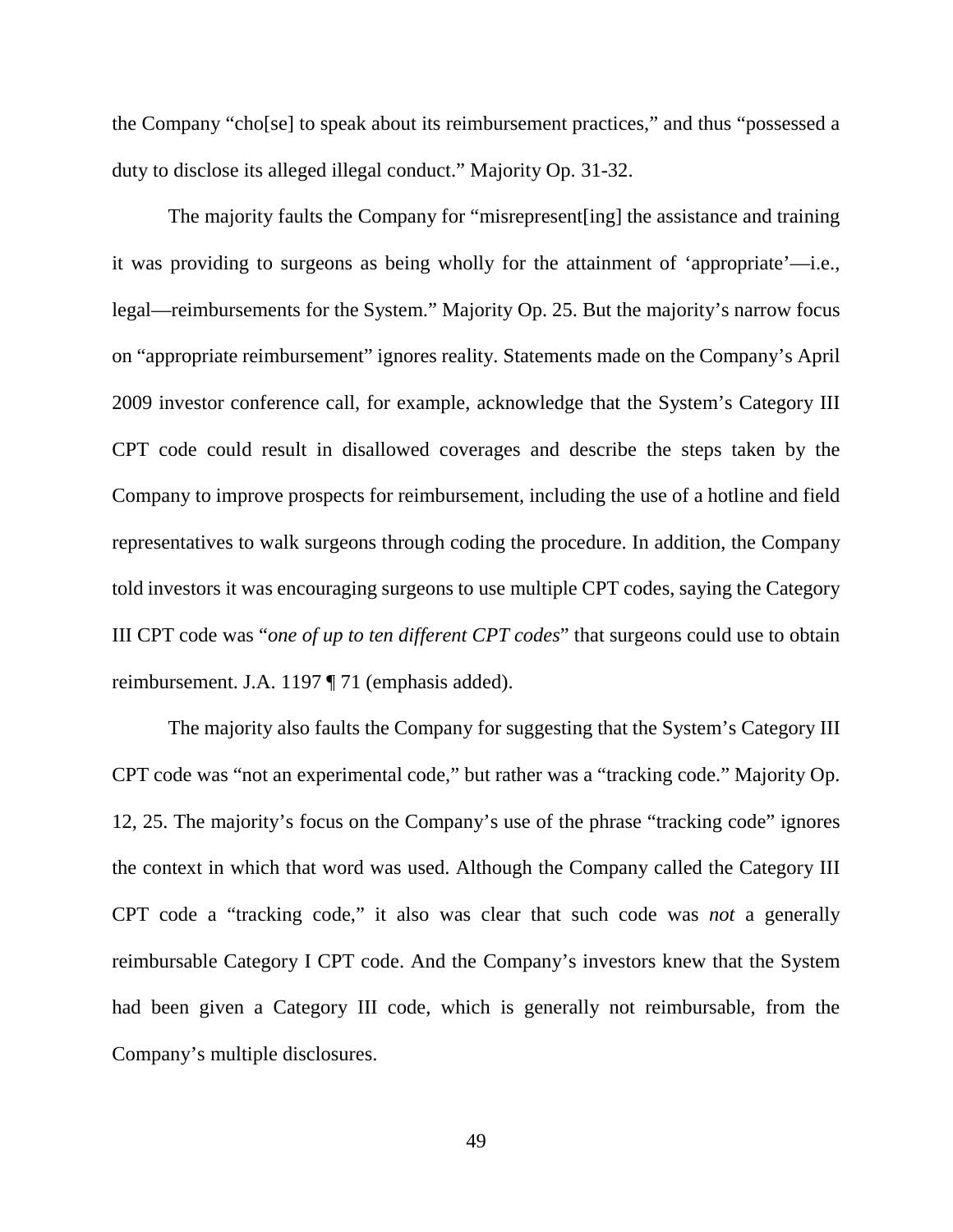More generally, the majority's analysis errs in its central assumption that the Company, if speaking about its reimbursement practices at all, not only had to characterize those practices fairly, but also had to further describe them as fraudulent or illegal. When the Company settled a related False Claims Act lawsuit with the United States, nowhere did the settlement agreement "indicate that using multiple codes, in and of itself, [was] inappropriate." J.A. 1352. Neither Singer nor the majority cites to a statute, regulation, or case that establishes this practice to be either illegal or fraudulent. Nevertheless, the majority's holding creates an inflexible rule that requires a publicly traded corporation engaged in ambiguous activity to represent its behavior as illegal or else risk being the subject of a securities fraud lawsuit. Neither section 10(b) nor the PSLRA requires that result and the majority cites no case for such a rule. *See Taylor*, 857 F.2d at 243–44 ("Rule 10b-5 imposes . . . a duty to disclose only when silence would make other statements misleading or false.").

#### 3.

Other aspects of the majority opinion warrant closer scrutiny. For instance, it obliquely concludes that the Company made a material omission, claiming that, if the Company had informed the market that its reimbursement mechanism was illegal, such disclosure would have changed the "total mix of information" available to investors. Majority Op. 32. Yet, the majority is unable to fully describe how an additional disclosure by the Company would have altered that total mix of information. Its inability is unsurprising for two reasons. First, Singer has failed to allege materiality with the required specificity. That is to say, Singer has not demonstrated under Rule 9(b) and the PSLRA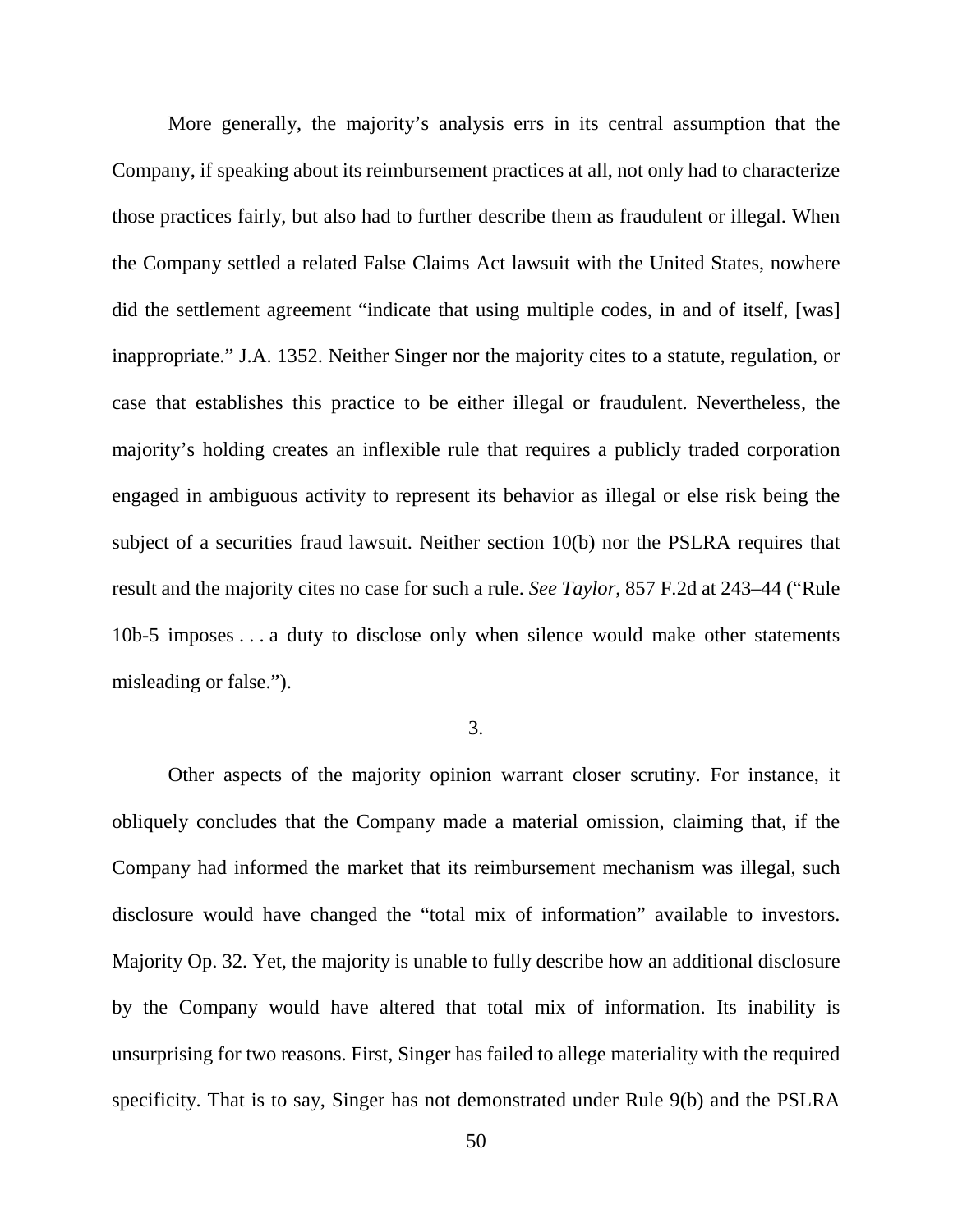that additional information would have changed the total mix of information available to investors.

Second, and more importantly, the majority cannot identify any additional information that the Company could have disclosed. As the district court correctly noted, the Company disclosed "its reimbursement practices to the public in conference calls and public filings," where it acknowledged that the System "had received a Category III CPT code designation," it "had set up an 800 number and call-in resource center to help surgeons with billing," it "had reimbursement specialists in the field to work with its surgeons," and it "had published a coding guide." J.A. 1347. In view of these numerous, accurate disclosures, the majority errs in concluding that the Company omitted any material information from its disclosures.

\*\*\*\*

At bottom, as the district court correctly noted, there was no need for the Company "to disclose each and every aspect of [its] reimbursement practices, down to the most minute detail." J.A. 1348. What the Company did disclose was sufficient to avoid section 10(b) liability—a result that is bolstered, in part, by Singer's failure to plead what was missing. I agree with the district court that Singer fails to adequately plead the required element of a material misrepresentation or omission and I would dismiss the complaint for that reason.

#### B.

Even if Singer adequately pled a material misrepresentation or omission, he has not sufficiently alleged the element of scienter. Certainly, Singer has alleged that the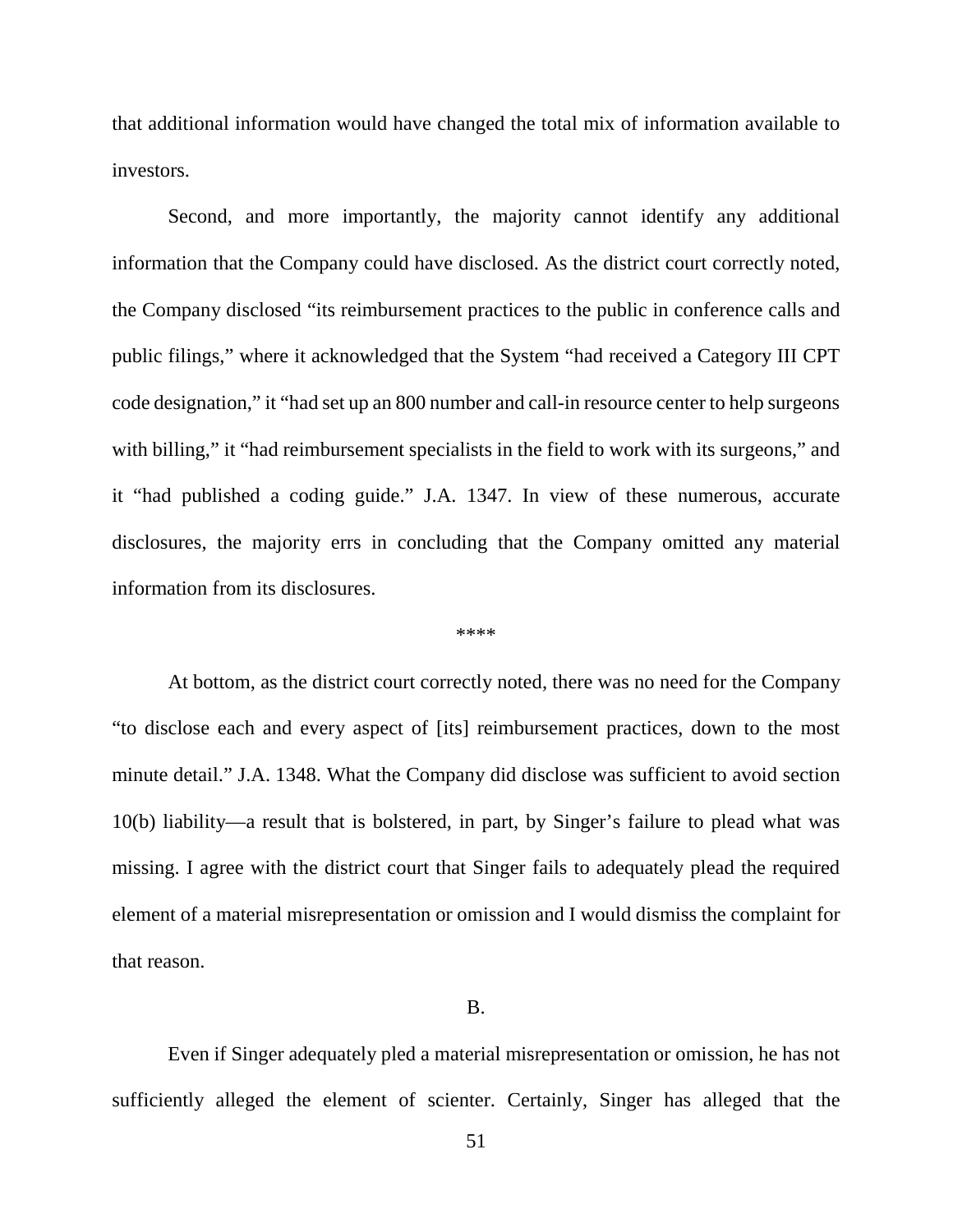Company's officers knew the mechanics of the Company's reimbursement practices. Yet, he has not provided material factual allegations from which it could be reasonably inferred that the Company's officers knew those practices violated any fraud statute, whether related to healthcare or otherwise.

Scienter is "a mental state embracing [the] intent to deceive, manipulate, or defraud." *Zak v. Chelsea Therapeutics Int'l, Ltd.*, 780 F.3d 597, 606 (4th Cir. 2015). To survive a motion to dismiss, the complaint must allege sufficient facts that, when "taken collectively, give rise to a strong inference of scienter." *Pub. Emps.' Ret. Ass'n of Colo. v. Deloitte & Touche LLP*, 551 F.3d 305, 312 (4th Cir. 2009). That "strong inference" must be "at least as compelling as" any other reasonable inference. *Id.*

Typically, a plaintiff pleads scienter through allegations of intentional misconduct. But he may also plead scienter through allegations of "severe recklessness"—"a slightly lesser species of intentional misconduct." *Ottmann v. Hanger Orthopedic Grp., Inc.*, 353 F.3d 338, 343–44 (4th Cir. 2003). The severe recklessness standard "comports with the observation of the Supreme Court that the words 'manipulative or deceptive' used in conjunction with 'device or contrivance' strongly suggest that § 10(b) was intended to proscribe knowing or intentional misconduct." *Id.* at 344. *See generally* 15 U.S.C. § 78j(b) (prohibiting the "use . . . in connection with the purchase or sale of any security registered on a national securities exchange or any security not so registered . . . any *manipulative or deceptive device or contrivance* in contravention of [regulations promulgated by the SEC]" (emphasis added)). A "severely reckless" act is one that is "so highly unreasonable and such an extreme departure from the standard of ordinary care as to present a danger of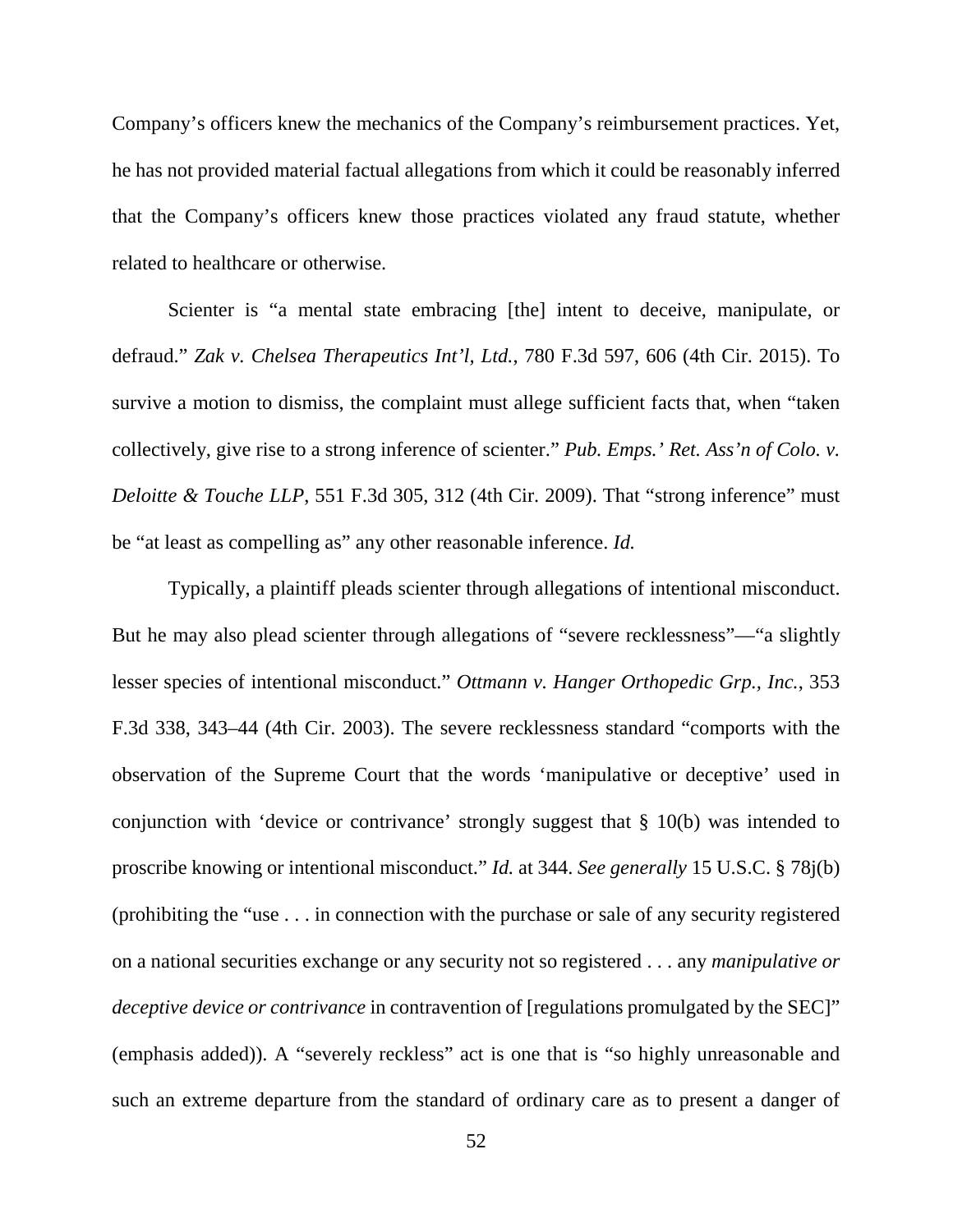misleading the plaintiff to the extent that the danger was either known to the defendant or so obvious that the defendant must have been aware of it." *Ottmann*, 353 F.3d at 343.

1.

The allegations in the complaint, taken as a whole, do not plausibly suggest—much less strongly so—that the Company or its officers acted with the requisite intent to deceive. To the contrary, the complaint details a series of frequent and accurate disclosures, from which the strong inference can be drawn that the Company endeavored to tell the truth.

Importantly, the complaint "fails to allege that the defendants knew the [Company's reimbursement] practices were illegal." J.A. 1354. Instead, as the district court correctly understood the complaint, Singer alleges only that the Company's officers "knew about or recklessly disregarded[] practices to encourage surgeons to illegally dupe insurance companies." J.A. 1349. But Singer's allegations "are merely conclusory and are unsupported by any specific allegations." J.A. 1349. Thus, without supporting factual matter, Singer's complaint is without merit under the strictures of Rule 9(b) and the PSLRA.

Just as damning, the complaint is bereft of evidence that the Company "encourage[d] [the] omission of the Category III CPT Code." J.A. 1355. Singer's best evidence is an allegation that the Company instructed surgeons to "bury the [code] in the bottom part of the reimbursement request so that insurance companies might overlook it," J.A. 1189 ¶ 51, but he fails to allege any act by the Company to encourage those surgeons to delete or falsify a Category III code.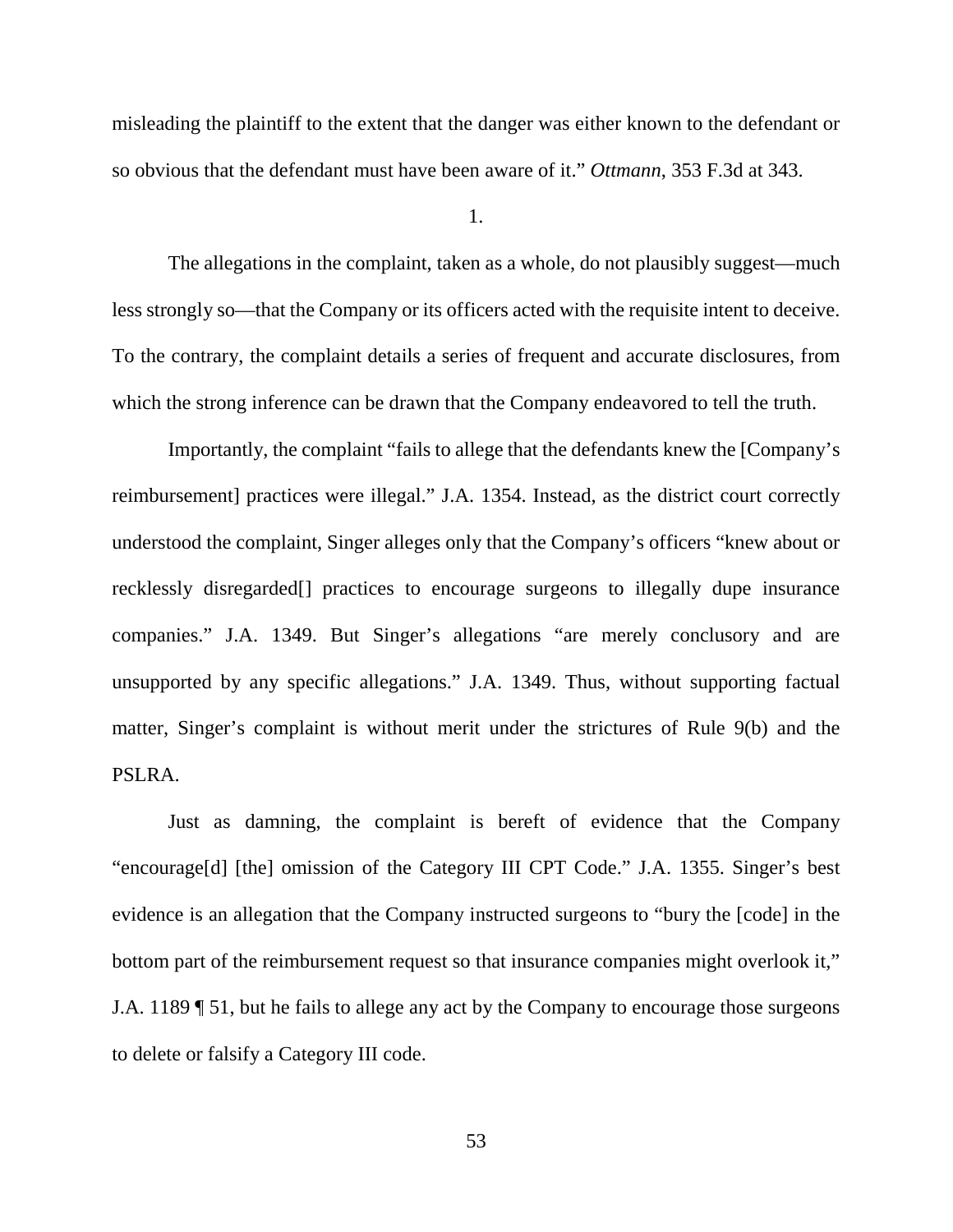To be sure, the Company offered surgeons use of a coding guide that "direct[ed] [them] to use [multiple] codes to secure reimbursements." J.A. 1185 ¶ 35. However, the coding guide clearly indicated "that [the System] had received a Category III code." J.A. 1355. Moreover, investors were already aware that the Company was instructing surgeons to use a multiple-step coding sequence to help them secure the maximum potential reimbursement. Nowhere does the complaint "allege that such a practice was improper." J.A. 1352. In addition, the Company was forthright about potential adverse consequences of its reimbursement strategy, as it disclosed to investors "the increased risk of regulatory scrutiny and litigation" in its Form 10-K. J.A. 1348. Such disclosures are inconsistent with any inference that the Company was trying to hide the alleged illegality of its reimbursement practices.

It is unsurprising that the complaint "does not allege that the defendants knew that using multiple codes was inappropriate." J.A. 1352. Not even the Company's settlement agreement with the Government "indicate[s] that using multiple codes, in and of itself," is prohibited. J.A. 1352. And, as already noted, neither Singer nor the majority cites to a statute, regulation, or case that establishes that the multiple-step coding process was illegal or fraudulent. But even if the complaint had made such allegations, the Company fully disclosed the specifics of its reimbursement scheme, as discussed above.

Like the district court, I "do[] not see how the defendants failed to sufficiently disclose [the Company's] reimbursement practices." J.A. 1348. The complaint "shows (1) that the defendants openly admitted that [the System] had received a Category III CPT code, (2) that the [coding] guide noted that [the System] had received the Category III code,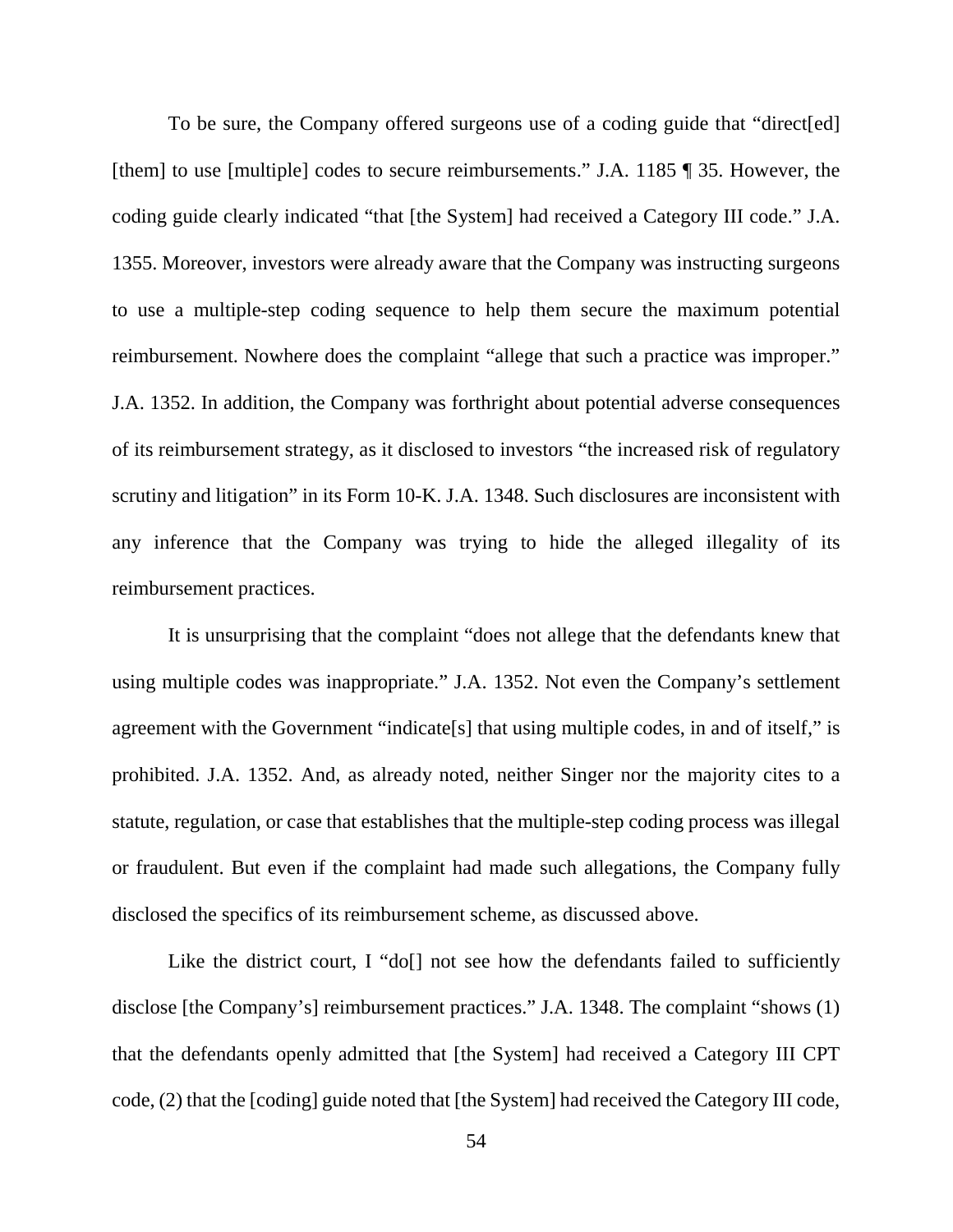and (3) that the defendants did not encourage omission of the Category III CPT code." J.A. 1354–55. Singer cannot show scienter under these circumstances.

### $2<sub>1</sub>$

Nonetheless, the majority concludes that the Company acted with scienter because it responded to the Category III CPT code assigned to the System "with a mix of legal and illegal strategies." Majority Op. 33. Further, the majority finds that the Company selectively downplayed its illegal strategies in communications with investors. It also holds that the Company and its officers knew the Company's conduct was illegal because "the illegality of the fraudulent reimbursement scheme was obvious." Majority Op. 33. But the majority puts too much stock in the "obvious" illegality of the alleged scheme. Majority Op. 33.

It incorrectly assumes that, because the Company's reimbursement framework was allegedly illegal, the Company axiomatically intended to defraud its investors. That premise is not supported by statute or precedent. Even if it were fair to infer that the Company's officers were aware that the Company's reimbursement scheme was illegal, it is unfair to carry that inference one step further and conclude that *because* the Company acted illegally it therefore *also* intended to deceive its investors. *See Maguire Fin., LP v. PowerSecure Int'l, Inc.*, 876 F.3d 541, 547–48 (4th Cir. 2017) ("First, an inference that Hinton may have known his statement was false does not alone satisfy the scienter requirement."). By concluding otherwise, the majority has effectively "read the scienter element out of the analysis in contravention of the PSLRA's exacting pleading standard." *Id.* at 548. Under the majority's reasoning, an illegal action on the part of a publicly traded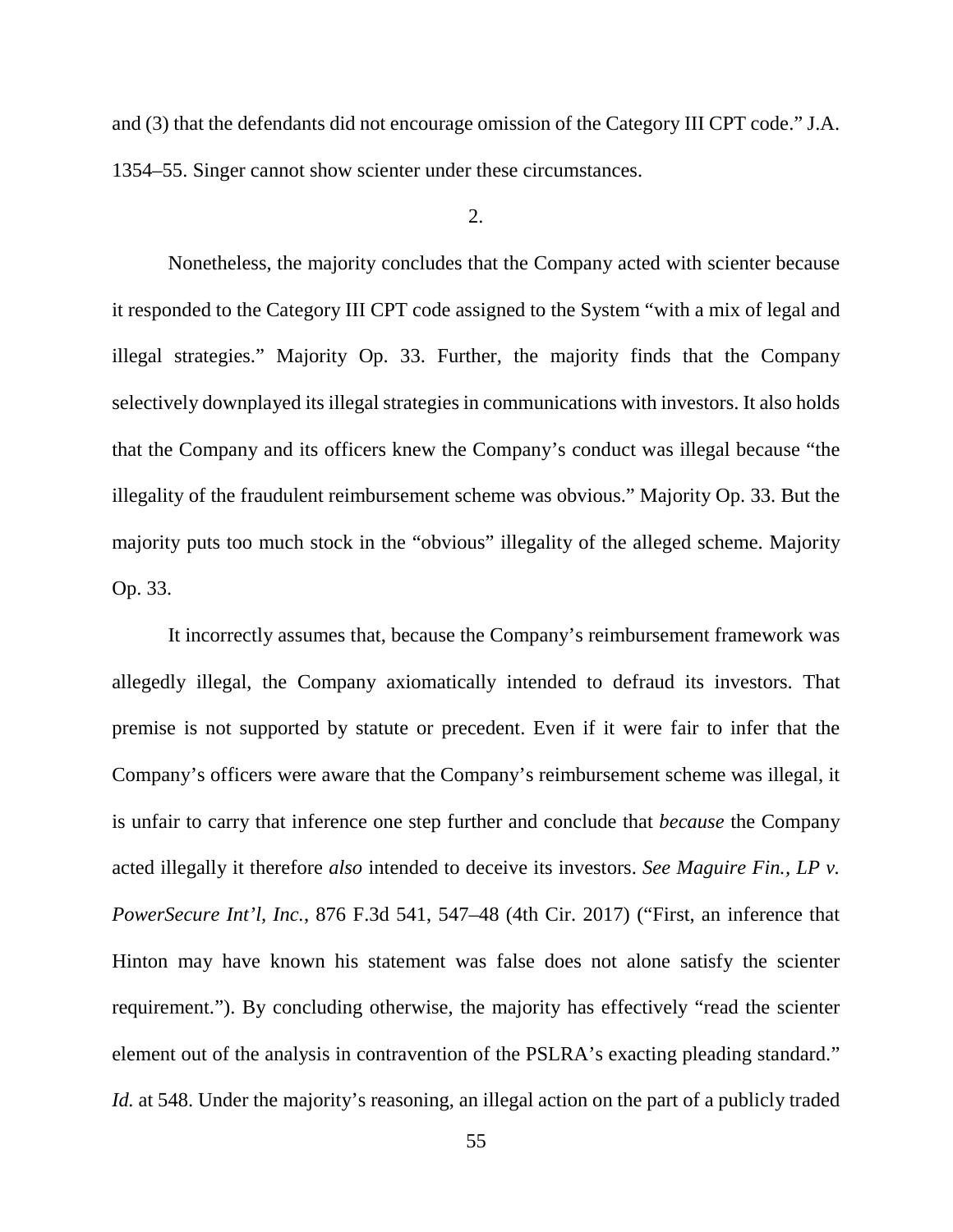company automatically qualifies as fraud on investors for securities law purposes if its conduct was "clearly illegal." Majority Op. 34. That is simply not the law. *See City of Pontiac*, 752 F.3d at 184 ("[D]isclosure is not a rite of confession, and companies do not have a duty to disclose uncharged, unadjudicated wrongdoing." (footnote omitted)). Just because a plaintiff alleges an illegal act does not mean he has also pled fraud.

Nor is the majority's analysis a correct application of the recklessness standard. Even assuming that the Company may have been reckless about the *legality* of its conduct, it doesn't follow that the Company also acted recklessly with regard to its conduct as to investors. The Company's description of the alleged scheme was in the main forthcoming and accurate, touching on each component of the alleged reimbursement scheme, discussing its reimbursement practices in detail, and explaining why those practices were used. *E.g.*, J.A. 1196 ¶ 69; J.A. 1198 ¶ 74.[3](#page-55-0)

\*\*\*\*

I agree with the district court and would dismiss the complaint for failure to adequately plead the required element of scienter. The complaint contains no plausible allegations to support the required "strong inference" that the Company and its officers knew, or even suspected, that their conduct was illegal. It fails to address the individual officers' knowledge of the illegality of the Company's reimbursement practices. At best, Singer alleges only that the Company and its officers knew or recklessly disregarded

<span id="page-55-0"></span><sup>&</sup>lt;sup>3</sup> While Singer may have expected that the Company would rely only on legal reimbursement practices, "an investor's view of a statement is not itself evidence of the speaker's state of mind." *Maguire*, 876 F.3d at 548.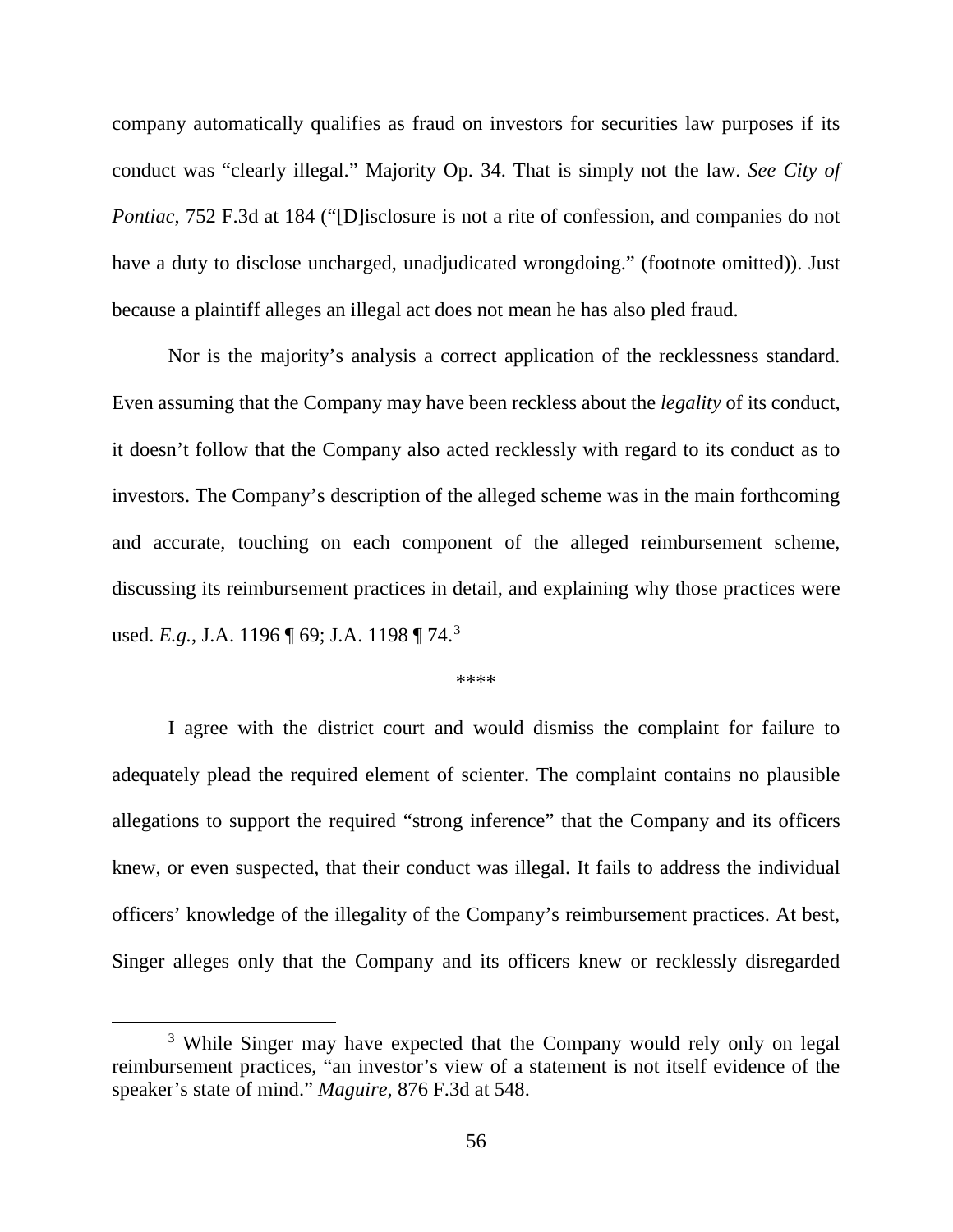practices to encourage surgeons to make it harder for insurance companies to process claims. The district court correctly dismissed Singer's complaint regarding the element of scienter.

#### C.

Even assuming that Singer adequately pleaded the elements of omission and scienter, his complaint fails to plead loss causation with "sufficient specificity." *Katyle*, 637 F.3d at 471. The district court initially dismissed Singer's complaint because it failed to plead loss causation with the required specificity, but upon reconsideration changed its view. The district court was right the first time.

"Loss causation is the causal link between the alleged misconduct and the economic harm ultimately suffered by the plaintiff." *Lentell v. Merrill Lynch & Co.*, 396 F.3d 161, 172 (2d Cir. 2005); *accord Gasner v. Bd. of Supervisors*, 103 F.3d 351, 360 (4th Cir. 1996) ("In a suit brought under Rule 10b-5, the plaintiff must show . . . loss causation—that the misrepresentations or omissions caused the economic harm . . . ."). In other words, there must be allegations of "facts to show . . . that the misrepresentation or omission was one substantial cause of the investment's decline in value." *Katyle*, 637 F.3d at 472.

Loss causation is typically pled in one of two ways. One such form is "corrective disclosure" of the alleged fraud, *see id.* at 472–73, by which a plaintiff establishes loss causation by alleging a "corrective disclosure . . . [that] reveal[s] to the market the falsity of the prior" statements, *Lentell*, 396 F.3d at 175 n.4.

The second method of alleging this element is known as "materialization of the concealed risk." *See Katyle*, 637 F.3d at 477 & n.10. Under this theory, a plaintiff pleads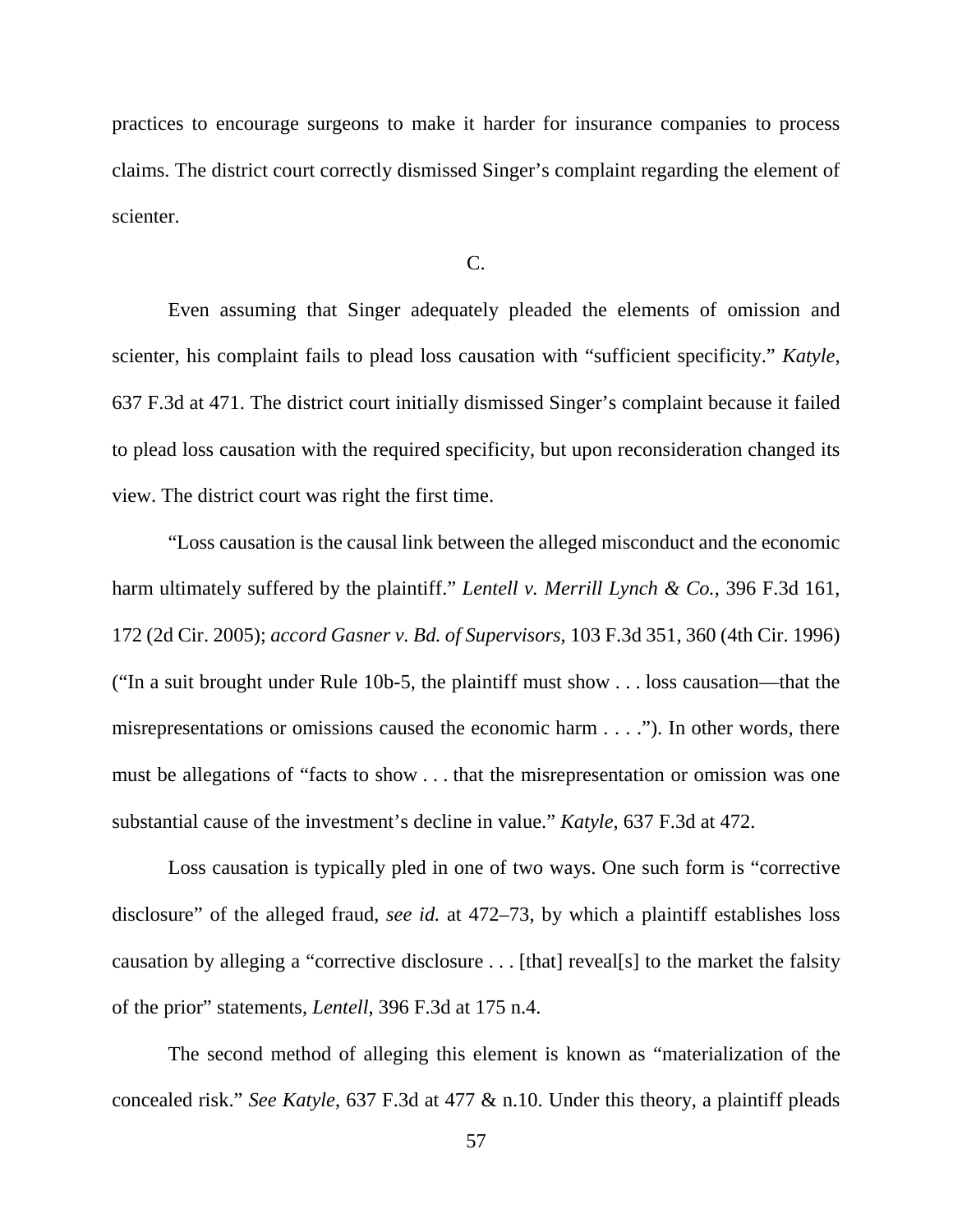loss causation "by showing that the loss was foreseeable and caused by the materialization of the risk concealed by the fraudulent statement." *New Orleans Emps.' Ret. Sys. v. Omnicom Grp., Inc.* (*In re Omnicom Grp., Inc. Sec. Litig.*), 597 F.3d 501, 513 (2d Cir. 2010). So long as "the risk that caused the loss was within the zone of risk concealed by the misrepresentation[]," *id.*, "the plaintiff [does] not need to identify a public disclosure that correct[s a] previous, misleading disclosure," *Hunter*, 477 F.3d at 187 n.3. Once the risk materializes, "the news of the materialized risk would itself be the revelation of fraud that caused [the] plaintiff['s] loss." *Id.*[4](#page-57-0)

Both theories of loss causation drive at the same point: did "the misstatement or omission conceal[] something from the market that, when disclosed, negatively affected the value of the security"? *Lentell*, 396 F.3d at 173; *accord Schleicher v. Wendt*, 618 F.3d 679, 683–84 (7th Cir. 2010). The Seventh Circuit has provided a useful example to illustrate the commonality between the theories:

If a firm that is losing money says "we expect to lose \$100 million next quarter" when the managers actually expect the loss to be \$200 million, that statement will keep the price higher than it ought to be, and when the next quarterly results show the real \$200 million loss the price will adjust . . . . The parties are wont to call the bad outcome (the \$200 million loss) a

<span id="page-57-0"></span><sup>&</sup>lt;sup>4</sup> This Court has neither explicitly adopted nor applied the materialization of the concealed risk theory of loss causation. And it does not do so here. Rather, we have "acknowledged the possibility" that the materialization of the concealed risk theory is viable. *See Hunter*, 477 F.3d at 187 n.3. Significantly, the majority neither adopts nor applies the materialization of the concealed risk theory here. They instead focus on an "amalgam" of the two loss causation theories. Majority Op. 37–41.

While the materialization of the concealed risk theory may be deemed at some point too vague to withstand scrutiny, for purposes of this case I assume the majority's amalgam paradigm is feasible and address the end result.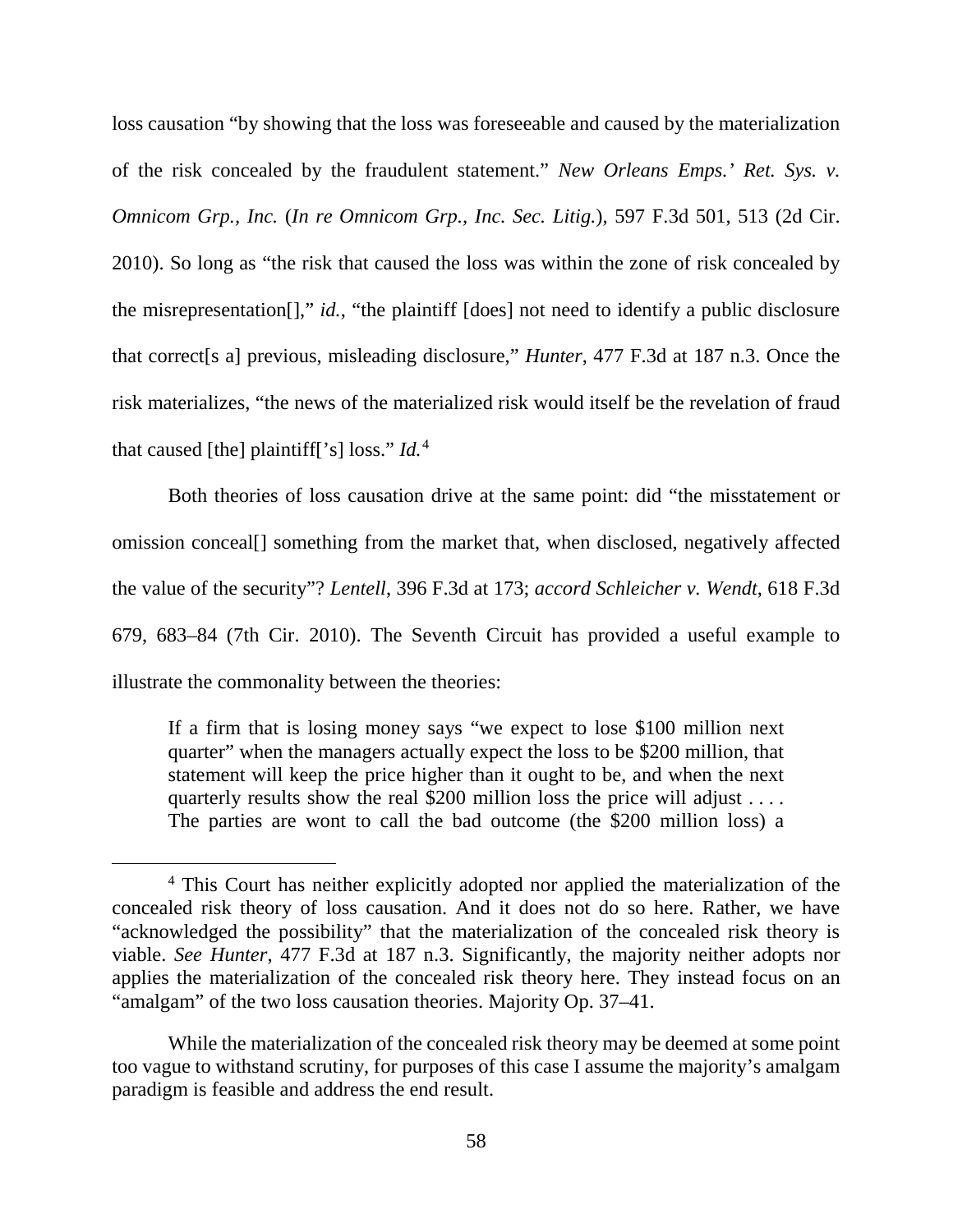"materialization of the risk" that the loss would exceed \$100 million. But it should be clear that this is just a mirror image of the situation for the same figures in black ink, rather than red. If the firm projects a \$200 million profit, when the managers actually expect \$100 million, then the eventual disclosure of the expected result could be called a "materialization of the risk" that the real profit would be less than the managers' optimistic number of \$200 million.

*Schleicher*, 618 F.3d at 683–84. Because of their common end point, it follows that materialization of the concealed risk is simply an alternate way of framing the same causation principle embodied by corrective disclosure. *Id.*; *Norfolk Cty. Ret. Sys. v. Cmty. Health Sys., Inc.*, 877 F.3d 687, 695–96 (6th Cir. 2017) (observing that true corrective disclosures "can be hard to come by, and courts have otherwise held that revelations can come from many sources, including whistleblowers, analysts, and newspaper reports").

# 1.

In a securities fraud case, "the fraud lies in an intentionally false or misleading statement, and the loss is realized when the truth turns out to be worse than the statement implied." *Schleicher*, 618 F.3d at 684. For example, in *Katyle*—a corrective disclosure case—this Court hypothesized that damaging, fact-based disclosures such as canceled meetings, express investor doubts, and lack of regulatory approval could meet the section 10(b) pleading standard, depending on the context. 637 F.3d at 469. The Court then observed that, in the light most favorable to the plaintiff, such disclosures could have "alerted investors to the ever-mounting risk that the deal [at the heart of the suit] was unlikely to close." *Id.* at 477.

Here, the critical allegations in the complaint reveal disclosures to the market from two different sources: (1) an October 17, 2011, Form 8-K—which the Company filed with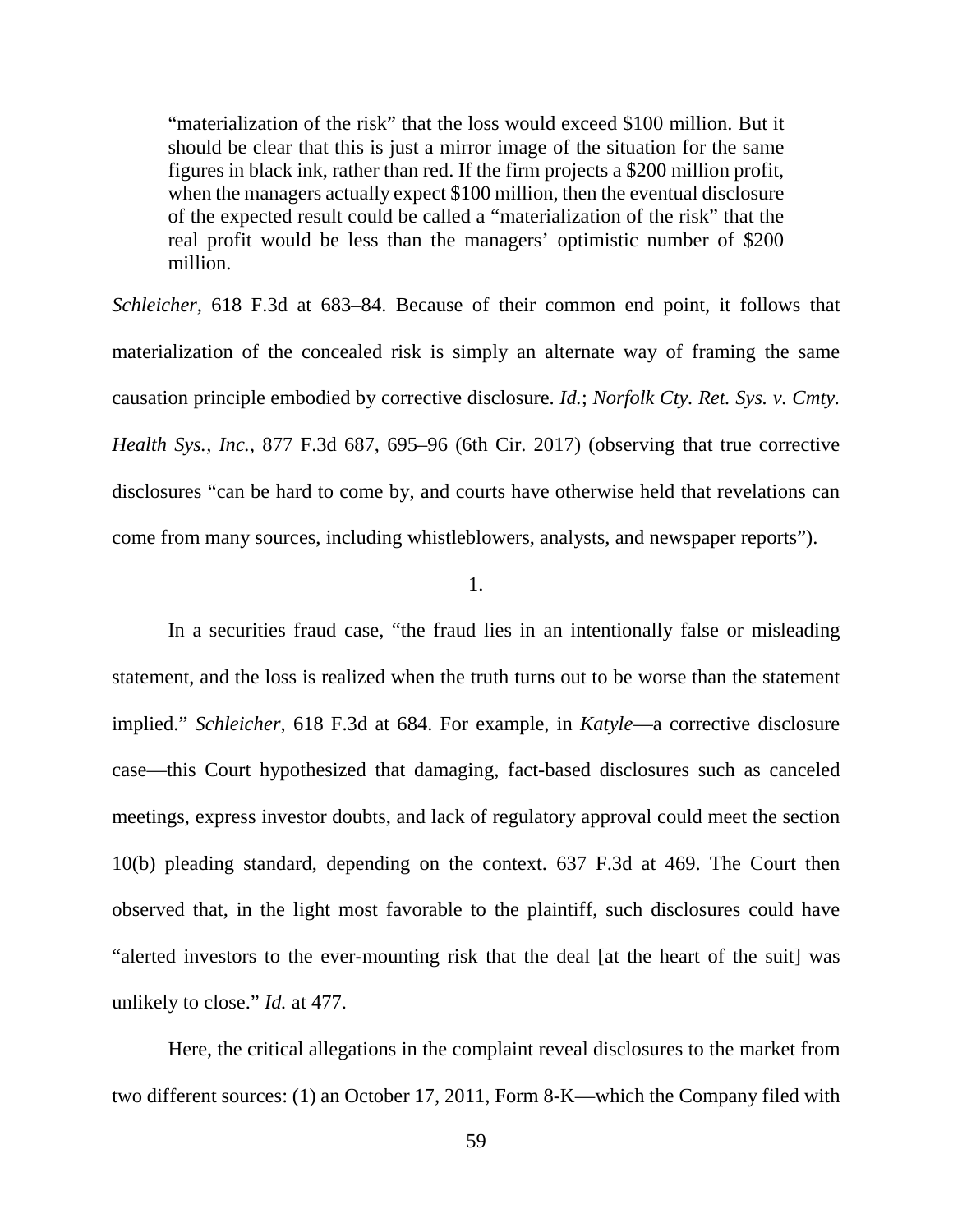the SEC—that disclosed the existence of a subpoena received from the U.S. Department of Health and Human Services ("DHHS"), and (2) an analyst's report discussing the subpoena, which was published a day later. But neither source meets the requirement of pleading loss causation, which necessitates specific, fact-based allegations. The Company's Form 8-K disclosure and the analyst's report here do not rise to the relevant level as the examples posited in *Katyle* reflect.

a.

The analyst's report does not contain plausible factual allegations sufficient to meet the required pleading standard. *See Nemet Chevrolet, Ltd. v. Consumeraffairs.com, Inc.*, 591 F.3d 250, 255 (4th Cir. 2009) ("Ultimately, a complaint must contain sufficient factual matter, accepted as true, to state a claim to relief that is plausible on its face."). The portion of the analyst's report recited in the complaint provides in full:

Management mentioned in our conversation that they have "let so many reps go in the last year and a half" (due to downsizing), which makes us think the subpoena could perhaps stem from allegations by a disgruntled former employee. Another speculation would be since about half of [the Company's] revenues come from physicians still using the [Category I CPT] code (which provides reimbursement), rather than the designated [Category III CPT ] code (which does not provide reimbursement), the issue could be due to reimbursement communications, although we think that the Company has been making strong efforts to educate physicians about correct coding. Note that ultimately the decision regarding which code to use lies in the hands of the physician.

J.A. 1210 ¶ 109.

The primary revelation—that the Company had received a DHHS subpoena—is not actionable because it discloses only the fact of a DHHS investigation. Typically, the disclosure of an investigation, "without more, is insufficient to constitute a[n] [actionable]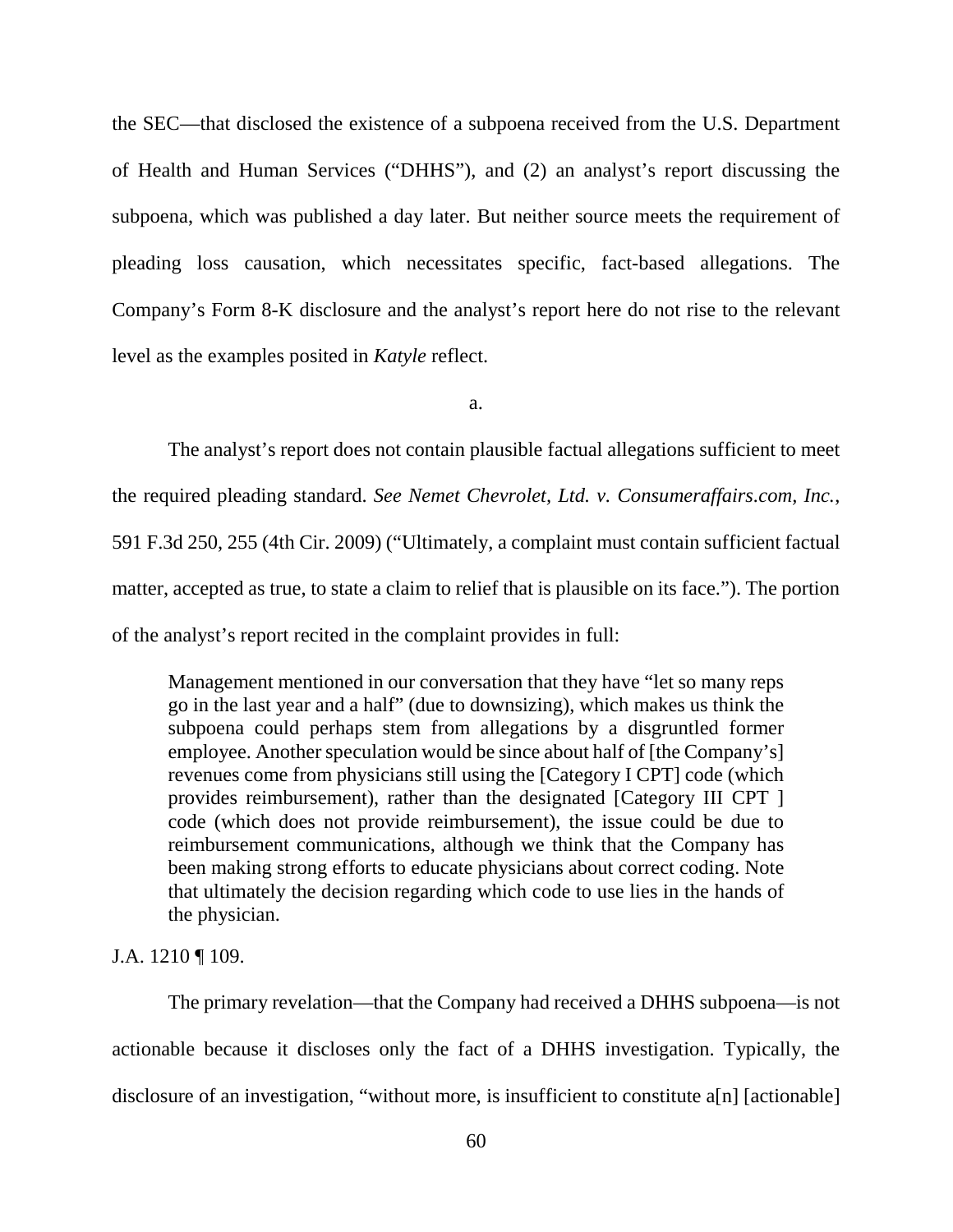disclosure for purposes of § 10(b)." *Meyer v. Greene*, 710 F.3d 1189, 1201 (11th Cir. 2013) (applying this principle to commencement of a government investigation); *accord Loos v. Immersion Corp.*, 762 F.3d 880, 890 (9th Cir. 2014) (holding the same for an internal investigation). The possibility that some unspecified negative information may eventually come to light as a result of the investigation is not the same thing as the possibility that information about fraud will also be reflected. After all, fraud is but one of a panoply of reasons that a given company could be under investigation. Drawing anything more from the report is simply conjecture. For that reason, disclosure of the fact of the DHHS investigation itself is not actionable.

Putting aside the disclosure of the investigation, the analyst's report does not otherwise meet the loss causation element because it does not tie the decline in value of the Company's stock to the alleged fraud. *See Lentell*, 396 F.3d at 173 ("[T]o establish loss causation, a plaintiff must allege that the subject of the fraudulent statement or omission was the cause of the actual loss suffered[.]").

Singer has not alleged facts from which it reasonably could be inferred that the Company's allegedly fraudulent billing practices caused his injury. The analyst's report does not detail, describe, or discuss *how*, or even *if*, the Company violated the "federal healthcare fraud and false claims statutes." J.A. 1210 ¶ 108. The analyst's report states only that the subpoena *potentially* concerned the Company's billing "communications," but called that hypothesis "speculation." J.A. 1210 ¶ 109. Because the analyst's report itself calls its conclusion speculative, it is remarkable that the majority concludes otherwise.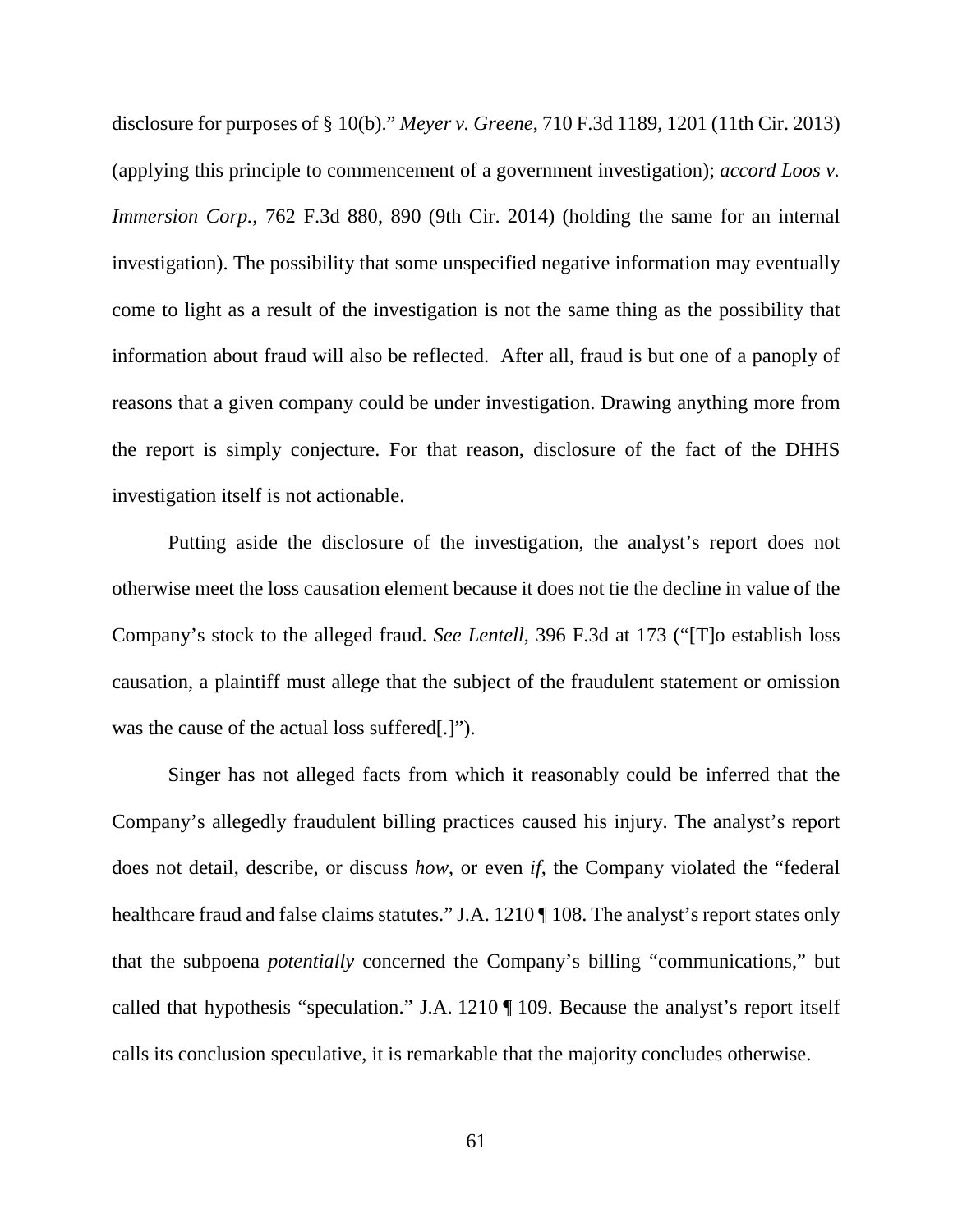Indeed, the report offers several facts that just as likely reflect non-fraudulent activity. For example, the report reveals "the Company has been making strong efforts to educate physicians about correct coding." J.A. 1210 ¶ 109. To be sure, the report does suggest that "about half" of the Company's revenues come from surgeons using the Category I code. J.A. 1210 ¶ 109. But when considered alongside the analyst's report's discussion of the Company's "strong efforts" to educate surgeons about "correct coding," the report just as plausibly suggests that the Company directed physicians away from using the Category I CPT code.

b.

The same problems affect the Company's Form 8-K disclosure. There, the Company revealed that it had "received a subpoena" from DHHS, which "s[ought] documents for the period January 1, 2008 through October 6, 2011." J.A. 1210 ¶ 108. This bare-bones revelation may have given the market a reason to speculate, but it does not establish loss causation. It neither corrects a prior statement nor conceals a later-materialized risk. Instead, the Form 8-K discloses only that the Company was under investigation. And "without more, [that fact] is insufficient to constitute a[n] [actionable] disclosure for purposes of § 10(b)." *Meyer*, 710 F.3d at 1201.

### 2.

The majority examines the same allegations, but reaches a different conclusion. Their error is in relying on the complaint's speculative allegations as opposed to the sort of plausible factual allegations that our sister circuits have required. For example, in *Sparling v. Daou* (*In re Daou Sys., Inc.*), 411 F.3d 1006 (9th Cir. 2005), a case cited by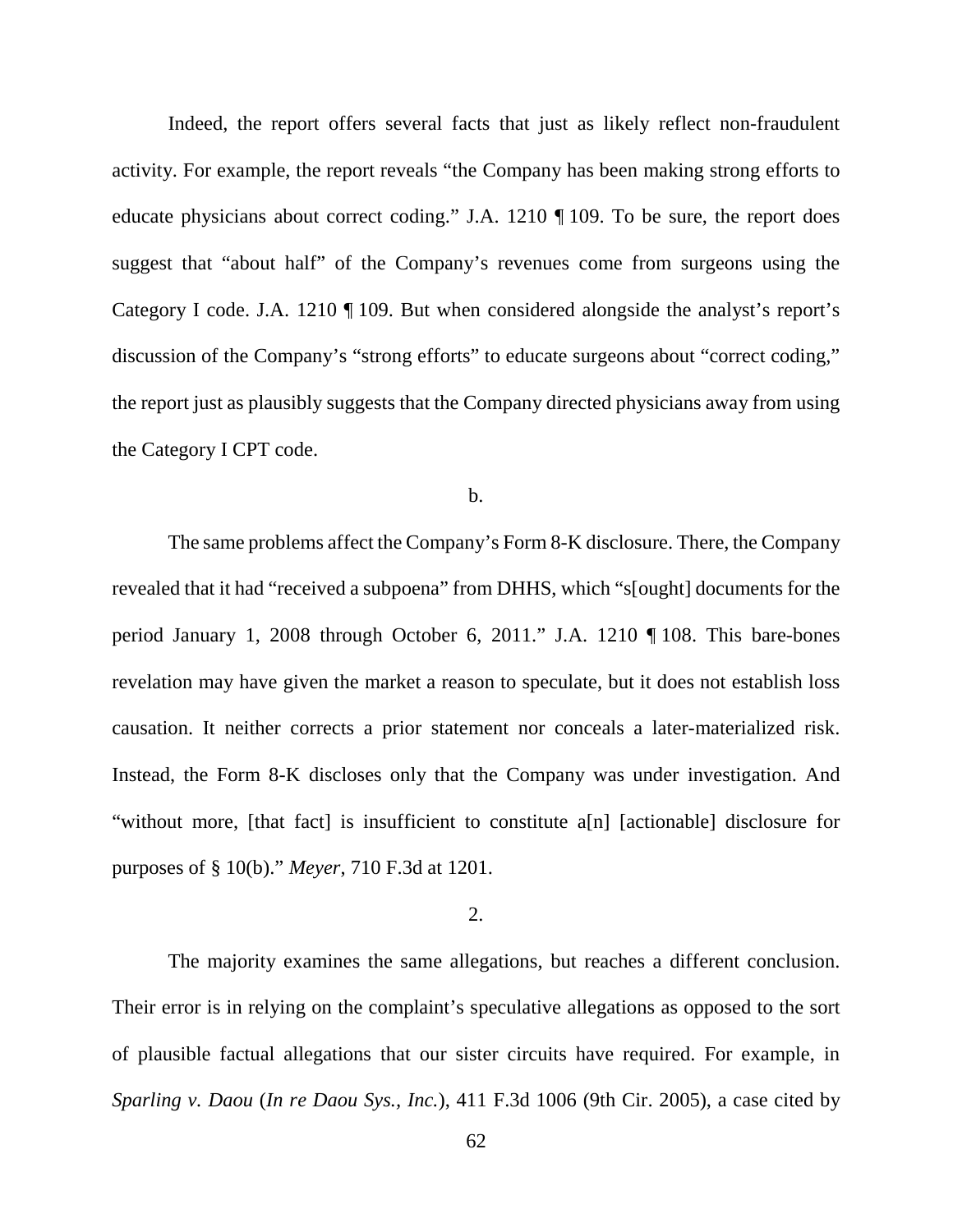Singer, the Ninth Circuit held that the plaintiff had adequately pled loss causation when the defendants "began to reveal [financial information that showed] the company's true [and lackluster] financial condition." *Id.* at 1026. Likewise, in *Hubbard v. BankAtlantic Bancorp, Inc.*, 688 F.3d 713 (11th Cir. 2012), the Eleventh Circuit concluded the plaintiff had sufficiently pled loss causation when the defendant, an investment company, revealed to the market the weak contents of its commercial real estate portfolio. *Id.* at 727–28. And in *Ohio Public Employees Retirement System v. Federal Home Loan Mortgage Corp.*, 830 F.3d 376 (6th Cir. 2016), the Sixth Circuit concluded that allegations of a financial disclosure that reported a \$2 billion loss sufficiently pled loss causation. *Id.* at 381–82, 388. Factual allegations of that quality are simply absent here.

#### \*\*\*\*

In sum, Singer's section 10(b) claim fails because he has pled no "revelation of the truth." *In re Vivendi, S.A. Sec. Litig.*, 838 F.3d 223, 261 (2d Cir. 2016); *see also Dura Pharm., Inc.*, 544 U.S. at 342 (noting that loss causation requires the "relevant truth . . . to leak out"). There is an insufficient nexus to connect any loss in the value of the Company's stock with the discovery that the truth was worse than the Company implied. Neither the Form 8-K disclosure nor the analyst's report, the only evidence proffered, confirm any such "relevant truth." *Dura Pharm., Inc.*, 544 U.S. at 342. Instead, the Form 8-K suggested, and the analyst's report speculated, only that the Company was involved in a government investigation. Such speculative allegations as part of a complaint are not enough to survive a motion to dismiss because the loss causation element is not adequately pled. *See Nemet Chevrolet, Ltd.*, 591 F.3d at 259 (observing that speculation is not enough to survive a